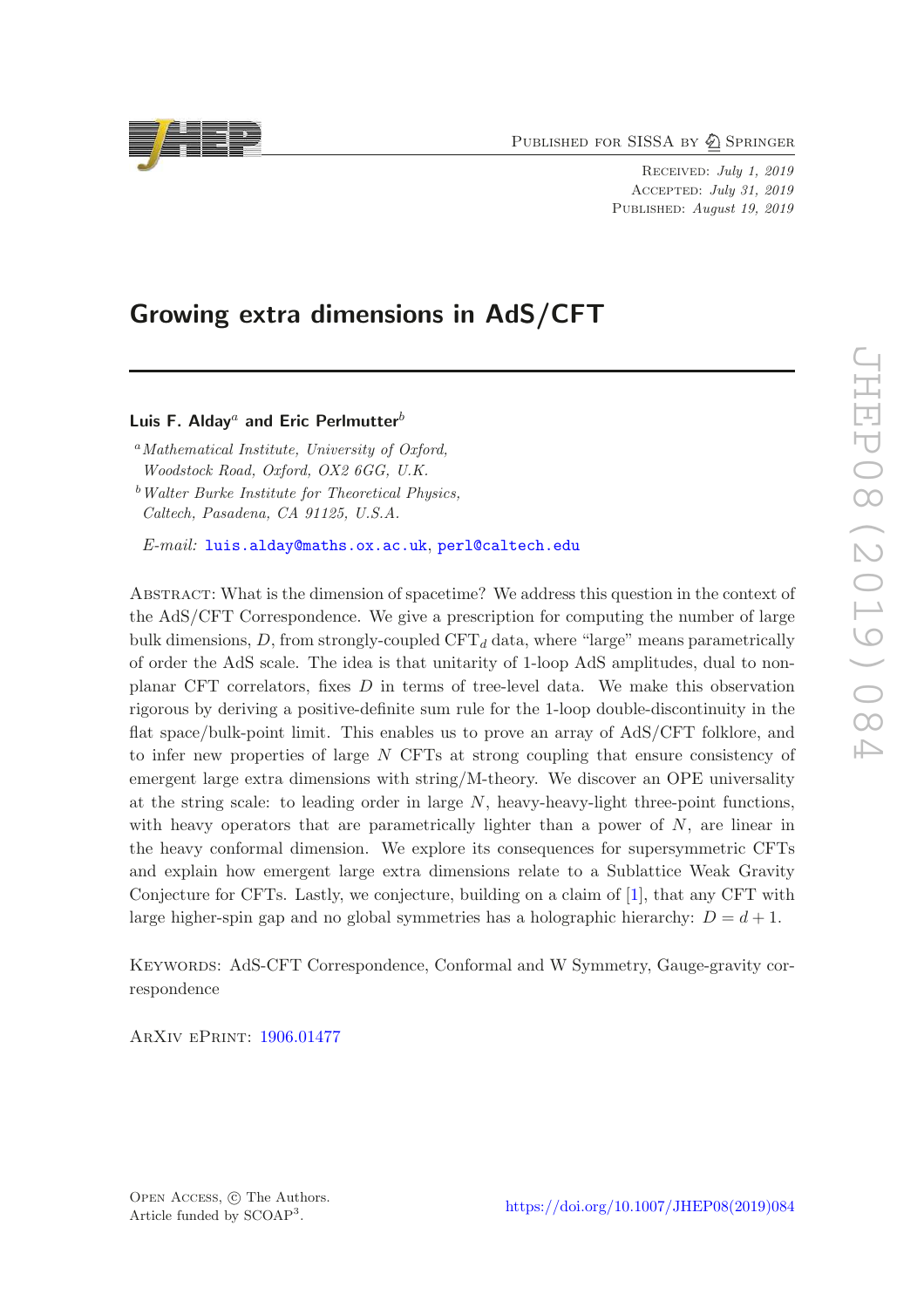# Contents

| $\mathbf{1}$    | Introduction                                                       | $\mathbf 1$    |
|-----------------|--------------------------------------------------------------------|----------------|
| $\bf{2}$        | Counting dimensions with 1-loop amplitudes                         | $\bf{3}$       |
|                 | 1-loop sum rule<br>2.1                                             | 3              |
|                 | 2.2<br>Extra dimensions at large $\Delta_{\rm gap}$                | $\overline{7}$ |
|                 | 2.3 Adding global charge                                           | 10             |
|                 | 2.3.1 SCFTs                                                        | 11             |
|                 | 2.4 $1/\Delta_{\rm gap}$ corrections and AdS quartic vertices      | 12             |
| $\bf{3}$        | Bounding holographic spectra                                       | 14             |
| 4               | OPE universality at the string scale                               | 16             |
|                 | Asymptotic linearity of planar non-BPS spectra<br>4.1              | 18             |
| $5\phantom{.0}$ | On holographic hierarchies                                         | 19             |
| 6               | <b>Future directions</b>                                           | 21             |
|                 | A Supplementary details at 1-loop                                  | 22             |
|                 | A.1 $C_{\phi\phi[O O]_{n,\ell}}$ at large $\Delta_{\text{gap}}$    | 22             |
|                 | A.2 Computing $\langle \gamma_{n,\ell}(p) \rangle$                 | 23             |
|                 | B OPE universality: further comments and computations              | 24             |
|                 | B.1 Linearity of $C_{\phi pp}$ from the worldsheet                 | 24             |
|                 | Chiral algebra corollary<br>B.2                                    | <b>26</b>      |
|                 | B.3 On a Sublattice Weak Gravity Conjecture for CFT                | 27             |
|                 | B.4 Linearity of chiral primary three-point functions in D1-D5 CFT | 28             |

# <span id="page-1-0"></span>1 Introduction

This work aims to prove some fundamental aspects of the AdS/CFT Correspondence using bootstrap-inspired techniques at large N, and to extract new properties of strongly coupled large N CFTs in the process. Our motivation comes from several directions:

1. Locality and sparseness in AdS/CFT: much has been written about the interplay between strongly coupled CFT dynamics and the hallmarks of gravitational effective field theory (e.g. [\[1](#page-30-0)[–5\]](#page-30-1)). Famously, sub-AdS locality in an Einstein gravity dual re-quires a large gap to single-trace higher-spin operators in the CFT [\[2,](#page-30-2) [6](#page-30-3)]:  $\Delta_{\rm gap} \gg 1$ . But in how many dimensions is the bulk theory local? Large  $\Delta_{\rm gap}$  is, despite occasional claims to the contrary, not the same thing as sparseness of the low-spin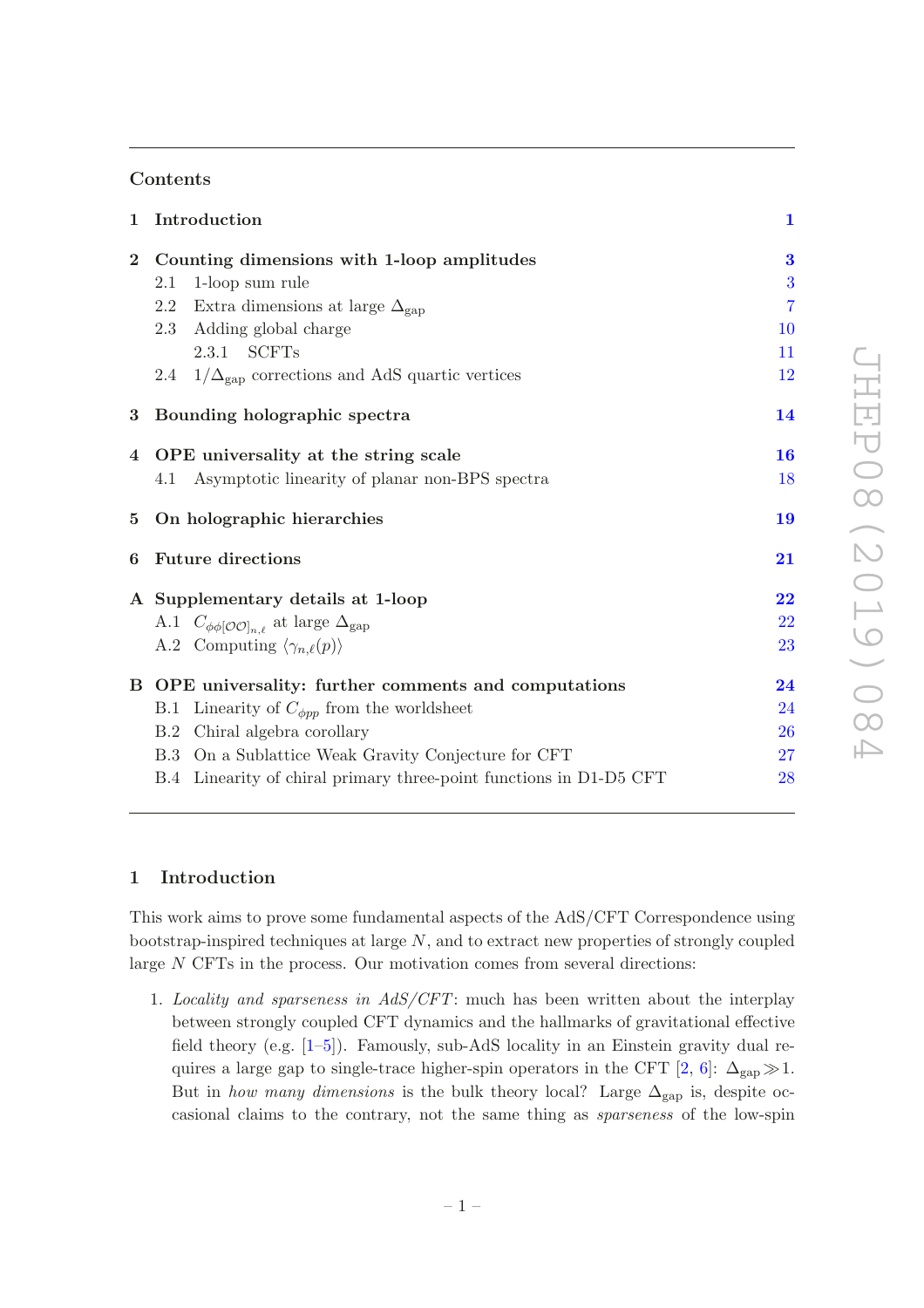spectrum, another oft-invoked avatar of strong coupling. As we will explain, the answer to the previous question is directly correlated with the degree of sparseness.

- 2. String/M-theory landscape beyond supergravity: what is the landscape of consistent AdS vacua? This question is old because it is challenging. The scales in the problem are the AdS scale  $L$ , the KK scale  $L_M$  (where M is some internal manifold), the Planck scale  $\ell_p$ , and (in string theory) the string scale  $\ell_s$ . Reliable bulk construction of scale-separated AdS vacua ( $L_M \ll L$ ) in string theory requires control at finite  $\alpha'$  and, perhaps, at finite  $g_s$ . This is not currently possible without resorting to parametric effective field theory arguments, and/or assumptions about the structure of  $\alpha'$  perturbation theory and/or backreaction of sources, which existing works all employ in some way.[1](#page-2-0)
- 3. Bulk reconstruction from large N bootstrap: there has been recent progress in building up AdS amplitudes from large  $N$  bootstrap, or bootstrap-inspired, methods. This is true both for "bottom-up" ingredients such as Witten diagrams [\[2](#page-30-2), [20](#page-31-0)[–25](#page-31-1)], and top-down, complete amplitudes in string/M-theory at both genus zero [\[26](#page-31-2)[–34\]](#page-31-3) and genus one [\[35](#page-31-4)[–43](#page-32-0)]. It is natural to apply these insights to more abstract investigations of the AdS landscape.

These topics invite many questions. We will answer the following one:

Define D as the number of "large" bulk dimensions, of order the AdS scale. Given the local operator data of a large  $\Delta_{\text{gap}}$  CFT to leading order in 1/c, what is D?

Unlike other questions in the realm of holographic spacetime, this is *not* possible to answer classically using a finite number of fields: consistent truncations exist.

On the other hand, quantum effects in AdS can tell the difference between  $D$  dimensions and  $d + 1$  dimensions. Our key idea is that AdS loop amplitudes are sensitive to D because all  $(d + 1)$ -dimensional fields generically run in loops. This philosophy, together with recent understanding of the structure of AdS loops imposed by unitarity [\[22\]](#page-31-5) and of the constructibility of CFT correlators from their double-discontinuity [\[44,](#page-32-1) [45\]](#page-32-2), allows us to derive a positive-definite sum rule for  $D$  in terms of tree-level data. Central to our approach is the flat space/bulk-point limit  $[2, 46-49]$  $[2, 46-49]$  $[2, 46-49]$ , in which D dimensions decompactify and the correlator becomes an S-matrix.

The sum rule is given in [\(2.21\)](#page-7-1), where  $\beta_{n,\ell}^{1-loop}$  is defined in [\(2.17\)](#page-6-0). The formula (2.17) holds for arbitrary  $\Delta_{\rm gap}$ , but the sum rule [\(2.21\)](#page-7-1) holds at large  $\Delta_{\rm gap}$ . Its application efficiently proves statements about bulk emergence from large  $N$ , large  $\Delta_{\text{gap}}$  CFT that are widely believed to be true based on inference from the bulk side of tractable AdS/CFT examples. (See sections [2](#page-3-0) and [3](#page-14-0) and appendix [A.](#page-22-0)) They include the following:

• Degree-x polynomial growth of single-trace degeneracies grows x large extra dimensions:  $D = d+1+x$ . This is the converse of the inference of such growth from Weyl's

<span id="page-2-0"></span><sup>&</sup>lt;sup>1</sup>Some older works in the AdS/CFT context include  $[7-11]$ . Some works from the swampland or string cosmological perspective include [\[12](#page-30-6)[–19](#page-31-6)].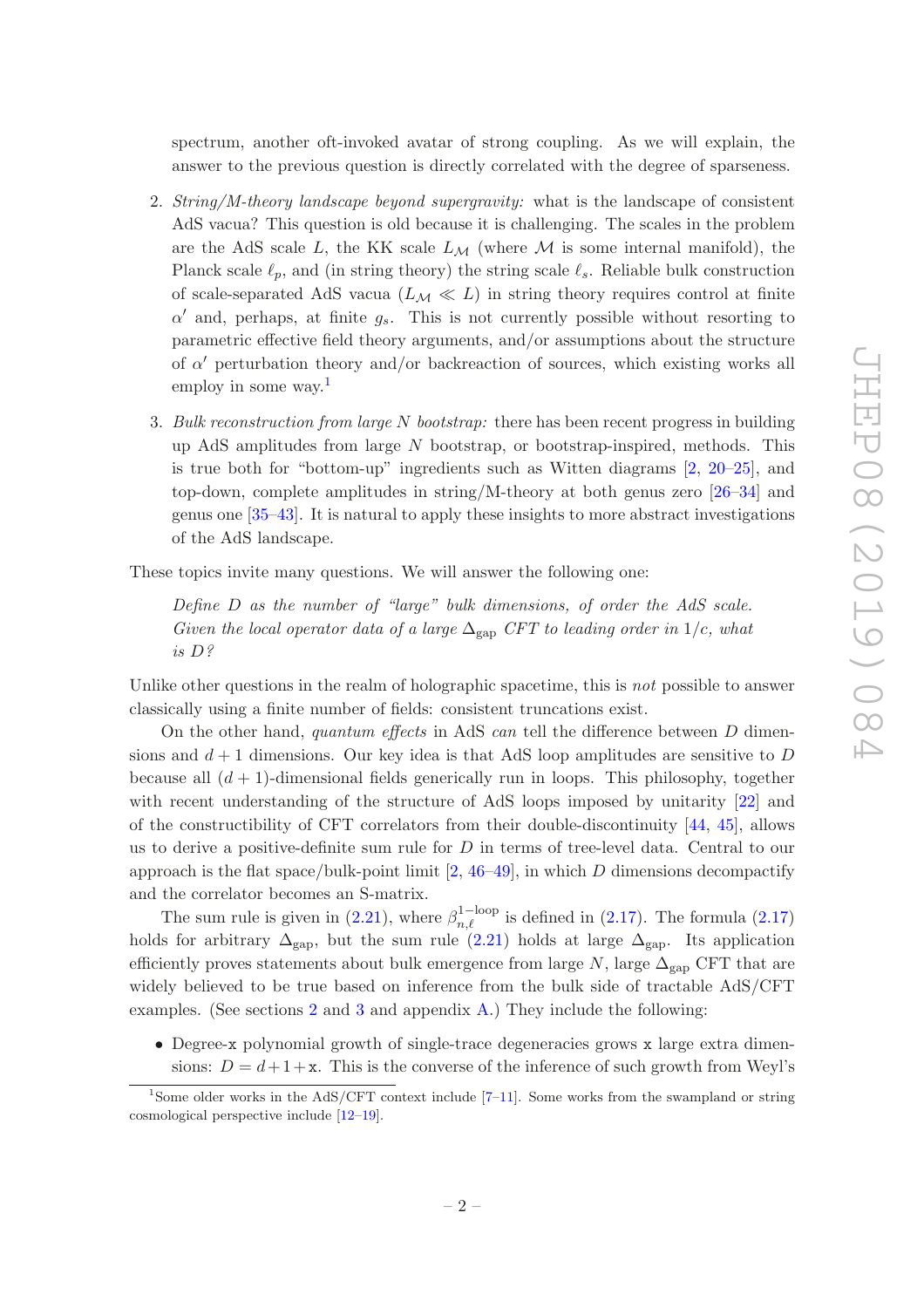law scaling of eigenvalue degeneracies of a transverse manifold  $\mathcal M$  in an AdS $\times\mathcal M$ solution.

- For superconformal CFTs (SCFTs), we derive a "characteristic dimension" due to the existence of towers of Higgs or Coulomb branch operators. This places a lower bound on D for SCFTs with these structures. The same is true for other non-R global symmetries, quantified in terms of the dimension of their irreps.
- Requiring that AdS vacua are realized in critical or sub-critical string theory  $(D \leq 10)$ or M-theory ( $D \leq 11$ ) bounds the asymptotic growth of planar CFT data at large quantum numbers. This implies quantitative bounds on which global symmetries with towers of charged operators may be geometrized at the AdS scale.

Along the way, we make several remarks about emergent behavior at strong coupling. A particularly notable one is a new universal property of the OPE in planar CFTs, which we motivate and explore in section [4:](#page-16-0) at leading order in  $1/N$ , the three-point coupling  $C_{\phi pp}$  of two "heavy" operators  $\mathcal{O}_p$  with  $1 \ll \Delta_p \ll N^{H>0}$  to a "light" operator  $\phi$  with  $\Delta_{\phi} \ll \Delta_p$  is linear in  $\Delta_p$ . This appears to hold generically. Applied to CFTs with string duals where  $\mathcal{O}_p$  is taken to be a string state, this is a universality in the string scale OPE. We provide several arguments, and independent evidence from myriad CFT computations in the literature. While we arrived at this by way of arguments from 1 loop unitarity, this is a general property, independent of holography, that we expect to find wider applicability. We explain an implication for non-BPS spectra of SCFTs in section [4.1.](#page-18-0) In appendix [B](#page-24-0) we sketch a worldsheet proof and discuss other consequences of the OPE linearity. This includes a connection between this OPE asymptotic, large extra dimensions, and a parametric form of the Sublattice Weak Gravity Conjecture for CFTs which we formulate in  $(B.14)$ : the upshot is that not all symmetries in all large c, large  $\Delta_{\rm gap}$  CFTs satisfy even a parametric form of the sLWGC, and whether this happens is closely related to large extra dimensions in the bulk.

Finally, in section [5](#page-19-0) we apply lessons learned to formulate a "Holographic Hierarchy Conjecture" on the conditions required for prototypical bulk locality,  $D = d + 1$ . This conjecture, like much of this paper, owes inspiration to the discussion of  $[1]$ . It also makes contact with recent investigations into symmetry and UV consistency in quantum gravity [\[50](#page-32-5)[–53](#page-32-6)]. We believe our intuition from the 1-loop sum rule to place the suggestions of [\[1](#page-30-0)] on a firmer, and slightly modified, conceptual footing.

### <span id="page-3-0"></span>2 Counting dimensions with 1-loop amplitudes

As stated in the introduction, we will present a formula from which one can derive D from planar single-trace data in a dual CFT.

#### <span id="page-3-1"></span>2.1 1-loop sum rule

We begin with some dimensional analysis. Consider a D-dimensional two-derivative theory of gravity coupled to low-spin matter  $(\ell \leq 2)$ . Its scattering amplitudes admit a perturbative expansion in  $G_N$ . In this expansion, the connected four-point amplitudes of massless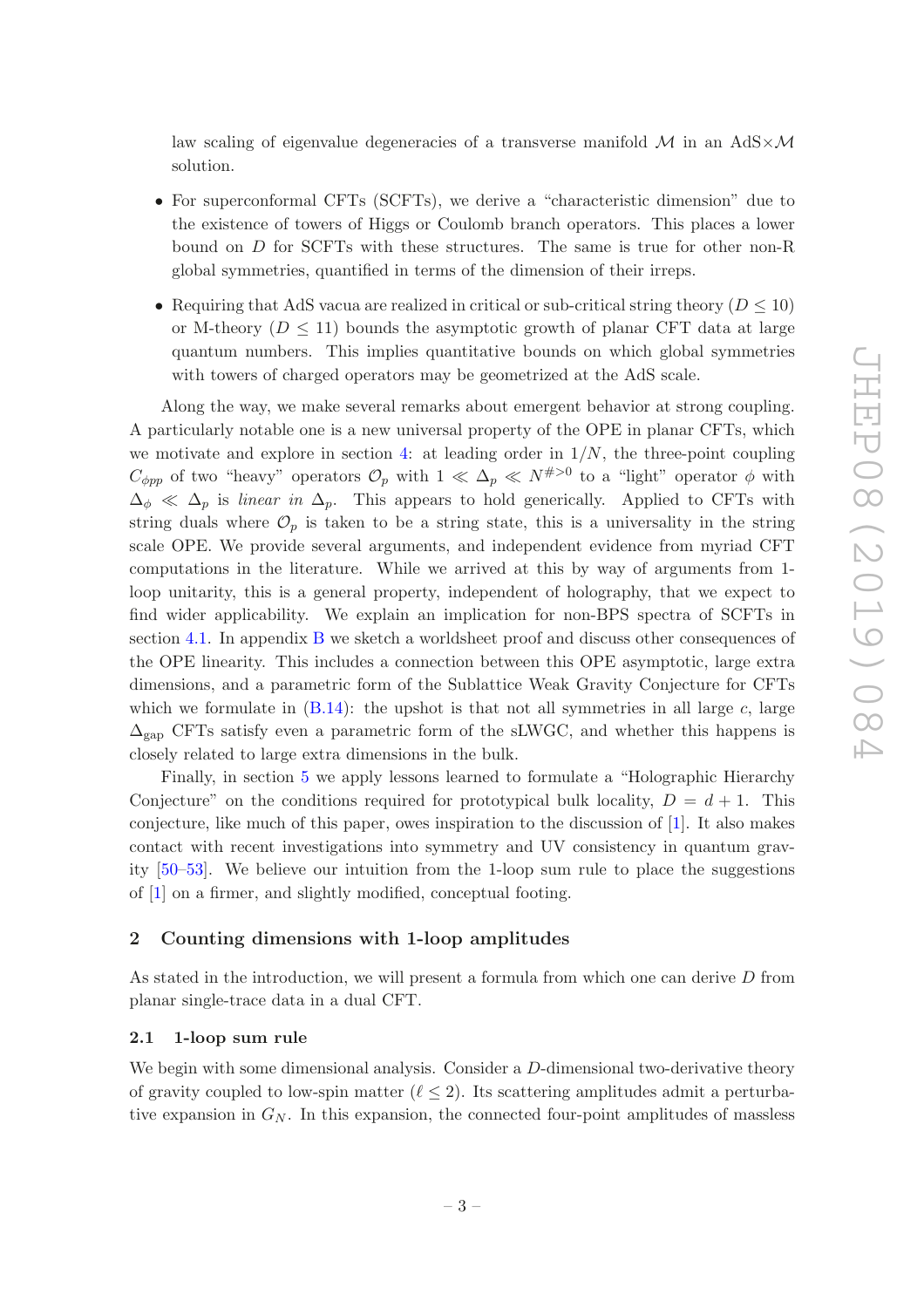fields — call them  $A_D(s, t)$ , where s and t are the two independent Mandelstam invariants — take the form

$$
A_D(s,t) = G_N A_D^{\text{tree}}(s,t) + G_N^2 A_D^{1-\text{loop}}(s,t) + \mathcal{O}(G_N^3)
$$
\n(2.1)

where  $G_N$  is the (renormalized) D-dimensional Newton's constant. Suppose this theory admits a solution of the form  $AdS_{d+1} \times M$ , where M is an internal manifold with  $\dim(\mathcal{M}) = D - d - 1$ . The solution need not be a direct product, but we will continue to use this simple notation. The amplitude  $A_D(s, t)$  may be trivially expanded in powers of the AdS<sub>d+1</sub> Newton's constant by dividing by Vol( $\mathcal{M}$ ) ~  $L_{\mathcal{M}}^{D-d-1}$ . Call the resulting amplitude  $A_{d+1}(s,t)$ ,

$$
A_{d+1}(s,t) \equiv \frac{A_D(s,t)}{\text{Vol}(\mathcal{M})} \tag{2.2}
$$

In order for this solution to be consistent with bulk effective field theory,  $L_M \sim L$ , where L is the AdS scale. Using the holographic dictionary, we can express  $G_N$  in terms of c, the CFT central charge, to leading order, as

$$
G_N \sim \frac{L^{D-2}}{c} \tag{2.3}
$$

Then expressing  $A_{d+1}(s,t)$  in these variables,

<span id="page-4-0"></span>
$$
A_{d+1}(s,t) = \frac{L^{d-1}}{c} A_{d+1}^{\text{tree}}(s,t) + \frac{L^{D+d-3}}{c^2} A_{d+1}^{1-\text{loop}}(s,t) + \mathcal{O}(c^{-3})
$$
(2.4)

By dimensional analysis, at high energy  $s, t \gg 1$ ,

<span id="page-4-1"></span>
$$
A_{d+1}(s \gg 1, \theta) = \frac{(L\sqrt{s})^{d-1}}{c} f_{d+1}^{\text{tree}}(\theta) + \frac{(L\sqrt{s})^{D+d-3}}{c^2} f_{d+1}^{1-\text{loop}}(\theta) + \mathcal{O}(c^{-3}) \tag{2.5}
$$

where  $\cos \theta = 1 + \frac{2t}{s}$  is kept fixed and  $f_{d+1}^{\text{tree}}(\theta)$  and  $f_{d+1}^{\text{1-loop}}(\theta)$  are some angular functions. This expression must be reproduced by the flat space limit of an  $AdS_{d+1}$  four-point amplitude, order-by-order in  $1/c$ .

The  $AdS_{d+1}$  amplitude is dual to a CFT<sub>d</sub> four-point function. For simplicity, we study a scalar four-point function of a single-trace primary operator  $\phi$ ,

$$
\langle \phi(0)\phi(z,\bar{z})\phi(1)\phi(\infty)\rangle = (z\bar{z})^{-\Delta_{\phi}}\mathcal{A}(z,\bar{z})
$$
\n(2.6)

We assume an orthonormal basis of single-trace operators on  $\mathbb{R}^d$ . To make contact with the dual AdS amplitude, let us write the  $1/c$  expansion of the connected correlator as

$$
\mathcal{A}(z,\bar{z}) = \frac{1}{c}\mathcal{A}^{\text{tree}}(z,\bar{z}) + \frac{1}{c^2}\mathcal{A}^{\text{1-loop}}(z,\bar{z}) + \mathcal{O}(c^{-3})
$$
\n(2.7)

 $\mathcal{A}(z,\bar{z})$  may be reconstructed from its double-discontinuity via the Lorentzian inversion formula [\[45](#page-32-2)], where we define the t-channel dDisc as the sum of the two discontinuities across the branch cut starting at  $\bar{z} = 1$  (with z fixed),

$$
dDisc(\mathcal{A}(z,\bar{z})) \equiv \frac{1}{2}Disc_{\bar{z}=1}^{\circ}(\mathcal{A}(z,\bar{z})) + \frac{1}{2}Disc_{\bar{z}=1}^{\circ}(\mathcal{A}(z,\bar{z}))
$$
(2.8)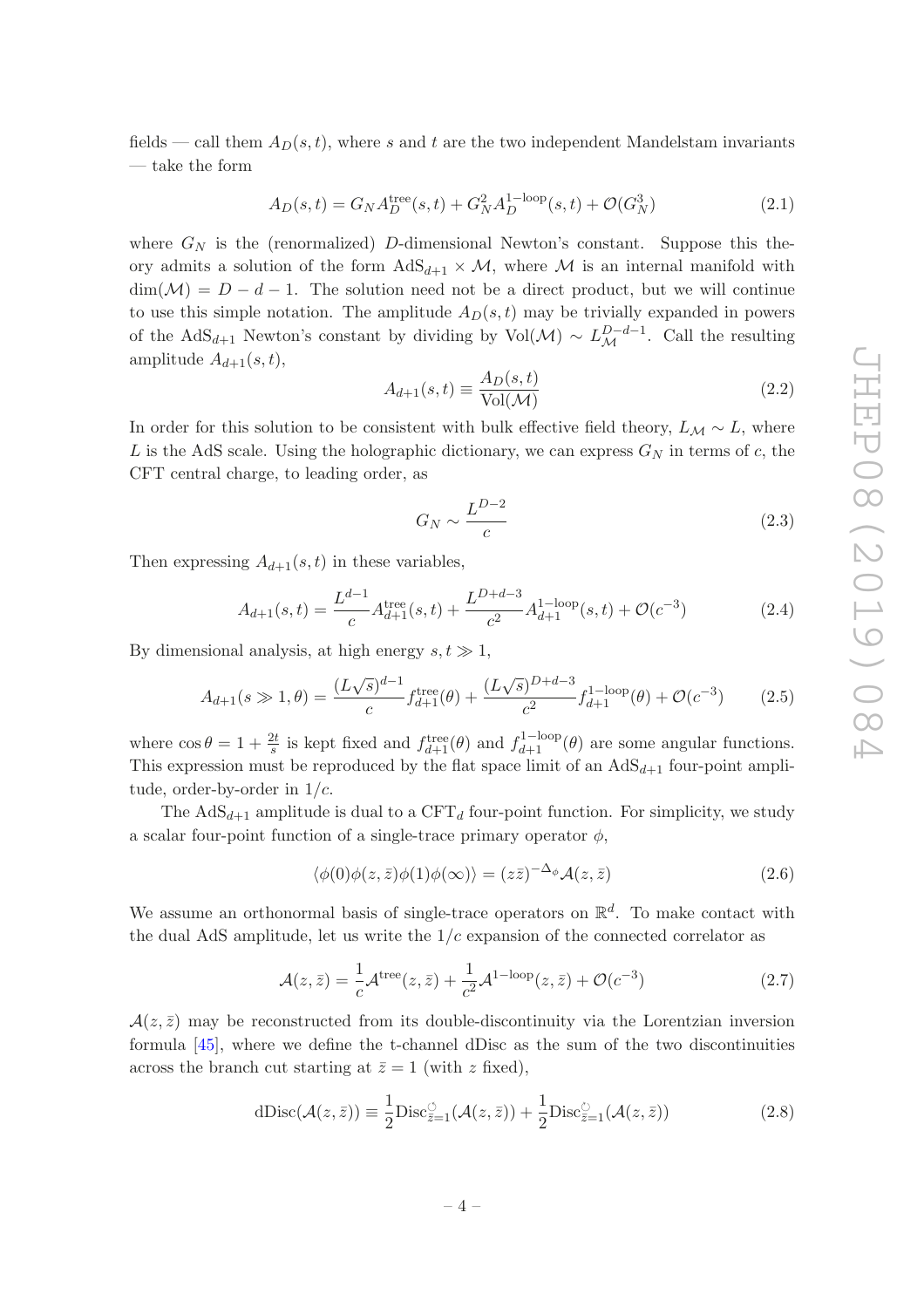We would like to understand dDisc( $\mathcal{A}^{\{1-\text{loop}}(z,\bar{z})\}$  and relate it to  $(2.4)$  in the flat space/ bulk-point limit.

In general, the t-channel exchange of a primary with twist  $\tau \equiv \Delta - \ell$  contributes to  $dDisc(\mathcal{A}(z,\bar{z}))$  as

<span id="page-5-1"></span>
$$
dDisc(\mathcal{A}(z,\bar{z})) = 2C_{\phi\phi\tau}^2 \sin^2\left(\pi\left(\frac{\tau - 2\Delta_{\phi}}{2}\right)\right) \left(\frac{z\bar{z}}{(1-z)(1-\bar{z})}\right)^{\Delta_{\phi}} G_{\Delta,\ell}(1-z,1-\bar{z}) \tag{2.9}
$$

where  $G_{\Delta,\ell}(1-z,1-\overline{z})$  is the t-channel conformal block, normalized as

$$
G_{\Delta,\ell}(1-z,1-\bar{z}) \sim ((1-z)(1-\bar{z}))^{\frac{\tau}{2}}
$$
\n(2.10)

in the t-channel limit  $(z, \bar{z}) \to 1$ . What are the contributions to  $\mathcal{A}^{\{1-\text{loop}}}(z, \bar{z})$ ? There is renormalization of tree-level single-trace exchanges — for example, (normalized) singletrace three-point coefficients  $\langle \phi \phi \mathcal{O} \rangle$  can receive non-planar corrections — but for the purposes of our discussion we can safely ignore these terms, as we will justify later. All other contributions are double-trace exchanges  $[\phi \phi]_{n,\ell}$  and  $[OO]_{n,\ell}$ , where O is another single-trace operator; by large-c counting, triple- and higher multi-traces don't appear in  $\mathcal{A}(z,\bar{z})$  until  $\mathcal{O}(c^{-3})$ , i.e. [2](#page-5-0)-loop in AdS.<sup>2</sup> The double-traces are spin- $\ell$  primaries defined schematically as

$$
[\phi\phi]_{n,\ell} \equiv \phi \Box^{n} \partial_{\mu_1} \dots \partial_{\mu_\ell} \phi - (\text{traces})
$$
\n(2.11)

where  $n, \ell \in \mathbb{Z}_{\geq 0}$ , and likewise for  $[O O]_{n,\ell}$ . In the  $1/c$  expansion, its anomalous dimension  $\gamma_{n,\ell}$  is

$$
\gamma_{n,\ell} = \frac{1}{c} \gamma_{n,\ell}^{(1)} + \frac{1}{c^2} \gamma_{n,\ell}^{(2)} + \mathcal{O}(c^{-3})
$$
\n(2.12)

and similarly for the squared OPE coefficients,

$$
a_{n,\ell} \equiv C_{\phi\phi[\phi\phi]_{n,\ell}}^2 = a_{n,\ell}^{(0)} + \frac{1}{c}a_{n,\ell}^{(1)} + \frac{1}{c^2}a_{n,\ell}^{(2)} + \mathcal{O}(c^{-3})
$$
\n(2.13)

 $a_{n,\ell}^{(0)}$  are the squared OPE coefficients of Mean Field Theory (MFT).

Let us first consider the contribution of  $[\phi \phi]_{n,\ell}$  to dDisc( $\mathcal{A}^{\{1-\text{loop}}(z,\bar{z})\}$ ). From [\(2.9\)](#page-5-1), these are clearly proportional to squared anomalous dimensions of  $[\phi \phi]_{n,\ell}$ , where the overall coefficient is determined by

dDisc
$$
((1 - \bar{z})^n \log^2(1 - \bar{z})) = 4\pi^2 (1 - \bar{z})^n
$$
 (2.14)

The  $[O O]_{n,\ell}$  terms are more interesting. Each O is a single-trace operator. There are two categories of O. First, those with  $\tau_{\mathcal{O}} \neq \Delta_{\phi} + \mathbb{Z}$  give rise to double-traces which do not

<span id="page-5-0"></span> $2[\phi\mathcal{O}]_{n,\ell}$  and  $[\mathcal{O}\mathcal{O}']_{n,\ell}$ , with  $\mathcal{O}\neq\mathcal{O}'$ , may also appear in the 1-loop amplitude, but their three-point functions with  $\phi\phi$  are allowed to be zero at  $O(c^{-1})$  because there is no stress-tensor exchange in any channel of  $\langle \phi \phi \phi \mathcal{O} \rangle$  or  $\langle \phi \phi \mathcal{O} \mathcal{O}' \rangle$ ; this is as opposed to  $\langle \phi \phi [\mathcal{O} \mathcal{O}]_{n,\ell} \rangle$ , which must be nonzero at  $\mathcal{O}(c^{-1})$  due to stress tensor exchange  $\phi \phi \to T \to \mathcal{O} \mathcal{O}$ . For our purposes, and given this lack of universality, we will only include  $[OO]_{n,\ell}$  within this class, leaving the (straightforward) inclusion of the others implicit. Also,  $O$  can have spin, but because spin-dependence is not important for us, we are leaving implicit the different Lorentz representations that the double-traces " $[OO]_{n,\ell}$ " can furnish.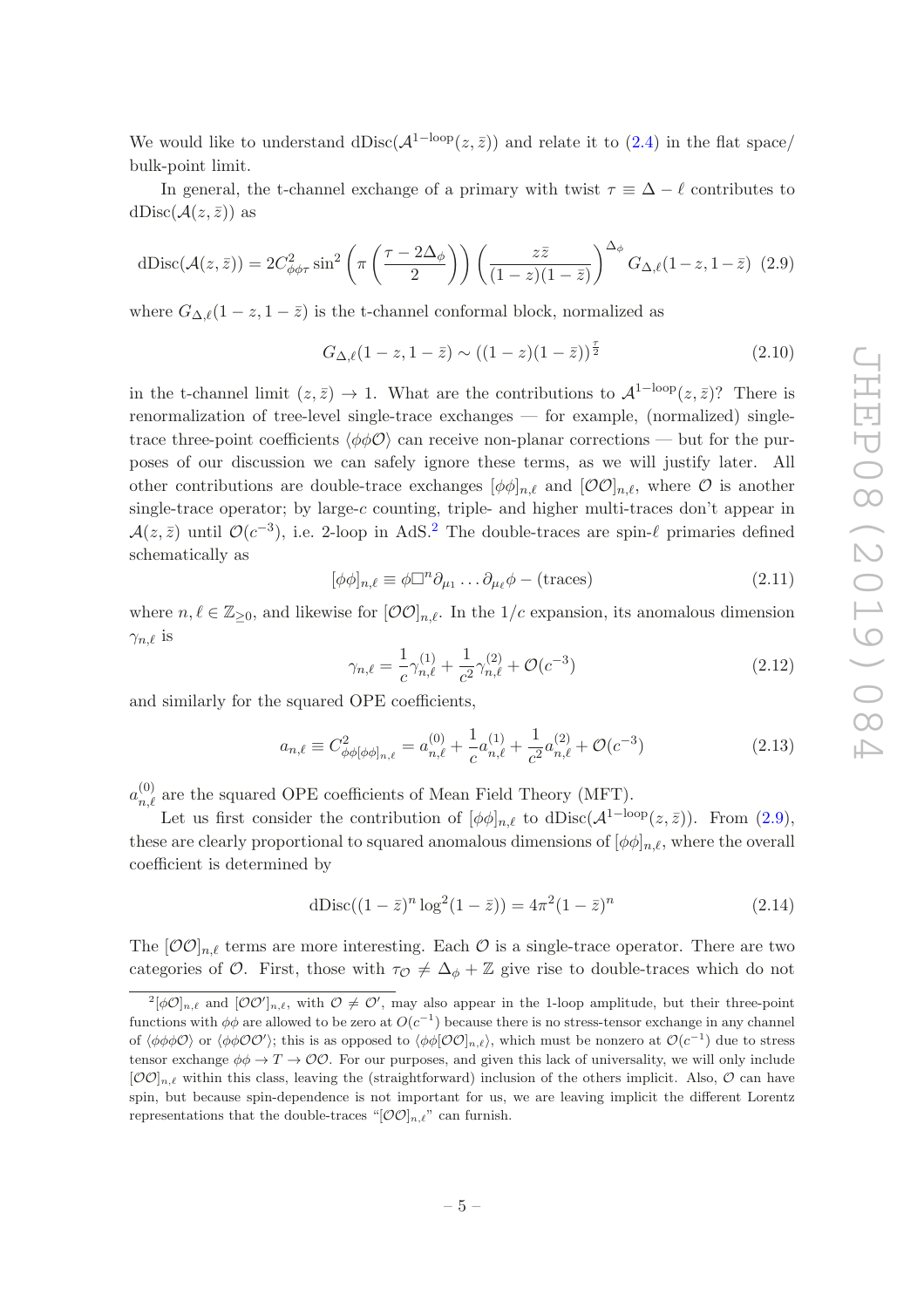mix with  $[\phi \phi]_{n,\ell}$  and only appear for the first time in the  $\phi \times \phi$  OPE at  $\mathcal{O}(c^{-2})$ , since  $C_{\phi\phi[O O]_{n,\ell}} \sim c^{-1}$ . (This scaling follows from the coincident limit of the connected fourpoint function  $\langle \phi \phi \mathcal{O} \mathcal{O} \rangle$ .) On the other hand, those with  $\tau_{\mathcal{O}} = \Delta_{\phi} + \mathbb{Z}$  lead to double-trace mixing between  $[\phi \phi]_{n,\ell}$  and the finite subset of  $[\mathcal{O}\mathcal{O}]_{n',\ell}$  with  $\Delta_{\phi} + n = \Delta_{\mathcal{O}} + n'$ . These operators contribute in the same way as  $[\phi \phi]_{n,\ell}$ . The mixing leads us to define

$$
\langle (\gamma_{n,\ell}^{(1)})^2 \rangle \equiv \sum_{\mathcal{O}} \rho_{ST}(\Delta_{\mathcal{O}}) \langle \gamma_{n,\ell}^{(1)}(\mathcal{O}) \rangle^2 \tag{2.15}
$$

where  $\rho_{ST}(\Delta_{\mathcal{O}})$  is the single-trace density of states, and  $\langle \gamma_{n,\ell}^{(1)}(\mathcal{O})\rangle$  is the contribution to the anomalous dimensions due to mixing of  $[\phi \phi]_{n,\ell}$  with  $[\mathcal{O} \mathcal{O}]_{n',\ell}$ . Our notation is that  $\langle \gamma_{n,\ell}^{(1)}(\mathcal{O})\rangle = 0$  when  $\tau_{\mathcal{O}} \neq \Delta_{\phi} + \mathbb{Z}$ .

Therefore, modulo terms whose exclusion we explained earlier, the general 1-loop double-discontinuity dDisc( $\mathcal{A}^{\text{1-loop}}$ ) has the following conformal block decomposition:

<span id="page-6-1"></span>
$$
dDisc(\mathcal{A}^{1-loop}(z,\bar{z})) = \left(\frac{z\bar{z}}{(1-z)(1-\bar{z})}\right)^{\Delta_{\phi}} \sum_{n,\ell} \beta_{n,\ell}^{1-loop} a_{n,\ell}^{(0)} G_{n,\ell} (1-z, 1-\bar{z}) \qquad (2.16)
$$

with coefficients

<span id="page-6-0"></span>
$$
\beta_{n,\ell}^{1-\text{loop}} \equiv 2 \sum_{\mathcal{O}} \rho_{ST}(\Delta_{\mathcal{O}}) \left( \frac{\pi^2}{4} \langle \gamma_{n,\ell}^{(1)}(\mathcal{O}) \rangle^2 + \sin^2(\pi(\tau_{\mathcal{O}} - \Delta_{\phi})) || C_{\phi\phi[\mathcal{O}\mathcal{O}]_{n,\ell}}^2 || \right) \tag{2.17}
$$

Our notation is that  $a_{n,\ell}^{(0)}G_{n,\ell}(1-z,1-\bar{z})$  is the weighted conformal block for the exchange of a given double-trace operator  $[O O]_{n,\ell}$  in the sum  $\beta_{n,\ell}^{1-\text{loop}}$  (i.e. that  $\beta_{n,\ell}^{1-\text{loop}}$  acts as a projector). For future convenience we have defined the MFT-normalized OPE data

$$
||C_{\phi\phi[O O]_{n,\ell}}^2|| \equiv \frac{C_{\phi\phi[O O]_{n,\ell}}^2}{a_{[O O]_{n,\ell}}^{(0)}} \tag{2.18}
$$

It is obvious that as  $\mathcal O$  and  $\phi$  become degenerate modulo integers, a contribution to the second term shifts to the first term. For conceptual reasons we have split off the two types of terms. In what follows, we sometimes refer to the first and second terms of  $(2.17)$  as the "integral" and "generic" pieces, respectively.

We now consider the flat space limit. The external local operators that define the correlator are located on the Lorentzian cylinder, boundary of  $AdS_{d+1}$ . By using suitable wavepackets we can focus onto a point in the bulk, effectively accessing (bulk) flat space physics, see [\[2](#page-30-2), [46](#page-32-3)[–48\]](#page-32-7). At the level of the cross-ratios the relevant limit is  $z - \bar{z} \rightarrow$ 0, where the limit is taken after analytically continuing the Euclidean correlator to the Lorentzian regime of the scattering process. In this limit the correlator develops a bulkpoint singularity. It can be seen that the leading singularity arises from intermediate operators with large scaling dimension, including double-traces with  $n \gg 1$ . At large n, the leading order relation between the AdS radius  $L$ , the flat space center-of-mass energy s, and the double-trace twist n is

<span id="page-6-2"></span>
$$
L\sqrt{s} \sim 2n\tag{2.19}
$$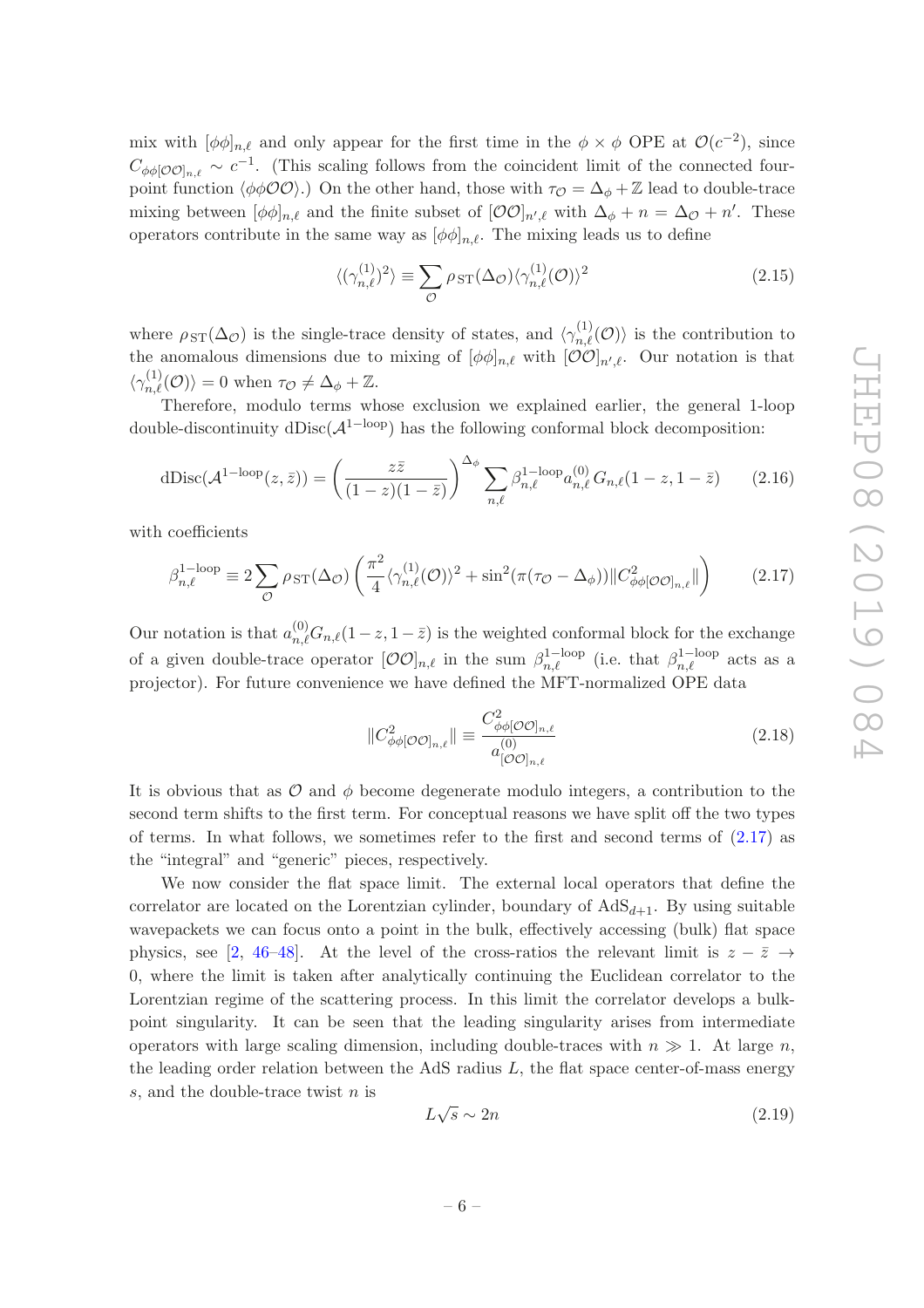On the other hand, the angular dependence of the flat space S-matrix is encoded in the spin dependence of the CFT data in the  $n \gg 1$  limit. For example, at tree-level, anomalous dimensions obey [\[54](#page-32-8)]

$$
\langle \gamma_{n\gg 1,\ell}^{(1)} \rangle \sim n^{d-1} f^{\text{tree}}(\ell) \tag{2.20}
$$

where  $f^{\text{tree}}(\ell)$  is a function of spin which encodes the angular dependence of the tree-level S-matrix. At 1-loop, comparing the  $\mathcal{O}(c^{-2})$  term of [\(2.5\)](#page-4-1) with [\(2.16\)](#page-6-1), and taking the flat-space limit, we read off the scaling of the 1-loop OPE data as  $n \gg 1$ :

<span id="page-7-1"></span>
$$
\beta_{n\gg 1,\ell}^{1-\text{loop}} \sim n^{D+d-3} f^{1-\text{loop}}(\ell) \tag{2.21}
$$

As before,  $f^{1-loop}(\ell)$  encodes the angular dependence of the 1-loop S-matrix.

Equation  $(2.21)$ , together with  $(2.17)$ , is our central observation. The key feature is the D-dependence of the *n*-scaling. In addition, the coefficients  $\beta_{n,\ell}^{1-\text{loop}}$  are manifestly positive:

$$
\beta_{n,\ell}^{1-\text{loop}} > 0 \tag{2.22}
$$

In fact, every term in the sum  $(2.17)$  is positive. Therefore, knowledge of the tree-level single-trace OPE data in the  $n \gg 1$  regime may be used to read off D using [\(2.21\)](#page-7-1). The scaling [\(2.21\)](#page-7-1) followed from  $\Delta_{\rm gap} \gg 1$ , which allows us to probe only the D large bulk dimensions. Positivity ensures the absence of cancellations. Note that taking the double-discontinuity was crucial: positivity is not an inherent property of the partial wave coefficients of  $\mathcal{A}^{\text{1-loop}}$ , but it is a property of dDisc( $\mathcal{A}^{\text{1-loop}}$ ).<sup>[3](#page-7-2)</sup>

We emphasize that we are using a 1-loop amplitude, of a single operator  $\phi$ , to derive the emergence of bulk spacetime from tree-level data. Note from [\(2.5\)](#page-4-1) that individual tree-level amplitudes are insufficient for this purpose: the behavior  $\beta_{n\gg 1,\ell}^{\text{tree}} \sim n^{d-1}$  is the well-known scaling of OPE data in a CFT<sub>d</sub> with  $\Delta_{\text{gap}} \gg 1$ , dual to Einstein gravity in  $AdS_{d+1}.^4$  $AdS_{d+1}.^4$  This reflects the existence of consistent truncations, valid only classically.

### <span id="page-7-0"></span>2.2 Extra dimensions at large  $\Delta_{\rm gap}$

Equations  $(2.21)$  and  $(2.17)$  lead to the following conclusions. Let's first focus on the generic piece of [\(2.17\)](#page-6-0). In a typical chaotic CFT with an irrational spectrum of low-energy states, most contributions are of this type. To relate single-trace operator growth to  $D$ , we first note that at  $\Delta_{\rm gap} \gg 1$  for finite  $\Delta_{\mathcal{O}}$ ,

<span id="page-7-5"></span>
$$
||C^2_{\phi\phi[O O]_{n,\ell}}||_{n\gg1} \sim n^{2(d-1)} f_{\ell}(\Delta_O)
$$
\n(2.23)

for some nonzero  $f_{\ell}(\Delta_{\mathcal{O}})$ .<sup>[5](#page-7-4)</sup> This just follows from graviton dominance at strong coupling, i.e. the large  $\Delta_{\text{gap}}$  condition. For a more detailed argument see appendix [A.1.](#page-22-1) Now suppose

<span id="page-7-2"></span><sup>&</sup>lt;sup>3</sup>In comparing the scaling of dDisc( $\mathcal{A}^{\text{1-loop}}$ ) to that of  $A_{d+1}$ , we are using the fact that  $\mathcal{A}^{\text{1-loop}}$  can be constructed from dDisc( $A^{1-loop}$ ) [\[45](#page-32-2)]; equivalently [\[35](#page-31-4)], that  $A_{d+1}$  may be constructed via dispersion relations from its  $Disc(A_{d+1})$ .

<span id="page-7-3"></span> $4$ This scaling is subleading to  $(2.21)$ , which justifies having dropped single-trace renormalization terms at 1-loop.

<span id="page-7-4"></span><sup>&</sup>lt;sup>5</sup>Henceforth we will not include the  $\ell$ -dependence in similar expressions, since we focus on the *n*-scaling. The symbol "∼" captures the leading scaling in n, up to multiplicative factors which we suppress.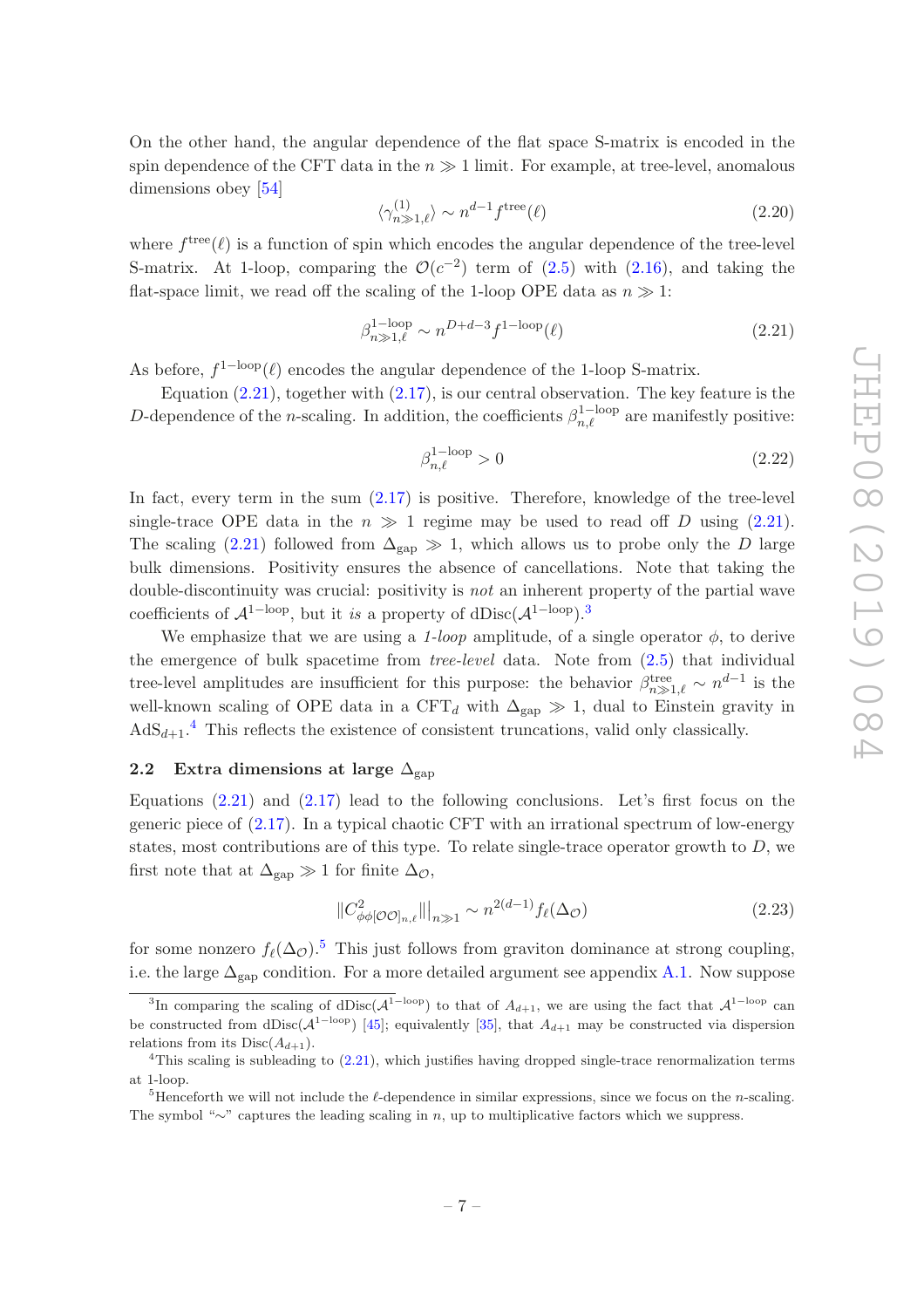that the single-trace degeneracy has asymptotic polynomial growth,

<span id="page-8-2"></span>
$$
\rho_{ST}(\Delta_{\mathcal{O}} \gg 1) \sim (\Delta_{\mathcal{O}})^{x-1} \tag{2.24}
$$

Inserting this into [\(2.17\)](#page-6-0), we want to extract the asymptotic growth at  $n \gg 1$ . We must also account for the  $\Delta_{\mathcal{O}} \gg 1$  growth of the operator sum. Because the radial localization of AdS two-particle primary wavefunctions is determined by the total energy, dual to the conformal dimension  $\Delta_{n,\ell} = 2\Delta_{\mathcal{O}} + 2n + \ell + \gamma_{n,\ell}$ , the parametric regime relevant for the computation is  $6$ 

<span id="page-8-1"></span>
$$
1 \ll n \sim \Delta_{\mathcal{O}} \ll \Delta_{\text{gap}} \tag{2.25}
$$

Plugging into [\(2.17\)](#page-6-0) and approximating the sum as an integral up to  $\Delta_{\mathcal{O}} \sim n$ , we find the following  $n$ -scaling:

$$
\sum_{\mathcal{O}} \rho_{ST}(\Delta_{\mathcal{O}}) \sin^2(\pi(\tau_{\mathcal{O}} - \Delta_{\phi})) \| C_{\phi\phi[\mathcal{O}\mathcal{O}]_{n,\ell}}^2 \| = \frac{n^{2d+\mathbf{x}-1}}{2(\mathbf{x}+1)} + \mathcal{O}(n^{2d+\mathbf{x}-2}) \tag{2.26}
$$

Therefore, we read off from  $(2.21)$  that

<span id="page-8-3"></span>
$$
D = d + 1 + \mathbf{x} \tag{2.27}
$$

That is, polynomial growth  $\int^{\Delta^*} d\Delta \rho_{ST}(\Delta) \sim \Delta_*^x$  implies the emergence of exactly x large bulk dimensions.

This is the converse of a basic fact about  $AdS \times \mathcal{M}$  backgrounds in holography. Suppose  $M$  is a compact manifold with smooth boundary, of real dimension dim $(M)$ . Anticipating the holographic application, we parameterize the eigenvalues  $\lambda$  of Laplace-Beltrami operators on M as  $\lambda = (mL_{\mathcal{M}})^2 \sim \Delta^2$  and the degeneracy as  $\rho_{\mathcal{M}}(\Delta)$ . Then Weyl's law states that

$$
\int^{\Delta_{*} \gg 1} d\Delta \rho_{\mathcal{M}}(\Delta) \sim \frac{\text{vol}(\mathcal{M})}{(4\pi)^{\frac{\text{dim}(\mathcal{M})}{2}} \Gamma\left(\frac{\text{dim}(\mathcal{M})}{2} + 1\right)} \Delta_{*}^{\text{dim}(\mathcal{M})}
$$
(2.28)

Via  $Z_{AdS} = Z_{CFT}$ , one infers the polynomial growth of single-trace operators in the CFT. Our derivation from the CFT proves the converse: every large  $N$ , large  $\Delta_{\rm gap}$  CFT with degree-x polynomial growth of single-trace degeneracies grows x large bulk dimensions, i.e. the dimensions of M.

Now we turn to the integral piece of [\(2.17\)](#page-6-0). The anomalous dimension receives a universal contribution from the presence of the stress tensor in the  $\phi \times \phi$  OPE. Under a crossing transformation, t-channel stress tensor exchange maps to s-channel  $[\phi \phi]_{n,\ell}$  exchange, with fixed anomalous dimension,  $\gamma_{n,\ell}|_T$ . This contribution scales at  $n \gg 1$  as

$$
\gamma_{n\gg 1,\ell}^{(1)}|_{T} \sim n^{d-1} \tag{2.29}
$$

<span id="page-8-0"></span><sup>&</sup>lt;sup>6</sup>One can also examine explicit double-trace data as a function of n and  $\Delta_{\mathcal{O}}$ , taking either one large with the other held fixed or taking a double-scaled limit of fixed  $n/\Delta_{\mathcal{O}}$ , whereupon one always finds the same scaling. A particularly relevant example is the universal contribution to anomalous dimensions due to stress-tensor exchange,  $\gamma_{n,\ell}^{(1)}|_T$ , which was derived explicitly in  $d = 4$  in [\[24](#page-31-7)] and in general d in [\[55,](#page-32-9) [56](#page-33-0)].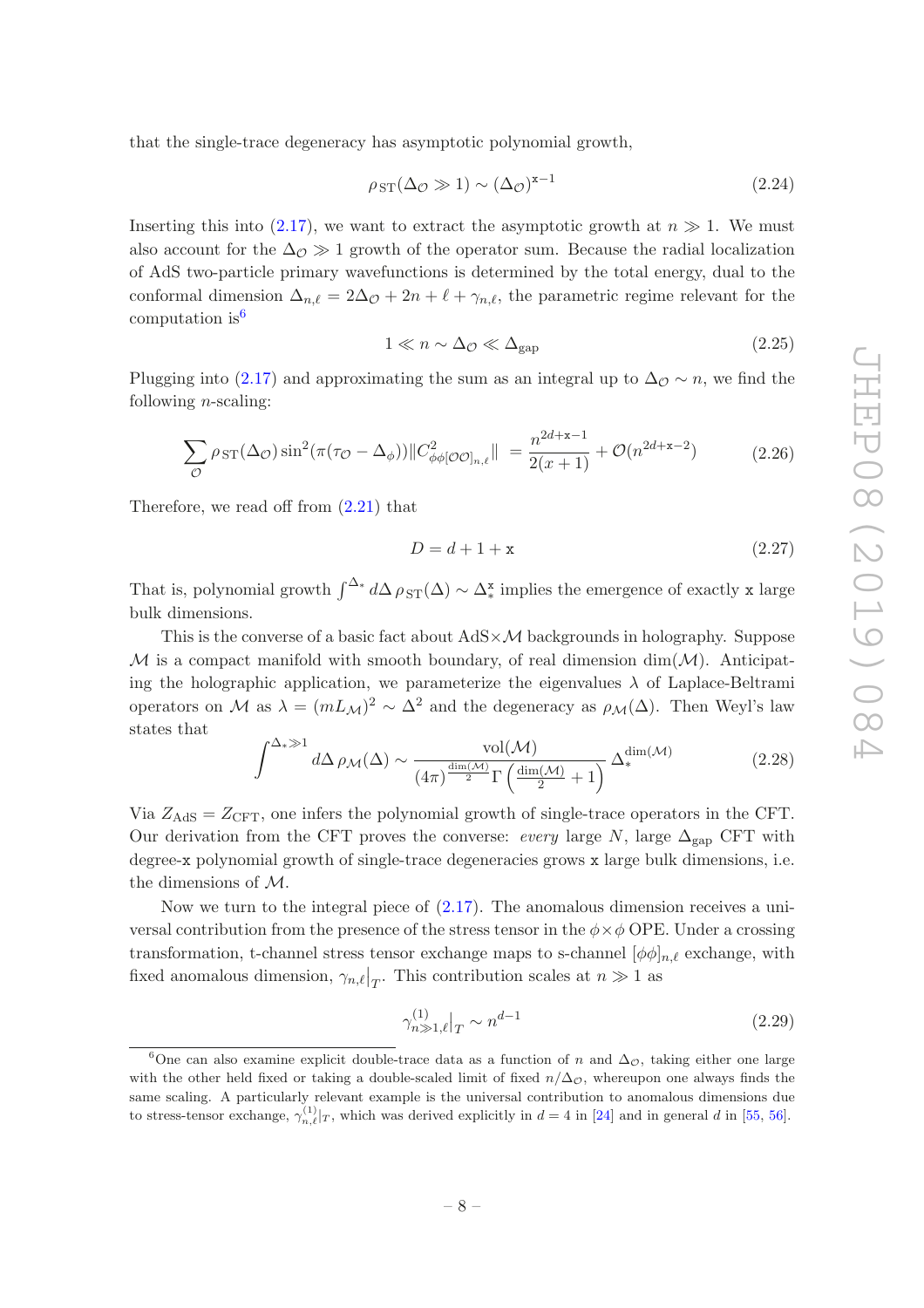Now let us assume that there exists a single tower of scalar operators  $\mathcal{O}_p$  with dimensions<sup>[7](#page-9-0)</sup>

$$
\Delta_p = \Delta_\phi + p - 2, \text{ where } p = 2, 3, \dots \tag{2.30}
$$

where  $\mathcal{O}_2 \equiv \phi$ . We choose this convention to make contact with  $\mathcal{N} = 4$  super-Yang-Mills (SYM), where  $\mathcal{O}_p$  are superconformal primaries and  $\mathcal{O}_2 = \mathcal{O}_{20'}$ . To compute [\(2.17\)](#page-6-0), we need to resolve the double-trace operator mixing within the family

$$
[\phi\phi]_{n,\ell}, [\mathcal{O}_3\mathcal{O}_3]_{n-1,\ell}, \ldots, [\mathcal{O}_{n+2}\mathcal{O}_{n+2}]_{0,\ell}. \tag{2.31}
$$

This can be done by computing the family of *tree-level* correlators  $\langle \phi \phi \rangle$ . In particular, the t-channel exchange  $\phi p \to p \to \phi p$  implies a contribution to tree-level anomalous dimensions  $\langle \gamma_{n,\ell}^{(1)}(p) \rangle$ . This exchange is manifestly proportional to the squared OPE coefficient  $C_{\phi pp}^2$  at leading order in  $1/c$ , and therefore so is  $\langle \gamma_{n,\ell}^{(1)}(p) \rangle$ . In our flat space limit context, we want to evaluate this in the regime (cf.  $(2.25)$ )

<span id="page-9-4"></span>
$$
1 \ll n \sim p \ll \Delta_{\rm gap} \tag{2.32}
$$

Based on computations in  $d = 2, 4, 6$  using explicit expressions for conformal blocks, we find

<span id="page-9-1"></span>
$$
\langle \gamma_{n,\ell}^{(1)}(p) \rangle \Big|_{1 \ll n \sim p} \sim C_{\phi pp}^2 \Big|_{p \gg 1} \times n^{d-3} \tag{2.33}
$$

The kinematic piece scales as  $n^{d-3}$ , but the overall scaling depends on the asymptotics of  $C_{\phi pp}$ . The derivation of [\(2.33\)](#page-9-1) is given in appendix [A.2.](#page-23-0)

We can now put the pieces together. In the absence of the tower  $\mathcal{O}_p$ , the stress tensor contribution gives

$$
\left(\gamma_{n\gg 1,\ell}^{(1)}|_{T}\right)^{2} \sim n^{2(d-1)}\ .\tag{2.34}
$$

By  $(2.21)$ , this implies  $D = d + 1$ . This is the expected result: in a theory of gravity coupled to a finite number of fields, no large extra dimensions are required. Now we add the tower  $\mathcal{O}_p$ . Parameterizing

<span id="page-9-2"></span>
$$
C_{\phi pp}|_{p \gg 1} \sim \frac{p^{1+\frac{\alpha}{4}}}{\sqrt{c}},\tag{2.35}
$$

where the  $1/\sqrt{c}$  follows simply from large-c factorization, we plug [\(2.35\)](#page-9-2) and [\(2.33\)](#page-9-1) into  $(2.17)$ . Then  $(2.21)$  implies

<span id="page-9-3"></span>
$$
D = d + 2 + \alpha \tag{2.36}
$$

It is interesting that this result depends on the asymptotics of  $C_{\phi pp}$ . If  $C_{\phi pp}|_{p\gg 1} \sim p$ , then

<span id="page-9-5"></span>
$$
D = d + 2 \tag{2.37}
$$

A single extra dimension has grown.  $C_{\phi pp}$  is, in fact, proportional to p when  $\phi$  is a scalar in the stress tensor multiplet of an SCFT: the action of supersymmetry relates  $C_{\phi pp}$  to  $C_{Tpp} \propto \Delta_p/\sqrt{c}$ , which is fixed by the conformal Ward identity.  $C_{\phi pp} \propto p$  also holds when  $\phi$  is the Lagrangian operator, by a conformal perturbation theory argument of [\[58\]](#page-33-1). The above computation suggests that  $\alpha = 0$  is natural, in the sense that a single tower of  $\mathcal{O}_p$ contains an  $S^1$  worth of operators. In section [4,](#page-16-0) we will argue that  $\alpha = 0$  is, in fact, the generic asymptotics.

<span id="page-9-0"></span><sup>&</sup>lt;sup>7</sup>The generalization to spinning  $\mathcal{O}_p$  just requires more technical aspects, e.g. multiple tensor structures [\[57](#page-33-2)].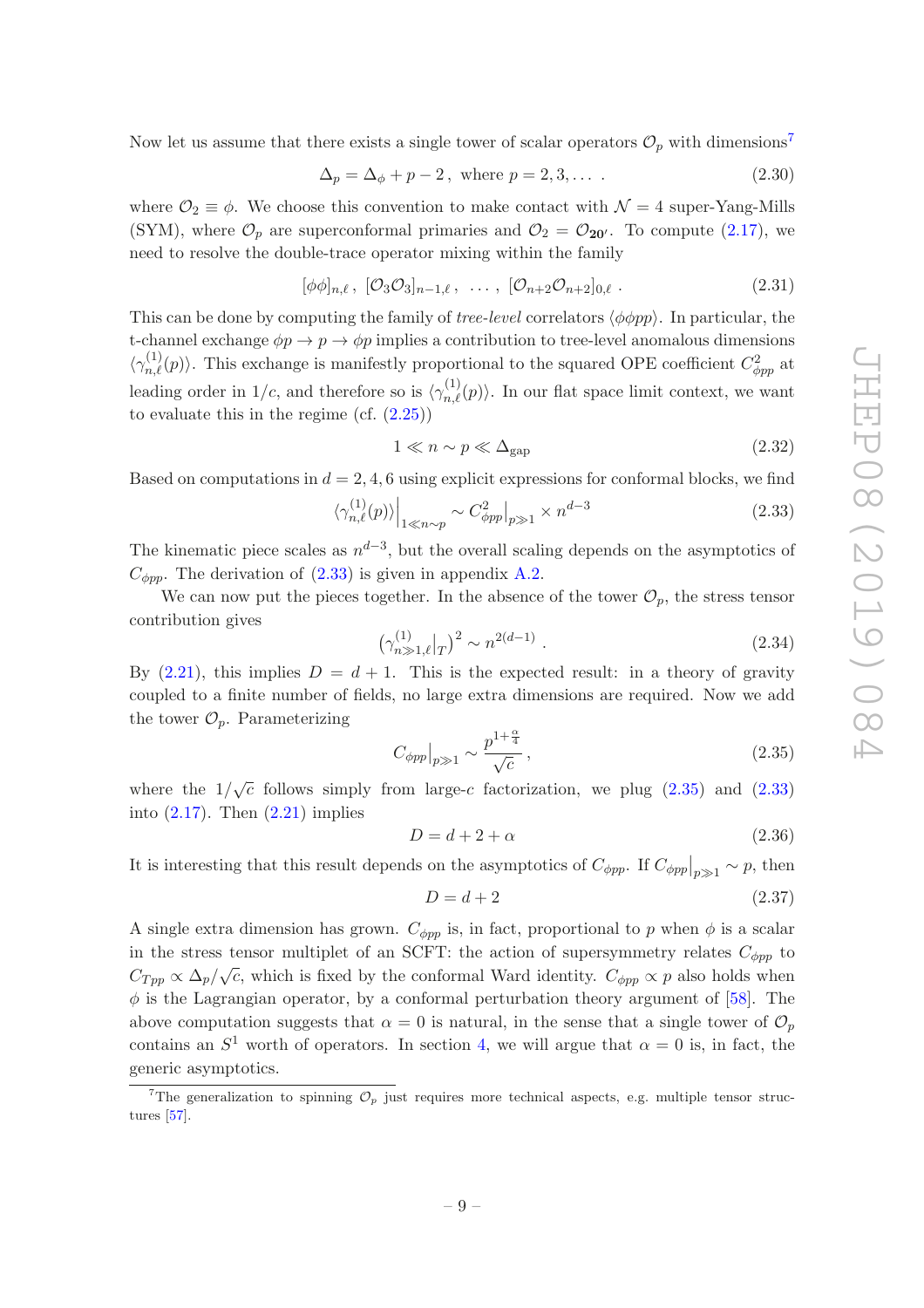# <span id="page-10-0"></span>2.3 Adding global charge

The result  $(2.36)$  immediately generalizes if we add a density of states for  $\mathcal{O}_p$  with asymptotics  $\rho_{ST}(\Delta_p \gg 1) \sim p^{x-1}$ , whereupon  $D = d + 1 + x + \alpha$ . This happens if — to take one physically relevant example — the integral tower  $\mathcal{O}_p$  is charged under a global symmetry G.

For concreteness, take  $G = \mathfrak{so}(\mathfrak{n})$ , and the  $\mathcal{O}_p$  to furnish rank-p symmetric traceless irreducible representations of  $\mathfrak{so}(n)$ . The dimension of this representation equals the total density of states  $\rho_{ST}(\Delta_p)$ , that is, the total number of operators in the rank-p irrep. This dimension is known to be

$$
\frac{(n+2p-2)(n+p-3)!}{p!(n-2)!}
$$
\n(2.38)

At  $p \gg 1$ , this scales as  $p^{n-2}$ . This asymptotic density, in turn, modifies D: with the asymptotic scaling [\(2.35\)](#page-9-2), one finds

$$
D = d + \mathfrak{n} + \alpha \tag{2.39}
$$

Assuming linearity of  $C_{\phi pp}$   $(\alpha = 0)$ , one has

<span id="page-10-3"></span>
$$
D = d + \mathfrak{n} \tag{2.40}
$$

These are the symmetry and dimensionality of an  $AdS_{d+1} \times S^{n-1}$  compactification. Indeed, maximally supersymmetric SCFTs in  $d = 2, 3, 4, 6$  have  $\mathfrak{so}(n)$  R-symmetry for appropriate values of n, and towers of superconformal primaries in symmetric traceless representations thereof. The extension to products  $\mathfrak{so}(\mathfrak{n}_1) \times \mathfrak{so}(\mathfrak{n}_2)$ , etc, is immediate.

More generally, suppose  $\mathcal{O}_p$  furnish a sequence of irreps  $\mathcal{R}_p$  of some global symmetry G, indexed by p. Parameterize the dimension of  $\mathcal{R}_p$  in terms of  $p \approx \Delta_{p \gg 1}$ , where

$$
\rho_{ST}(\Delta_{p\gg 1}) = \dim(\mathcal{R}_{p\gg 1}) . \tag{2.41}
$$

Again assuming that  $\alpha = 0$ , as we will for the rest of this section, if

<span id="page-10-1"></span>
$$
\dim(\mathcal{R}_{p\gg1}) \sim p^{\mathbf{r}_p} \tag{2.42}
$$

then

<span id="page-10-2"></span>
$$
D = d + 2 + \mathbf{r}_p \tag{2.43}
$$

Dimensions of irreps of Lie algebras may be computed by Weyl's dimension formula. For  $\mathfrak{su}(n)$ , for example,

$$
\dim([a_1 \dots a_{n-1}]) = \prod_{k=1}^{n-1} \prod_{i=1}^k \left( \frac{\sum_{j=i}^k a_j}{k-i+1} + 1 \right)
$$
\n(2.44)

where  $a_i$  are Dynkin labels.  $[p\,0\ldots 0\,p]$  irreps of  $\mathfrak{su}(\mathfrak{n})$  grow as  $(2.42)$  with  $\mathbf{r}_p = 2\mathfrak{n} - 3$ . This is relevant for the case of the  $\mathcal{N} = 6$  ABJM theory in the type IIA 't Hooft limit at large  $\Delta_{\rm gap} \sim \lambda^{1/4}$  [\[59](#page-33-3)], whose superconformal primaries of  $\Delta_p = p/2$  furnish [p 0 p] irreps of  $\mathfrak{su}(4)_R$  with  $p \geq 2$ . The above formulas imply  $\mathbf{r}_p = 5$  and hence  $D = 10$ , which saturates the correct bulk dimension.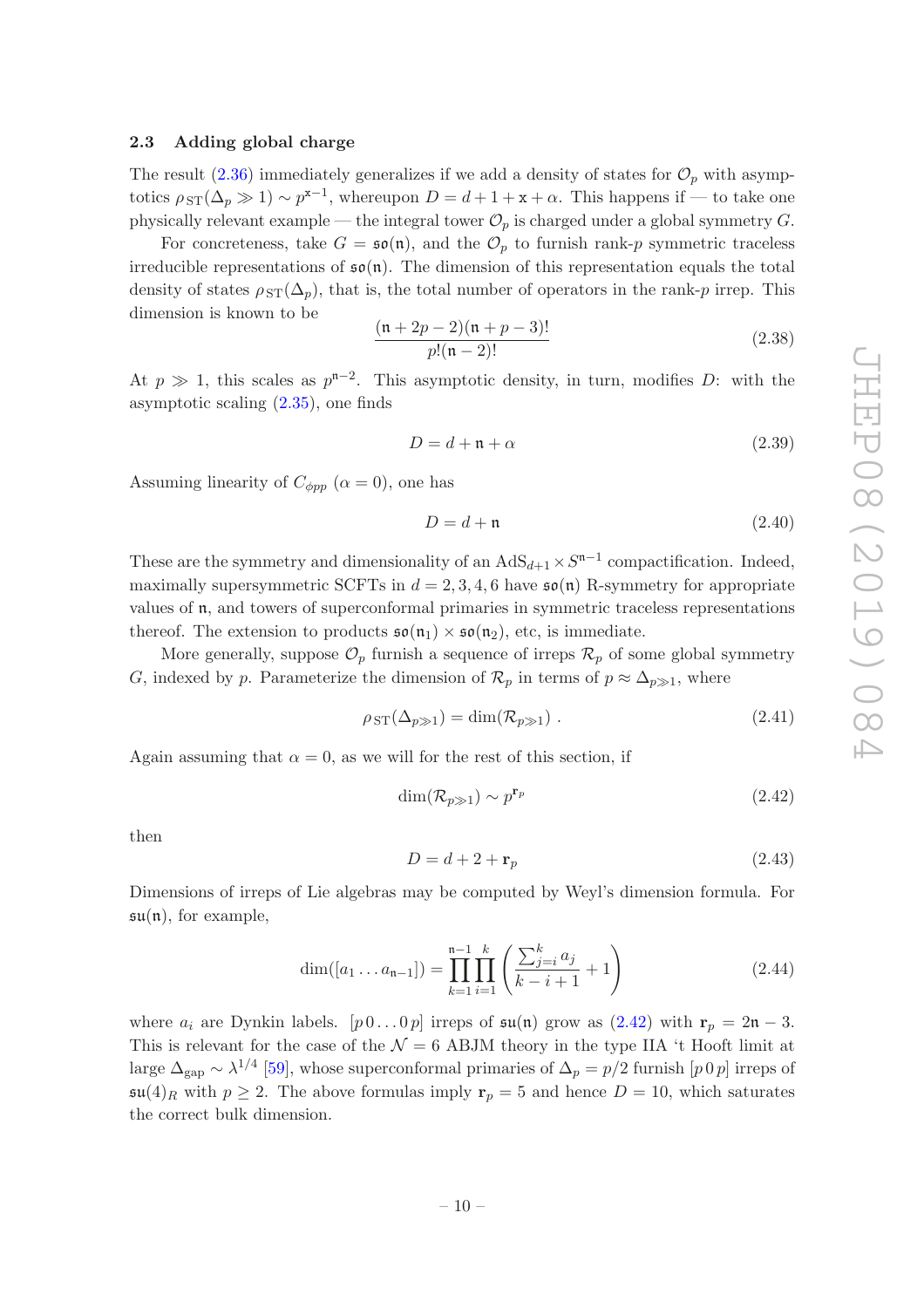#### <span id="page-11-0"></span>2.3.1 SCFTs

The previous arguments allow us to associate a "characteristic dimension",  $D_N$ , to SCFTs with N supersymmetries at large c and large  $\Delta_{\text{gap}}$ , if we assume the existence of a tower of operators  $\mathcal{O}_p$ . Let us take  $d = 4$  for concreteness. We have already treated the  $\mathcal{N} = 4$ case above; below we treat  $\mathcal{N} = 2, 1$  (the case  $\mathcal{N} = 3$  is easily constrained likewise).

• At  $\mathcal{N} = 2$ , the R-symmetry is  $\mathfrak{su}(2)_R \times \mathfrak{u}(1)_r$ . Towers of  $\mathcal{O}_p$  are ubiquitous in  $\mathcal{N}=2$  SCFT, namely, as Higgs or Coulumb branch operators. The former are present in any Lagrangian  $\mathcal{N} = 2$  SCFT with hypermultiplets, and are common in class S theories; e.g. in class  $S$  theories of genus-zero, the Higgs branch moduli space  $M_H$  has complex dimension [\[60\]](#page-33-4)

$$
\dim_{\mathbb{C}} \mathbf{M}_{\mathrm{H}} = 24(c - a) \tag{2.45}
$$

where typically  $c - a \sim N^{\#}$  for some  $\# > 0$ . Denoting quantum numbers as  $[j; \bar{j}]_{\Delta}^{(R; r)}$ ∆ where  $j, \bar{j}$  are Lorentz spins, R is the  $\mathfrak{su}(2)_R$  Dynkin label, and r is the  $\mathfrak{u}(1)_r$  charge, the superconformal primaries have (e.g. [\[61](#page-33-5)])

Higgs branch, 
$$
\hat{\mathcal{B}}_R
$$
:  $[0;0]_{2R}^{(R;0)}$   
Coulomb branch,  $\mathcal{E}_r$ :  $[0;0]_r^{(0;r)}$  (2.46)

Assume that  $C_{\phi pp} \sim p$  at large p. Alternatively, take  $\phi$  to be the  $\Delta = 3$  scalar in the stress-tensor multiplet. Then by [\(2.43\)](#page-10-2), a tower of Higgs branch operators grows two large extra dimensions, while a tower of Coulomb branch operators grows one. Assuming their existence, the characteristic dimension of  $\mathcal{N}=2$  SCFT is

Higgs branch, 
$$
\hat{\mathcal{B}}_R
$$
:  $D_{\mathcal{N}=2} \ge 7$   
Coulomb branch,  $\mathcal{E}_r$ :  $D_{\mathcal{N}=2} \ge 6$  (2.47)

The  $D<sub>N</sub>$  should be viewed as bounds, not equalities, if only because the growth of "generic" single-trace operators with  $\Delta_{\mathcal{O}} \neq \Delta_p$  can add more dimensions.

Note that for a  $\mathcal{N} = 2$  SCFT with a Higgs branch and a point  $p_*$  on moduli space where  $\Delta_{\rm gap} \gg 1$ , we bound  $D_{\mathcal{N}=2} \geq 7$  everywhere on moduli space continuously connected to  $p_*$ : this is because our calculation relies only on  $C_{\phi pp}$  asymptotics, and Higgs branch three-point correlators are not renormalized [\[62](#page-33-6), [63\]](#page-33-7).

• At  $\mathcal{N} = 1$ , the R-symmetry is  $\mathfrak{u}(1)_r$ . The story is similar: given a tower of  $\mathcal{O}_r$  with  $\Delta \propto |r|$  — e.g. (anti-)chiral primaries with  $\Delta = \frac{3}{2}|r|$  — we infer

<span id="page-11-1"></span>
$$
D_{\mathcal{N}=1} \ge 6\tag{2.48}
$$

This confirms the folklore expectation. Note the central role of the  $\mathcal{O}_r$ , and of the linearity of  $C_{\phi r r}$ : without them, the  $\mathfrak{u}(1)_r$  does not necessarily generate an extra dimension. The reader may note that the classic constructions of AdS/CFT pairs with 4d  $\mathcal{N}=1$  SUSY have  $D = 10$ . We discuss this further in section [5.](#page-19-0)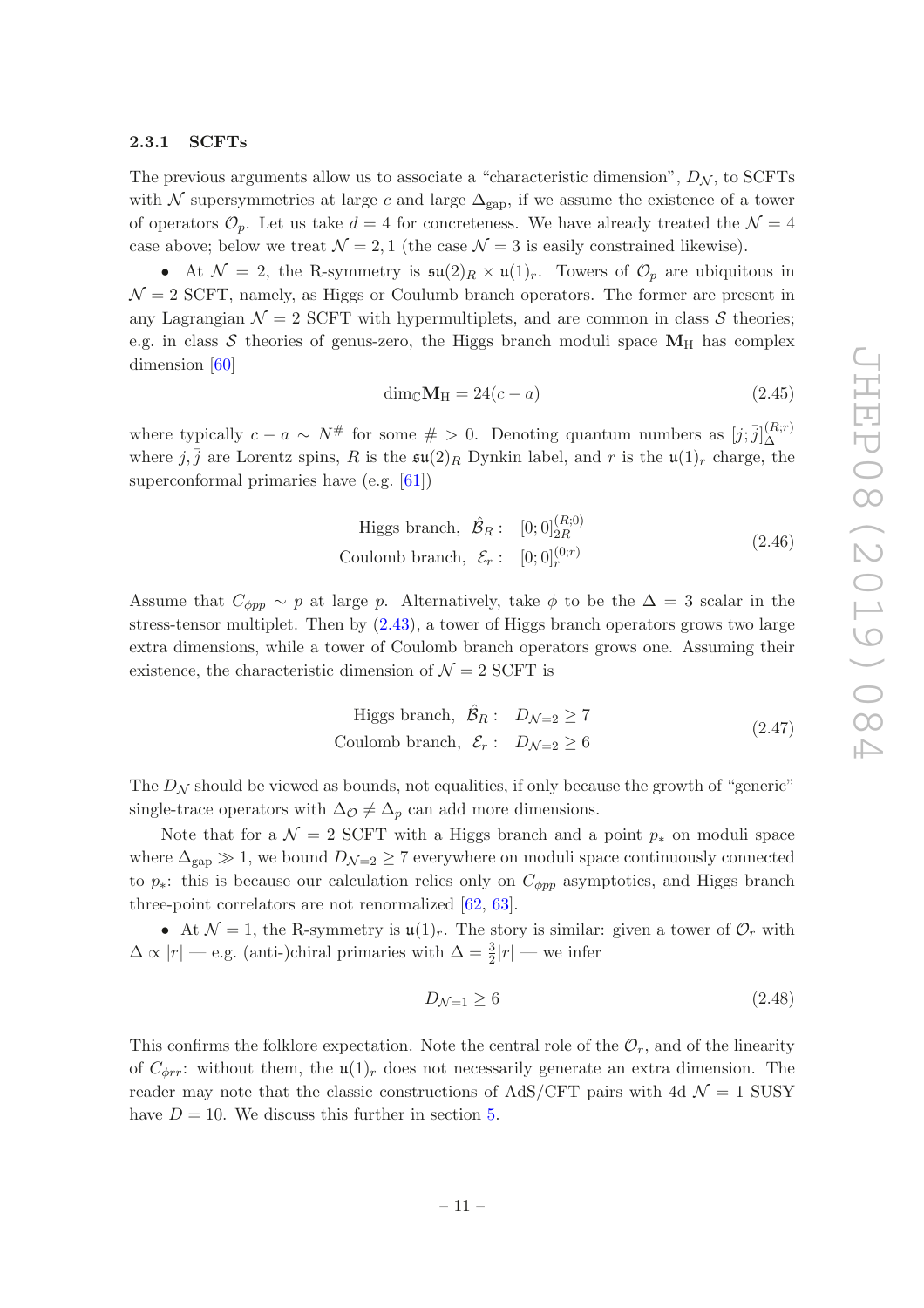### <span id="page-12-0"></span>2.4  $1/\Delta_{\rm gap}$  corrections and AdS quartic vertices

Let us assume we have another scale in the flat space amplitude, denoted by  $\ell_s$ . Now the amplitude depends on the dimensionless combination  $\ell_s\sqrt{s}$  and its high-energy limit is no longer fixed by dimensional analysis. For example, at tree-level,

$$
\frac{L^{d-1}}{c}A_{d+1}^{\text{tree}}(s,t) \sim \frac{(L\sqrt{s})^{d-1}}{c} f_{d+1}^{\text{tree}}\left(\theta; \ell_s \sqrt{s}\right)
$$
\n(2.49)

The CFT data will depend on a corresponding extra scale  $\Delta_{\text{gap}}$ ,<sup>[8](#page-12-1)</sup> with the correspondence  $\ell_s\sqrt{s} \sim n/\Delta_{\rm gap}$  (cf. [\(2.19\)](#page-6-2)), in the flat space limit. The n-scaling of OPE data in  $\beta_{n,\ell}^{1-\rm loop}$  will exhibit crossover between the regime [\(2.25\)](#page-8-1), which counts large bulk dimensions  $L_M \gg l_s$ , and the regime  $\Delta_{\rm gap} \ll n \sim \Delta_{\mathcal{O}} \ll c$ , which also counts "small" extra dimensions  $L_{\mathcal{M}} \lesssim \ell_s$ .

From the point of view of the effective theory in AdS, the derivative expansion generates a tower of quartic vertices which contribute to the anomalous dimensions of double-trace operators at  $\mathcal{O}(c^{-1})$ . To warmup, we first consider a quartic vertex without derivatives,  $\alpha \phi^4$ . From the CFT perspective this corresponds to a 'truncated' solution to the crossing equations where only scalar double-trace operators acquire an anomalous dimension. In  $d = 2$  and  $d = 4$ , this solution was constructed in [\[2](#page-30-2)]. The expression for general  $\Delta_{\phi}$  and d is quite cumbersome, but for our purposes we are interested in the large  $n$  behaviour. For a  $\alpha \phi^4$  coupling [\[64\]](#page-33-8),

$$
\gamma_{n\gg 1,0}^{(1)}\Big|_{\phi^4} \sim \alpha \, n^{d-3} \tag{2.50}
$$

We can also consider quartic vertices with derivatives, schematically of the form  $\alpha_q \phi^2 \partial^q \phi^2$ , with  $q = 4, 6, \dots$ . The large *n* behaviour is now [\[2](#page-30-2), [64\]](#page-33-8)

$$
\gamma_{n\gg 1,\ell}^{(1)}\Big|_{\phi^2\partial^q\phi^2} \sim \alpha_q \, n^{d-3+q} \tag{2.51}
$$

with allowed spins  $\ell \leq q/2$ . Note that consistency with  $(2.5)$  in the flat space limit implies that all vertices with  $q > 2$  should be suppressed by powers of  $1/\Delta_{\rm gap}$ . Furthermore, we can estimate the suppression of each vertex  $\alpha_q$ . Since the flat space amplitude at high-energy is a function of  $n/\Delta_{\rm gap}$  (due to the identification  $\ell_s\sqrt{s} \sim n/\Delta_{\rm gap}$ ) and since the contribution of the stress tensor appears with coefficient of order one, we estimate

<span id="page-12-3"></span>
$$
\alpha_q \sim \frac{1}{(\Delta_{\rm gap})^{q-2}}, \quad q \ge 2 \tag{2.52}
$$

in analogy with effective field theory in flat space.<sup>[9](#page-12-2)</sup>

We now derive a new constraint for the case of quartic vertices involving heavier fields using the 1-loop sum rule. Let us assume the existence of the tower  $\mathcal{O}_n$ . We first

<span id="page-12-1"></span><sup>&</sup>lt;sup>8</sup>This scale does not have to coincide with the gap to higher spin single-trace operators, although in several contexts it does. With this understanding, we will keep using the name  $\Delta_{\text{can}}$ .

<span id="page-12-2"></span><sup>&</sup>lt;sup>9</sup>Since no unsuppressed vertex grows with a higher power of  $n$  than the stress tensor contribution, it is straightforward to check that at 1-loop (upon squaring the anomalous dimension) the presence of vertices will not change our conclusions about D. Said in reverse, one can also motivate the suppression  $(2.52)$  by demanding that at 1-loop, the vertices don't give a contribution to  $\beta_{n,\ell}^{1-\text{loop}}$  that exceeds the scaling set by D, where D is read off from the squared stress tensor contribution to  $\beta_{n,\ell}^{1-\text{loop}}$  at sufficiently high  $\ell$  where the vertices don't contribute.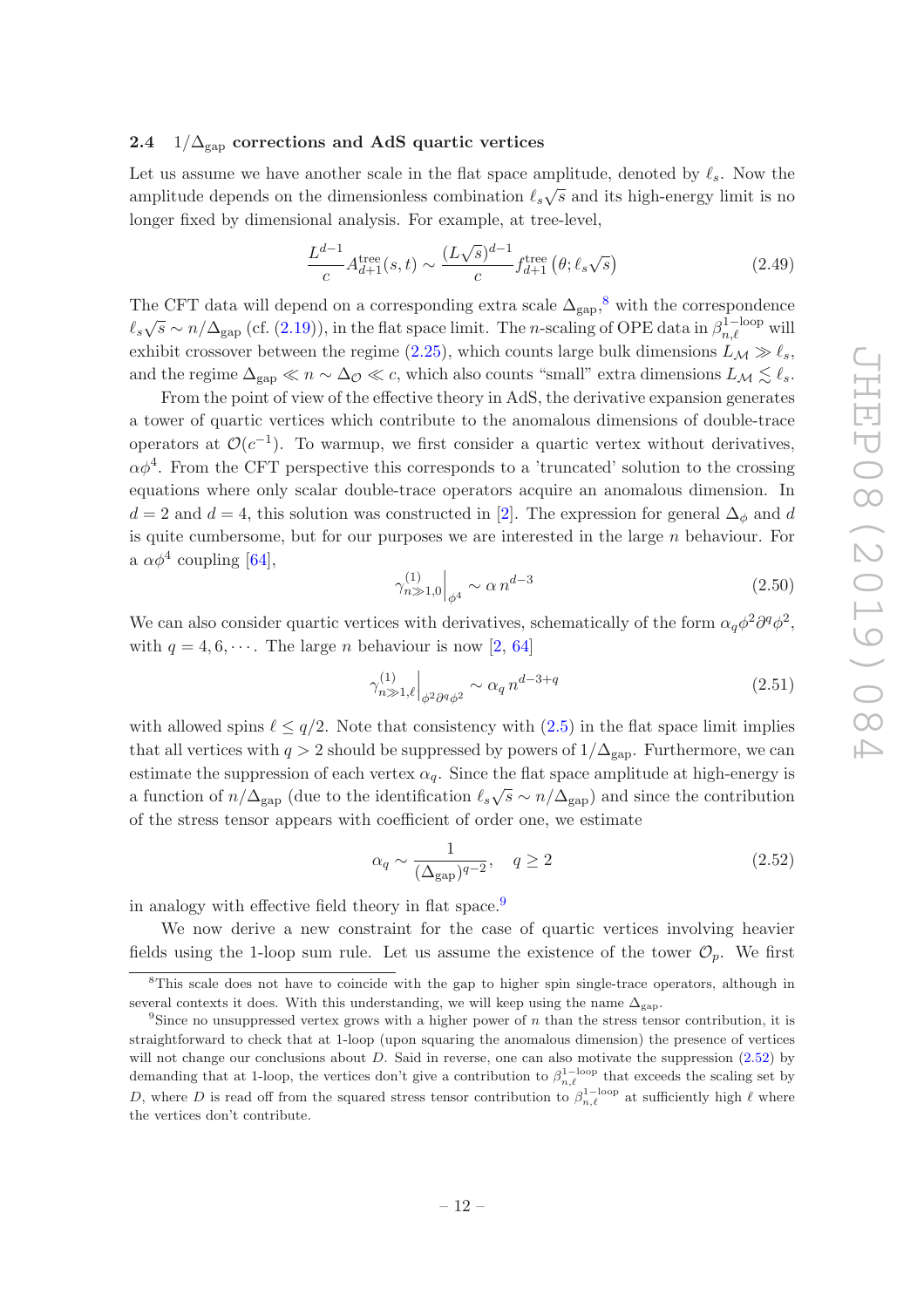consider truncated solutions to the tree-level correlator  $\langle \phi \phi \mathcal{O}_p \mathcal{O}_p \rangle$ . These correspond to AdS vertices of the form  $\alpha(p)\phi^2\phi_p^2$  and similar vertices with derivatives. For each finite p, it turns out the flat space limit at tree-level does not impose further constraints, besides the suppression discussed above for vertices with more than two derivatives. But at  $p \gg 1$ , we can constrain  $\alpha(p)$  as follows. Let us focus on the vertex without derivatives. The solution in spacetime can be written as

$$
\mathcal{A}_{\phi\phi pp}(z,\bar{z}) = \frac{\alpha(p)}{\Gamma(p-1)} u^p \bar{D}_{pp\Delta_{\phi}\Delta_{\phi}}
$$
\n(2.53)

where the  $\bar{D}$ -function is the famous AdS quartic integral, see e.g. [\[65](#page-33-9)]. We can then compute the contribution of this vertex to the tree-level anomalous dimension  $\langle \gamma_{n,0}^{(1)} \rangle$  $\langle n, 0 \rangle$ , upon solving the mixing problem. In the limit  $(2.32)$  with  $p/n \equiv x$  fixed, we find

$$
\langle \gamma_{n,0}^{(1)}(p) \rangle \Big|_{\phi^2 \phi_p^2} \sim \alpha(p) n^{d-3} f_{\Delta_\phi}(x) \tag{2.54}
$$

where the form of  $f_{\Delta_{\phi}}(x)$  will not be important for us, but it can be found for specific cases.<sup>[10](#page-13-0)</sup> More generally, if we consider a vertex with q derivatives we obtain

$$
\langle \gamma_{n,0}^{(1)}(p) \rangle \Big|_{\phi^2 \partial^q \phi_p^2} \sim \alpha_q(p) n^{d-3+q} f_{\Delta_\phi}^{(q)}(x) . \tag{2.55}
$$

Now, plugging this into [\(2.17\)](#page-6-0) and the 1-loop sum rule [\(2.21\)](#page-7-1) yields constraints on  $\alpha(p)$ . Consider for instance the vertex without derivatives, which is not suppressed by  $\Delta_{\text{gap}}$ , and let us assume  $\alpha(p \gg 1) \sim p^{\sigma}$ . The square of the anomalous dimension will contribute to  $\beta_{n,\ell}^{\rm 1-loop}$  as

<span id="page-13-1"></span>
$$
\beta_{n,\ell}^{1-\text{loop}} \supset \sum_{p=2}^{n} \rho_{ST}(p) \,\alpha(p)^2 n^{2d-6} \sim n^{2d-5+2\sigma + \mathbf{r}_p} \tag{2.56}
$$

where we have allowed for asymptotic degeneracies of the  $\mathcal{O}_p$  as  $\rho_{ST}(p \gg 1) \sim p^{\mathbf{r}_p}$ . Now we have a constraint: the growth in  $(2.56)$  must not exceed  $n^{2d-1+r_p}$ , where we have used  $D = d + 2 + r_p$ <sup>[11](#page-13-2)</sup> This implies  $\sigma \leq 2$ . Put in a different way, if  $\alpha(p)$  grows faster than  $p^2$ , then the vertex  $\phi^2 \phi_p^2$  must be suppressed by the gap scale, which would be inconsistent with bulk effective field theory. Similar bounds arise for each non-suppressed vertex.

The case of  $\mathcal{N} = 4$  SYM is conceptually similar, but the scalings are different because of supersymmetry. The picture at tree-level for the correlator  $\langle \mathcal{O}_2 \mathcal{O}_2 \mathcal{O}_2 \mathcal{O}_2 \rangle$ , where  $\mathcal{O}_2 = \mathcal{O}_{20'}$ , is the following, see [\[20\]](#page-31-0). The contribution from the stress tensor, namely the supergravity result, scales again like  $n^{d-1} = n^3$ . Vertices again scale as  $n^{d-3+q}$ , but there is an overall eight-derivative operator acting on the vertices, so that  $q = 8 + \hat{q}$ , with  $\hat{q} = 0, 4, \cdots$ . It then follows that already the first vertex is suppressed. In this case  $\Delta_{\rm gap} \sim \lambda^{1/4}$ , which

$$
f_2(x) = \frac{\Gamma\left(3 - \frac{d}{2}\right)}{2^d \Gamma\left(\frac{d}{2}\right)} (x+1)^{\frac{d-4}{2}} (2x+1)^{\frac{d-2}{4}}.
$$

<span id="page-13-0"></span><sup>&</sup>lt;sup>10</sup>For instance, for  $\Delta_{\phi} = 2$  we find

<span id="page-13-2"></span><sup>&</sup>lt;sup>11</sup>That  $D = d + 2 + \mathbf{r}_p$  can be seen from looking at  $\beta_{n,\ell>0}^{1-\text{loop}}$ , where the quartic vertex vertex does not contribute, and using [\(2.43\)](#page-10-2).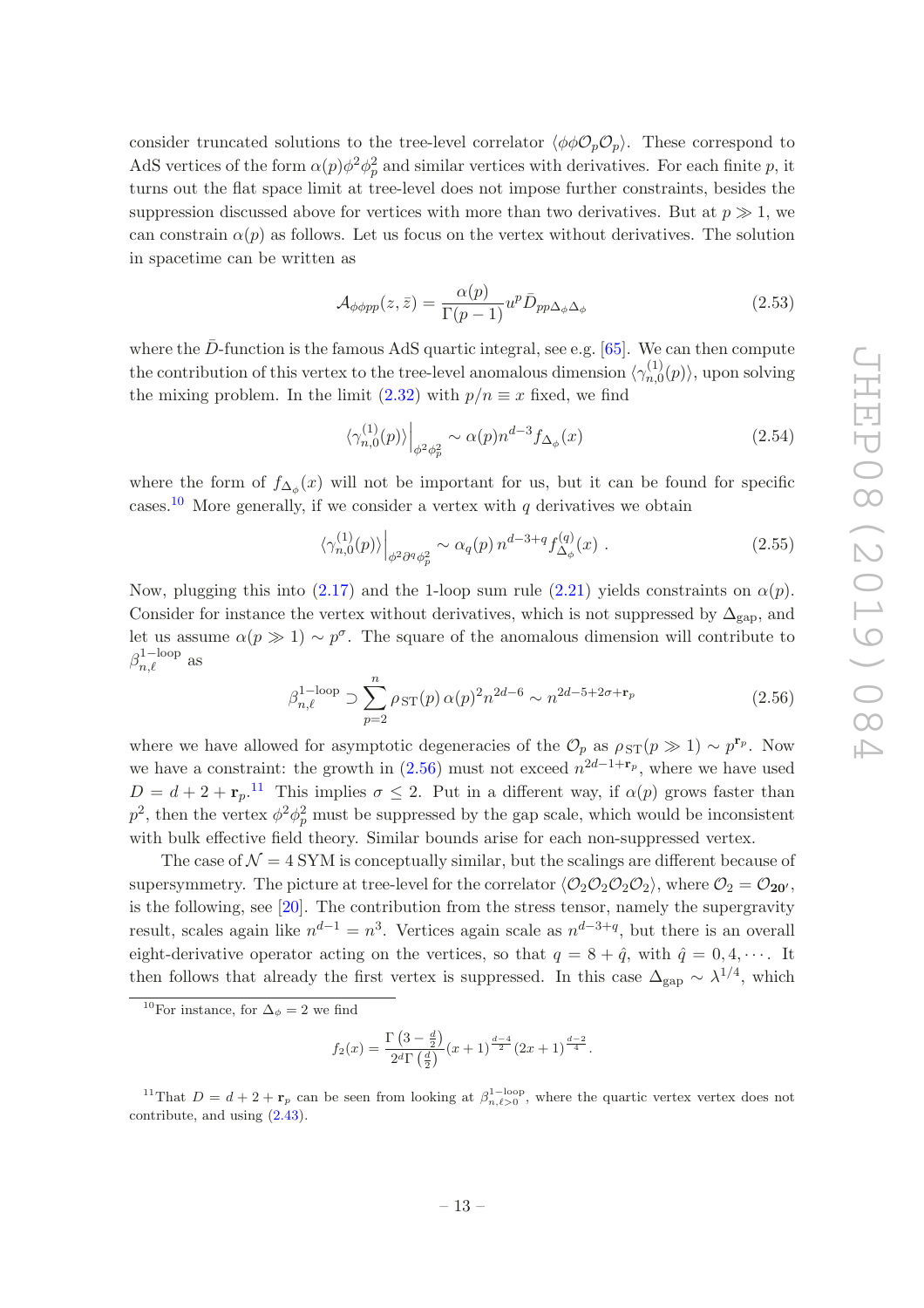corresponds to the mass of the string states, and the first vertex is suppressed by  $\Delta_{\rm gap}^6$ , in agreement with [\(2.52\)](#page-12-3). At 1-loop, it is important to take into account the tower of operators  $\mathcal{O}_p$ . The supergravity contribution and the first vertex, in the limit  $n \gg 1$  with  $p \sim n$ , is given by

$$
\left. \langle \gamma_{n,\ell}^{(1)}(p) \rangle \right|_{\text{sugra}} \sim n^5, \qquad \left. \langle \gamma_{n,\ell}^{(1)}(p) \rangle \right|_{V} \sim \alpha(p) n^7 \sim n^{11}, \quad \alpha(p) \sim p^4 \tag{2.57}
$$

Note that the correct scaling for  $\alpha(p)$  follows from the requirement that at 1-loop the 'square' of the anomalous dimension in the flat space limit depends on the combination  $n/\Delta_{\text{gap}}$ .

# <span id="page-14-0"></span>3 Bounding holographic spectra

Having derived from CFT some features of  $AdS \times \mathcal{M}$  compactifications and values of D for known setups, let us turn the logic around, by using our derivation to rigorously constrain possible behaviors of planar strongly coupled CFTs and of string theory. That is, we can use 1-loop unitarity in the flat space limit to "bootstrap" spectral properties of AdS/CFT dual pairs. We will show only a sample of what is implied by 1-loop unitarity in the flat space limit, leaving an exhaustive analysis of permissible symmetries, irreps and dimensions D for the future.

First we focus on the single-trace growth, [\(2.24\)](#page-8-2) and [\(2.27\)](#page-8-3). Insisting that the bulk does not have more than the 10 large dimensions of critical superstring theory implies that

$$
\rho_{ST}(\Delta \gg 1) \lesssim \Delta^{8-d} \tag{3.1}
$$

A similar bound applies for CFTs with M-theory duals,

<span id="page-14-1"></span>
$$
\rho_{ST}(\Delta \gg 1) \lesssim \Delta^{9-d} \tag{3.2}
$$

Conversely, polynomial growth that violates [\(3.2\)](#page-14-1) would imply that the ground state of the bulk dual is a stable AdS vacuum of supercritical string theory (or, perhaps, some other high-dimensional theory of quantum gravity).<sup>[12](#page-14-2)</sup>

Note that in  $d = 2$ , these are stronger constraints than the HKS [\[70\]](#page-33-10) sparseness bound on the total density of states,  $\rho_{HKS}(\Delta \leq \frac{c}{12}) \lesssim \exp(2\pi\Delta)$ . That condition was shown to imply various hallmarks of semiclassical 3d gravity. Large  $\Delta_{\rm gap}$  is not required for the HKS analysis. If  $\Delta_{\text{gap}}$  is large — as it would be in the elusive prototypical CFT<sub>2</sub> which would saturate modular bootstrap bounds at large  $c$  [\[71](#page-33-11)[–75\]](#page-34-0) — the single-trace density must not grow super-polynomially in  $\Delta$  for  $\Delta \ll \Delta_{\rm gap}$ . (At higher energies  $\Delta \gtrsim \Delta_{\rm gap}$ , exponential behavior of the total density of states, a la Hagedorn, can set in [\[76,](#page-34-1) [77](#page-34-2)].)

Note also that  $x \notin \mathbb{Z}$  would imply  $D \notin \mathbb{Z}$ ; one might reasonably like to avoid this, in which case our formula implies that  $x \notin \mathbb{Z}$  should not be possible.

Next we turn to the result  $(2.43)$ , which is a linear constraint on the dimension D and asymptotics  $\mathbf{r}_p$  of the irrep  $\mathcal{R}_p \in G$ . This leads us to the following observations:

<span id="page-14-2"></span><sup>12</sup>Most work on supercritical string solutions takes advantage of the rolling dilaton to generate timedependent cosmologies [\[66](#page-33-12)[–69](#page-33-13)]. In what follows we will continue to explore the consequences of forbidding supercritical AdS vacua in the bulk.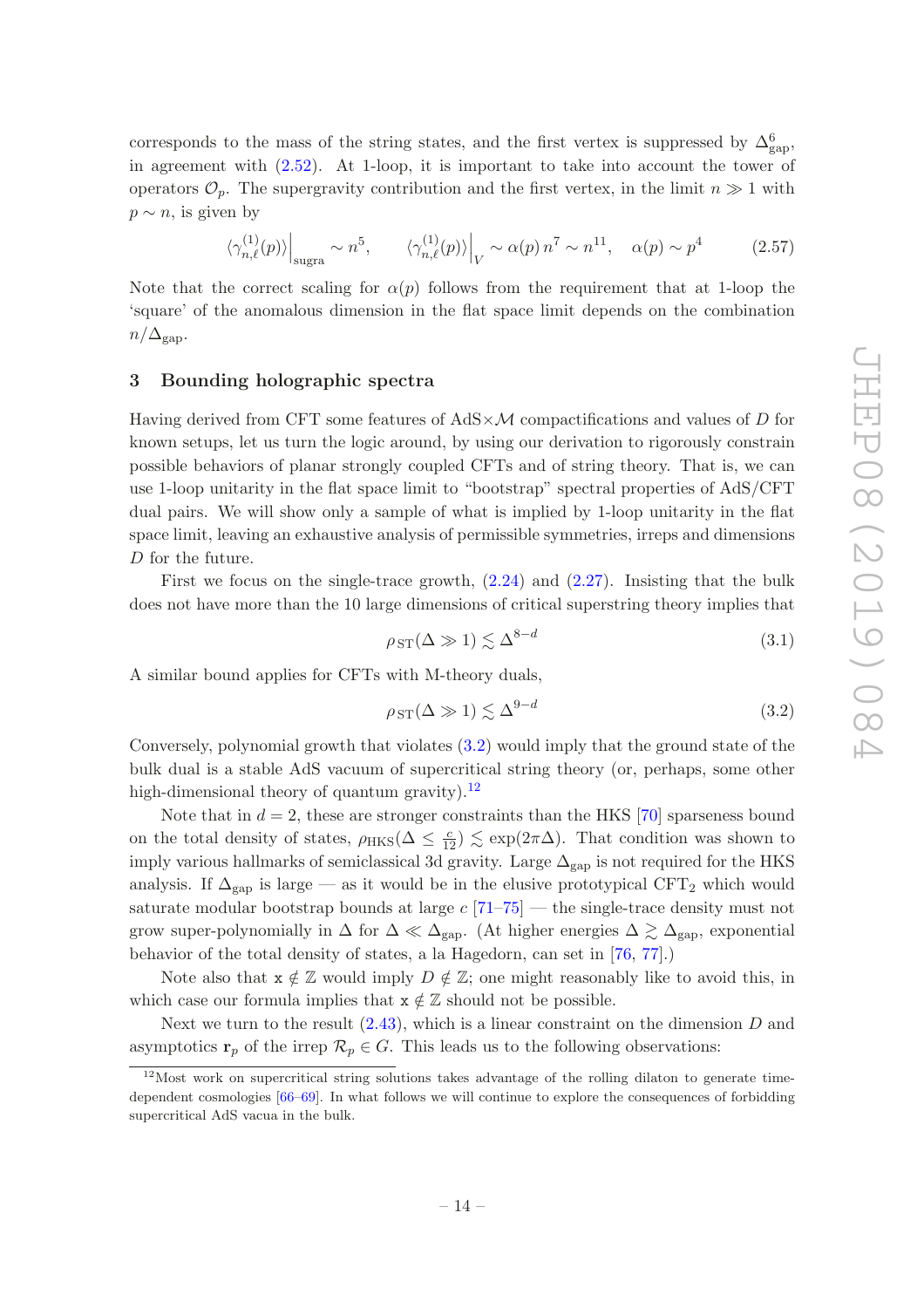- We can constrain what irreps may be furnished by towers  $\mathcal{O}_p$  in planar large  $\Delta_{\text{gap}}$ CFT. For example, one might speculate whether a 3d  $\mathcal{N} = 6$  CFT at large  $\Delta_{\rm gap}$ could have a tower  $\mathcal{O}_p$  in the  $[pp \, p]$  of  $\mathfrak{su}(4)_R$ ; this irrep has  $\mathbf{r}_p = 6$ , hence  $D = 11$ , which would be incompatible with a string theory dual.
- Conversely, imposing a critical superstring bound  $D \leq 10$  implies a constraint on the symmetry groups G and their irreps  $\mathcal{R}_p$  that can be realized by local primary operators in large c, large  $\Delta_{\rm gap}$  CFTs: for CFTs with string duals, only

$$
\mathbf{r}_p \le 8 - d
$$

are consistent (similarly for M-theory). For instance, a  $CFT<sub>d</sub>$  with a critical string dual cannot have a tower of  $\mathcal{O}_p$  in  $\mathfrak{su}(4)$  irreps  $[p^2 \, 0 \, p^2]$  in any d, because this irrep has  $r_p = 10$ . This proves one case of a result familiar from superconformal representation theory (though no SUSY was assumed): BPS operator dimensions are linear in charge.

Indeed, the above result touches upon an inherent feature of holography: in KK reduction on  $AdS \times \mathcal{M}$  in supergravity,  $(mL_{\mathcal{M}})^2$  equals an eigenvalue of a quadratic Laplace-type operator. This is equal, up to a  $\Delta$ -independent shift, to the quadratic Casimir  $C_2$  of a highest-weight irrep of the isometry group  $G_{\mathcal{M}}$ ; in the Dynkin basis,

<span id="page-15-0"></span>
$$
C_2({a_i}) \sim \sum_{i,j=1}^{\text{rank}(G_{\mathcal{M}})} (a_i + 2\rho_i) g_{\mathcal{M}}^{ij} a_j
$$
 (3.3)

where  $g_{\mathcal{M}}^{ij}$  is the inverse Cartan matrix of  $G_{\mathcal{M}}$  and  $\vec{\rho}$  is the Weyl vector. At large mass,

$$
\Delta \sim mL_{\mathcal{M}} \tag{3.4}
$$

Therefore, the leading order  $a_i \gg 1$  asymptotics are linear in  $\Delta$  for at least one index  $a_{\hat{i}}$ , and no faster than linear for the rest:

$$
a_{\hat{i}} \sim \Delta \,, \quad a_{j \neq \hat{i}} \lesssim \Delta \tag{3.5}
$$

Like  $a = c$  [\[6](#page-30-3), [78](#page-34-3)], this should be viewed as an emergent behavior of large c CFT at large  $\Delta_{\text{gap}}$ : it follows straightforwardly from properties of a two-derivative bulk, but from what does it follow in CFT? It would seem an interesting challenge to prove this in general, not just in certain examples.

• If we *impose* that the CFT has a *critical* string or M-theory dual, we can infer the existence, or lack thereof, of operators of "generic" conformal dimension. Suppose that we insist upon  $D = 10$ . Integral towers  $\mathcal{O}_p$  can only generate this if  $\mathbf{r}_p = 8 - p$ , but this may not be compatible with a given global symmetry G and irrep  $\mathcal{R}_p$ . In such a case, generic operators must make up the difference. e.g. take  $G = \mathfrak{so}(3)$  and  $\mathcal{R}_p = p$ . Then  $\mathbf{r}_p = 1$ , so  $D = d + 3$ . To get to  $D = 10$ , one needs to add generic operators with asymptotic density  $\rho_{ST}(\Delta \gg 1) \sim \Delta^{7-d}$ .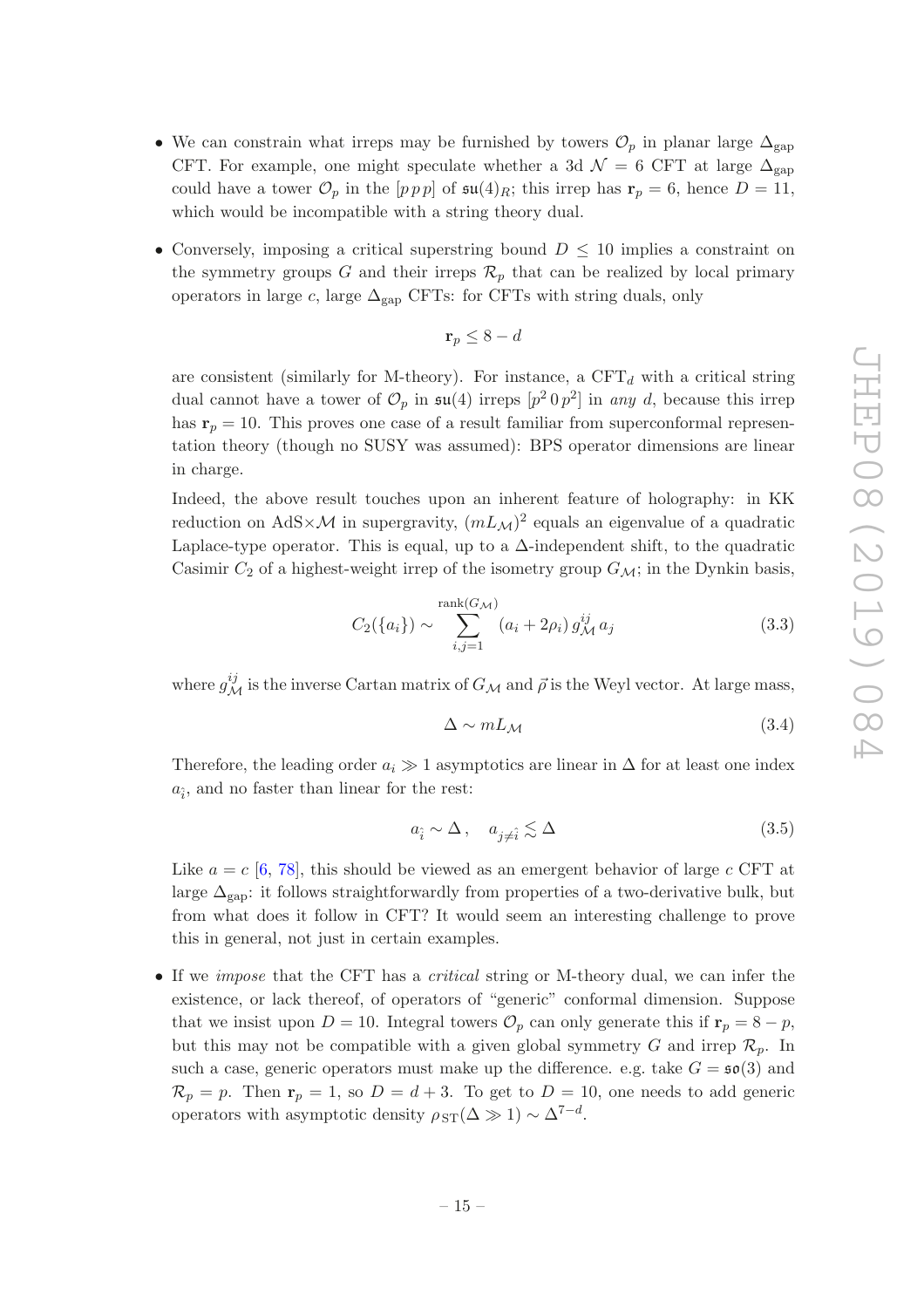• This analysis also makes clear that large flavor symmetry groups  $G_F$  with integral towers of local operators of increasing charge cannot be geometrized at the AdS scale: that is, charge-carriers of asymptotically large dimension  $\Delta_p$  cannot have large charge  $q_p$  — more precisely, large  $\mathbf{r}_p$  — in the  $N_F \to \infty$  limit. Towers of fixed charge can appear in AdS $\times$ M compactifications as "isolated" vector multiplets of  $G_F$  in the D-dimensional theory. Upon reduction on  $\mathcal{M}$ , they yield towers of  $\mathcal{O}_p$  in the adjoint of  $G_F$ .<sup>[13](#page-16-1)</sup>

#### <span id="page-16-0"></span>4 OPE universality at the string scale

Let us recap one of our previous results. Suppose a large c, large  $\Delta_{\rm gap}$  CFT contains an integral tower of single-trace operators  $\mathcal{O}_p$  with dimensions  $\Delta_p = \Delta_{\phi} + p - 2$  with  $p = 2, 3, \ldots$  for some operator  $\phi \equiv \mathcal{O}_2$ . Parameterizing the OPE asymptotics as

$$
C_{\phi pp}|_{p \gg 1} \sim \frac{p^{1+\frac{\alpha}{4}}}{\sqrt{c}}, \quad \text{where } 1 \ll p \ll \Delta_{\text{gap}}, \tag{4.1}
$$

then  $D = d + 2 + \alpha$ . In this section we argue for a more general, and stringent, property of OPE asymptotics in CFT.

Stringy OPE universality: In a large c, large  $\Delta_{\text{gap}}$  CFT containing scalar single-trace operators  $\phi$  and  $\mathcal{O}_p$  with conformal dimensions

$$
\Delta_{\phi} \ll \Delta_{\text{gap}} \quad \text{and} \quad \Delta_{\phi} \ll \Delta_p \ll c^{\#>0},\tag{4.2}
$$

the normalized planar OPE coefficient  $C_{\phi pp}$  has linear asymptotics

<span id="page-16-2"></span>
$$
C_{\phi pp}|_{\Delta_p \gg 1} \sim \frac{\Delta_p}{\sqrt{c}} f(\Delta_\phi)
$$
\n(4.3)

for some function  $f(\Delta_{\phi})$ . If  $\mathcal{O}_p$  has spin, then the leading scaling among all tensor structures obeys [\(4.3\)](#page-16-2).

"Normalized" refers to the norms of  $\phi$  and  $\mathcal{O}_p$ . The  $\mathcal{O}_p$  can be "string-scale" operators, with  $\Delta_p \sim \Delta_{\rm gap}$ , hence the title of the section. The linearity property is also meant to apply to  $C_{\phi pp'}$  where  $|\Delta_{p'} - \Delta_p|/\Delta_p \ll 1$ , but we continue to refer to  $C_{\phi pp}$  for simplicity.

The OPE coefficient  $C_{\phi pp}$  at  $p \gg 1$  is what one might call a "planar heavy-heavylight" three-point function, defined in a regime where perturbative large  $c$  factorization applies to correlators.<sup>[14](#page-16-3)</sup> This is *not* the same kind of heavy-heavy-light OPE coefficient featured in discussions of the Eigenstate Thermalization Hypothesis [\[80\]](#page-34-4) (where  $\Delta_{\text{heavy}} \gg$ all other parameters), of CFT<sub>2</sub> [\[81\]](#page-34-5) (where  $\Delta_{\text{heavy}} \gtrsim c$ , dual to a conical defect or black hole microstate), or of the large charge expansion [\[82](#page-34-6)] (where  $\Delta_p \propto Q^{\frac{d}{d-1}} \gg$  all other parameters, and  $\mathcal{O}_p$  has charge Q under a global symmetry). Indeed, in all of these cases the scaling is nonlinear. We are answering a different question, relevant to planar CFTs.

<sup>&</sup>lt;sup>13</sup>Conclusions about the non-geometrization of large flavor groups do not hold at finite  $\Delta_{\text{gap}}$ , where charged operators can be dual to non-decoupled string states.

<span id="page-16-3"></span><span id="page-16-1"></span><sup>&</sup>lt;sup>14</sup>Heavy operators in 2d CFT with  $1 \ll \Delta \ll c$  are sometimes called "hefty" operators [\[79](#page-34-7)].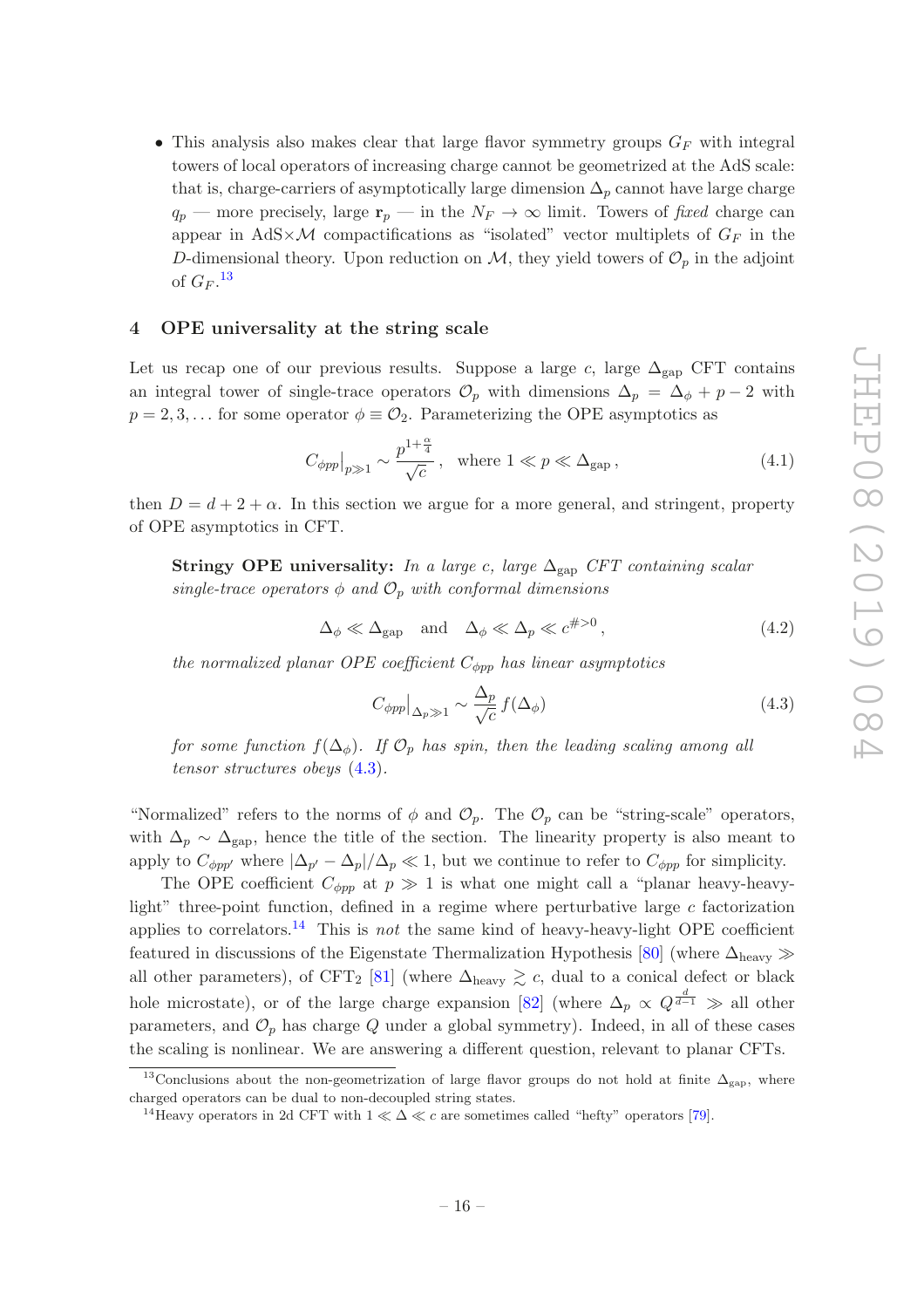There are various arguments for [\(4.3\)](#page-16-2):

- 1. "Naturalness" of the emergence of large extra dimensions implies linearity, as dis-cussed around [\(2.35\)](#page-9-2). This is the case whether the  $\mathcal{O}_p$  are charged (see [\(2.40\)](#page-10-3) and  $(2.43)$  or uncharged (see  $(2.37)$ ).
- 2. Consider a toy model in which the integrally-spaced dimensions are deformed:  $\Delta_{p\gg1}(\epsilon) \approx p(1+\epsilon)$ . For finite  $\epsilon$ , they contribute to [\(2.17\)](#page-6-0) as "generic" single-trace operators, with D determined by the asymptotic growth of  $\rho_{ST}(\Delta_p)$ . If one demands that D remains the same as  $\epsilon \to 0$ , linearity follows, by matching the scaling of [\(2.23\)](#page-7-5) and  $(2.33)$ . In other words, the first term of  $(2.17)$  should be a limit of the second term of [\(2.17\)](#page-6-0).
- 3. Linearity is exact in certain cases:  $C_{\phi pp} \propto \Delta_p$  when  $\phi = \mathcal{L}$  or  $T_{\mu\nu}$  or, in an SCFT, any other operator in their supermultiplets. On general grounds, the asymptotics should only depend on  $\Delta_{\phi}$  in the overall coefficient: from the point of view of the heavy operator, the coupling to  $\phi$  acts as a small perturbation. Moreover, the linearity does not depend in any way on the asymptotic spacing of the tower of  $\mathcal{O}_p$ . Together, these suggest linearity in general.
- 4. In appendix [B.1,](#page-24-1) we give a suggestive alternative argument.  $C_{\phi pp}$  is dual to a threepoint function of marginal vertex operators in an  $AdS \times \mathcal{M}$  worldsheet CFT. At leading order in  $1/\Delta_{\text{gap}}$  perturbation theory, the worldsheet CFT, and the anomalous dimensions of vertex operators, effectively factorize. In particular, vertex operators dual to heavy operators have large but opposite anomalous dimensions in the AdS and  $M$  sigma models. This allows us to use known facts about heavy-heavy-light three-point functions in 2d CFT at *finite c* [\[81,](#page-34-5) [83\]](#page-34-8). In appendix [B.1,](#page-24-1) we show how to reproduce linear scaling under certain assumptions.

We also find copious evidence for  $(4.3)$  from existing calculations in planar CFT:

- 1. In maximally supersymmetric CFTs in  $d = 2, 3, 4, 6$ , this holds for three-point func-tions of chiral primaries [\[84](#page-34-9)[–86\]](#page-34-10). This is simple to see for  $d = 3, 4, 6$ . For  $d = 2$ , the computation was performed in [\[86](#page-34-10)] at the symmetric orbifold point in the D1-D5 moduli space, but is valid at  $\lambda \gg 1$  thanks to a non-renormalization theorem [\[62\]](#page-33-6). Their result is rather complicated, but has linear scaling, as we show in appendix [B.4.](#page-28-0)
- 2. Extremal chiral primary three-point functions in the 't Hooft limit of the ABJM theory also obey linearity [\[87\]](#page-34-11).
- 3. In planar  $\mathcal{N} = 4$  SYM at strong coupling, there are many examples involving a diverse set of operators: protected and unprotected; twist-2 and large twist; spinning and not spinning. In what follows we denote Lorentz spin as  $S$  and R-charge as  $J$ :
	- When  $\phi = \mathcal{L}$  or a superpartner thereof and  $\mathcal{O}_p$  is any heavy operator where  $\Delta_p$  obeys power-law scaling in  $\lambda$  [\[58](#page-33-1), [88\]](#page-34-12). In this case, linearity follows from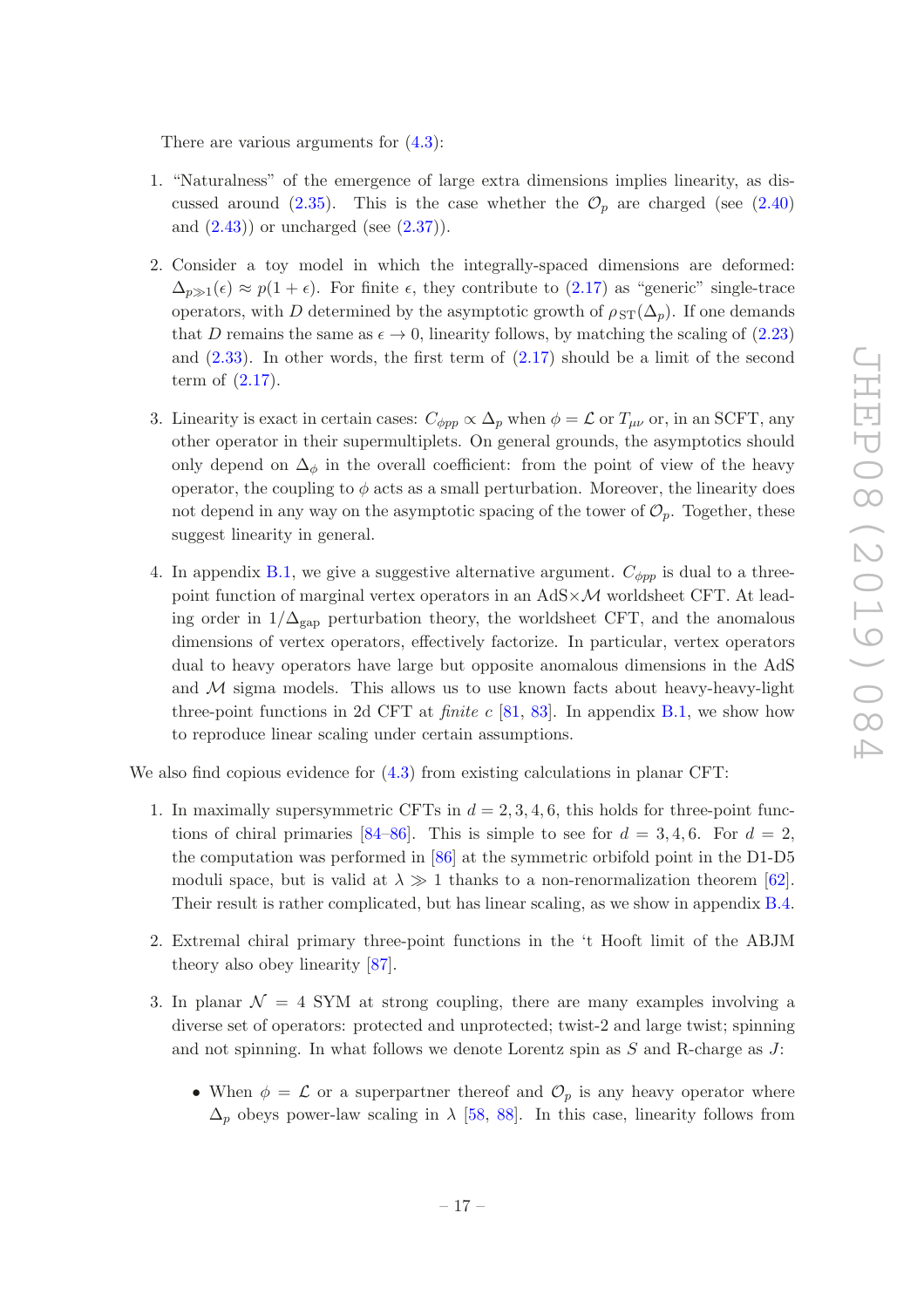$\langle\mathcal{L}\mathcal{O}_p\mathcal{O}_p\rangle \propto \lambda \frac{\partial \Delta_p}{\partial \lambda}$ . This was confirmed in explicit computations (e.g. [\[58](#page-33-1), [88](#page-34-12)– [90\]](#page-34-13)).

- When  $\phi$  is a light chiral primary and  $\mathcal{O}_p$  is a "short" string state. In particular,  $C_{\phi pp}$  was computed with  $\mathcal{O}_p$  as a Konishi-like operator at the first massive level  $(S = 0, J \sim \mathcal{O}(1))$ , and  $\Delta_p \sim \lambda^{1/4}$  in [\[91\]](#page-34-14), and as a twist-2 massive Regge state of nonzero spin  $(S \sim \mathcal{O}(1), J \sim \mathcal{O}(1)$  and  $\Delta_p \sim \sqrt{2(S-2)}\lambda^{1/4}$  in [\[89](#page-34-15)].<sup>[15](#page-18-1)</sup> All results are linear in  $\Delta_p$ . Note that these heavy operators are *unprotected* and have order one R-charge, so this result does not follow from symmetry, or KK considerations, alone.
- When  $\phi$  is a light operator and  $\mathcal{O}_p$  is a "semiclassical" state with  $\Delta_p \sim \sqrt{\lambda}$ . This case is amenable to bulk worldsheet techniques [\[58](#page-33-1), [88](#page-34-12)]. This includes BMN operators [\[88\]](#page-34-12), both chiral and non-chiral primaries with large charge  $J \sim \sqrt{\lambda}$ ; spinning strings in  $S^5$  [\[88\]](#page-34-12); spinning strings in AdS<sub>5</sub> [\[90\]](#page-34-13); and strings with spin in both  $AdS_5$  and  $S^5$  [\[90\]](#page-34-13). All results are linear in  $\Delta_p$ .

There are some cases where the scaling of  $C_{\phi pp}$  is sub-linear, that is,  $f(\Delta_{\phi}) = 0$ . Aside from cases where selection rules forbid nonzero  $C_{\phi pp}$ , this can happen when  $C_{\phi pp}$  is controlled by symmetry: for example, if  $\phi$  is in a flavor current supermultiplet such that  $C_{\phi pp} \propto q_p$ , and the  $\mathcal{O}_p$  do *not* have charge increasing with  $\Delta_p$ .<sup>[16](#page-18-2)</sup> Such special cases aside, we believe the linear scaling to be generic.

It would be worth understanding the widest regime in which linearity holds. To this end, we note that in the 't Hooft limit of ABJM and in  $\mathcal{N}=4$  SYM, three-point functions where  $\phi$  is a light chiral primary and  $\mathcal{O}_p$  is a giant graviton still obey [\(4.3\)](#page-16-2), despite the giant graviton having  $\Delta \sim N$  [\[87\]](#page-34-11). In particular, the results of [\[87\]](#page-34-11) take the limit  $\Delta/N$ fixed; subsequently taking the ratio to be small, one finds linearity in  $\Delta$ . Finally, though our result is meant to apply only at large  $\Delta_{\rm gap}$ , in 4d  $\mathcal{N}=2$   $\mathfrak{su}(N)$  SQCD in the large N Veneziano limit, the  $tt^*$  analysis of  $[92]$  shows that three-point functions of chiral primaries do obey linearity to first non-trivial order in  $\lambda \ll 1$  (see eq. 4.20 therein).

### <span id="page-18-0"></span>4.1 Asymptotic linearity of planar non-BPS spectra

Eq. [\(4.3\)](#page-16-2) has an implication for asymptotic scaling of non-BPS spectra of planar SCFTs.

Take  $\phi$  to be a scalar component of an R-current supermultiplet, and take  $\mathcal{O}_p$  to be a bottom component of a long supermultiplet, for which  $C_{\phi pp}$  is proportional to the R-charge of  $\mathcal{O}_p$ . The unitarity bound for long supermultiplets states that  $\Delta_p > \sum_i b_i R_p^{(i)} + b$ , where the sum runs over the Dynkin indices of the R-symmetry irrep, for some constants b and  ${b_i}$ that depend on the spacetime dimension and number of supersymmetries. Suppose there

<span id="page-18-1"></span><sup>&</sup>lt;sup>15</sup>If  $\mathcal{O}_p$  is a (non-conserved) symmetric traceless tensor of spin-S, then  $C_{\phi pp}$  has  $S+1$  independent tensor structures [\[57\]](#page-33-2). In the computation of [\[89\]](#page-34-15) and the notation of [\[57](#page-33-2), [89\]](#page-34-15), the structure that dominates at large  $\lambda$  is  $H_{23}^S$ . (See eqs. (4.36) and (4.55) of [\[89](#page-34-15)].)

<span id="page-18-2"></span><sup>&</sup>lt;sup>16</sup>One such case is if  $\phi$  is the moment map operator  $\hat{\mathcal{B}}_1$  in a 4d  $\mathcal{N}=2$  SCFT, and the  $\mathcal{O}_p$  are all in the adjoint of the flavor symmetry  $G_F$ . This happens holographically when the  $\mathcal{O}_p$  are all KK modes of a D-dimensional  $G_F$  vector multiplet, as mentioned in the previous subsection. We thank Ying Hsuan-Lin and David Meltzer for discussions on this.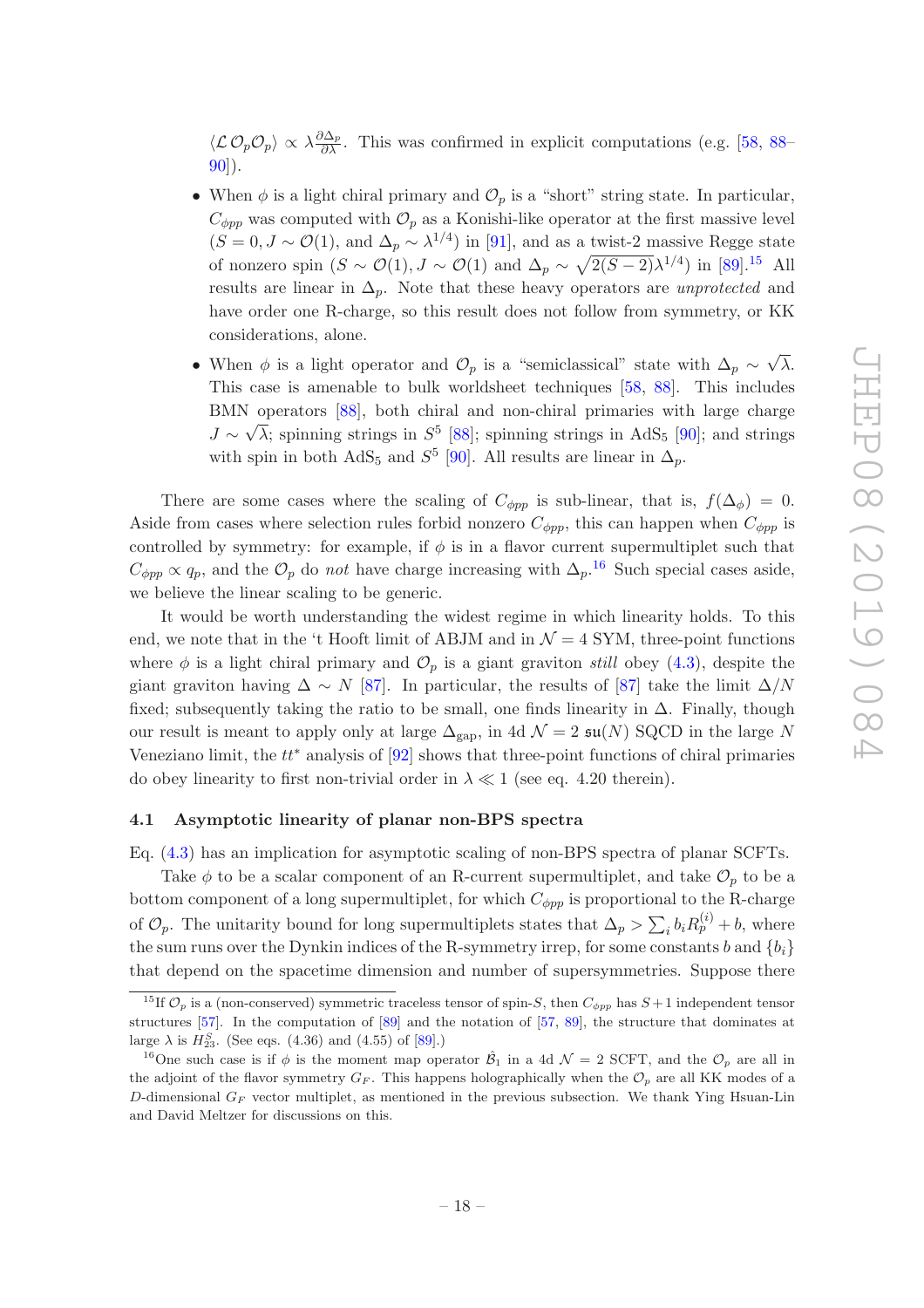exists a family of such long multiplets  $\mathcal{O}_p$  of increasing charge, with fixed p-dependence of  $R_p^{(i)}$ . For simplicity of presentation, let us turn on just a single index  $R_p \equiv R_p^{(1)}$ . At large charge  $1 \ll R_p \ll c^{\#>0}$ , unitarity requires only that

$$
\Delta_p \gtrsim \hat{b}_1 R_p + \dots, \quad \text{with} \quad \hat{b}_1 \ge b_1 \tag{4.4}
$$

In particular, the scaling in  $R_p$  must be at least linear, with bounded coefficients in the linear case. On the other hand, super-linear scaling would violate  $(4.3)$ . Therefore, to leading order in large p, [\(4.3\)](#page-16-2) implies that the long operators  $\mathcal{O}_p$  must have dimensions linear in the charge, with coefficient  $b_1 \geq b_1$ .

This behavior is familiar in some planar CFTs, e.g. for BMN operators in  $\mathcal{N} = 4$ SYM which furnish [0J0] irreps of  $\mathfrak{su}(4)_R$  and have  $\Delta \sim J$  [\[93](#page-34-17)]. In the event that, in fact,  $b_1 = b_1$ , the long operators are hitting the unitarity bound asymptotically. In this sense, these non-BPS operators are becoming "asymptotically free" at large charge. Extrapolation of linearity to infinite charge, however, is cut off by the central charge  $c$ <sup>[17](#page-19-1)</sup>

# <span id="page-19-0"></span>5 On holographic hierarchies

This section is more speculative than, and somewhat detached from, the rest of the paper.

Building on insights from the 1-loop sum rule [\(2.21\)](#page-7-1), our goal is to formulate a conjecture about the AdS/CFT landscape with large extra dimensions and to examine the ingredients involved. A good starting point is the condition explored by [\[1,](#page-30-0) [95](#page-35-0)]:

#### Strong coupling + no R-symmetry  $\Rightarrow$  Local AdS<sub>d+1</sub> dual

"Local AdS<sub>d+1</sub> dual" means  $D = d + 1$ . The spirit of the conjecture is likely correct. Our results allow us to hone this a bit.

First, it is important to specify what abstract notion of "strong coupling" is required. A necessary condition for what is usually intended is large  $\Delta_{\text{gap}}$  [\[2\]](#page-30-2), but often some sense of "sparseness" of low-spin operators is left implicit. Our sum rule shows that large  $\Delta_{\rm gap}$  and sub-polynomial growth of the  $\ell \leq 2$  single-trace density,  $\rho_{ST}(\Delta)$ , imply  $AdS_{d+1}$  locality. This refinement is paramount: all fully controlled examples of holographic CFTs with large  $\Delta_{\rm gap}$  also have large extra dimensions.

So, with large  $\Delta_{\text{gap}}$  as a proxy for strong coupling, the veracity of the AdS locality claim boils down to whether "no R-symmetry" implies sub-polynomial single-trace degeneracy.

To that end, we note that there are many examples in which there is R-symmetry, but the value of  $D > d + 1$  is due not to the protected operators, but to the unprotected ones. In other words, there is stronger polynomial growth of  $\rho_{ST}(\Delta)$  than is required by R-symmetry, or other accidental symmetries, alone. This is visible in the canonical

<span id="page-19-1"></span><sup>&</sup>lt;sup>17</sup>The large charge analysis of [\[94\]](#page-35-1) found that in non-planar 3d  $\mathcal{N} = 2$  SCFTs with a one-complexdimensional moduli space, the conformal dimension of the lightest long supermultiplet with large R-charge obeys asymptotic linearity, with calculable subleading corrections. That echoes what we have found for planar SCFTs. We thank Clay C´ordova for pointing this out. It would be interesting to classify the allowed crossovers between the regime [\(4.3\)](#page-16-2) and the regime  $c \ll \Delta_p$ , and how this depends on the existence of moduli.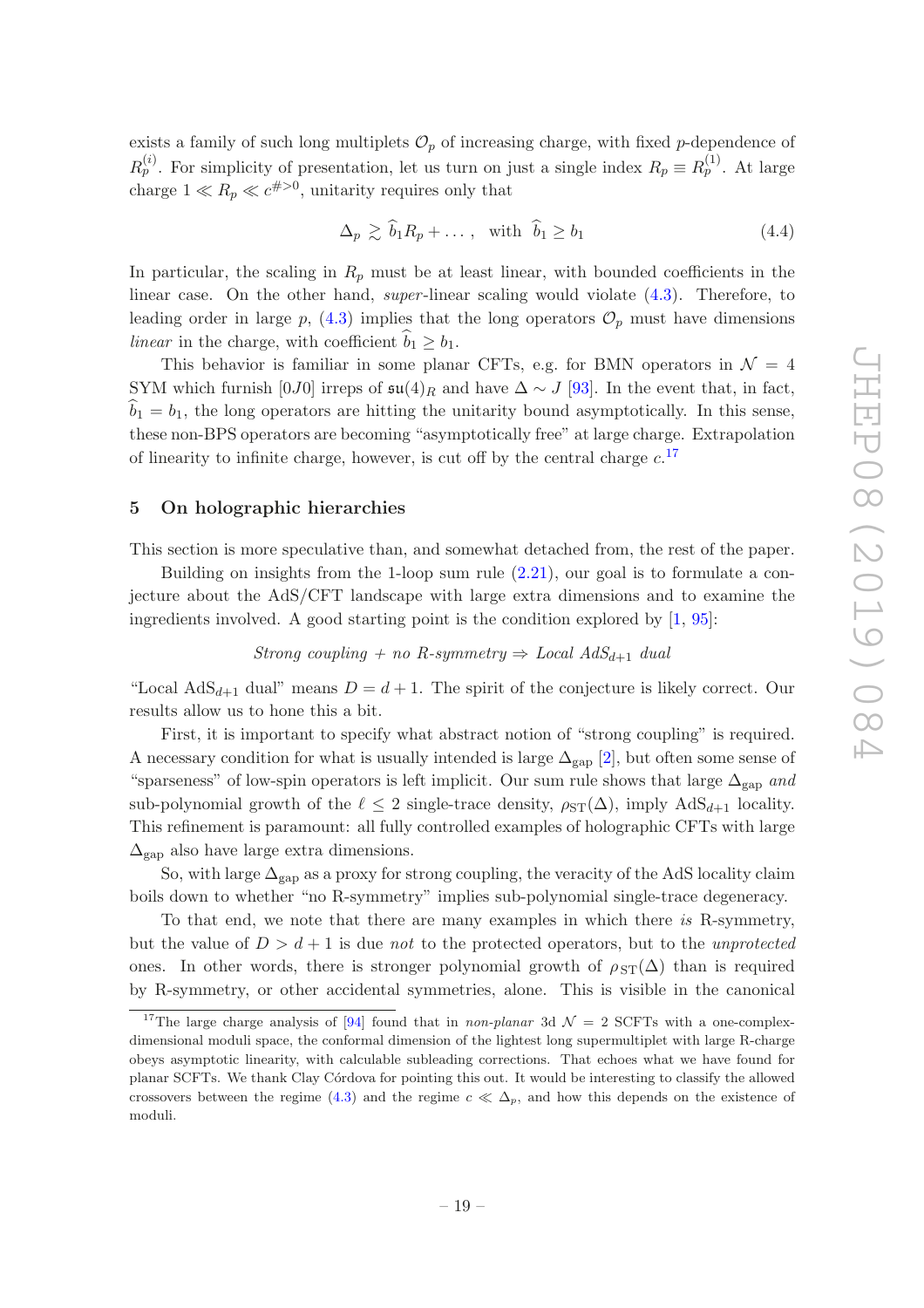constructions of AdS/CFT pairs with 4d  $\mathcal{N} = 1$  SUSY, the infinite class of quiver gauge theories dual to  $AdS_5 \times SE_5$ , where  $SE_5$  is a Sasaki-Einstein manifold. These are Freund-Rubin solutions of type IIB supergravity, with  $L_{SE_5} \sim L$ . The bound [\(2.48\)](#page-11-1) makes clear that the existence of these critical string backgrounds is due not to the R-symmetry or to its towers of (anti-)chiral primaries per se, but to the Weyl's law scaling of unprotected single-trace operators. The KK spectrum of  $SE_5 = T^{1,1}$ , dual to the conifold CFT [\[96\]](#page-35-2), was nicely studied in [\[97](#page-35-3)[–99](#page-35-4)]. Towers of unprotected operators with finite irrational di-mensions, despite the infinite coupling, are strikingly visible.<sup>[18](#page-20-0)</sup> Likewise for KK reduction on  $AdS_4 \times M^{111}$  [\[102\]](#page-35-5).

A last minor point is that there are non-SUSY backgrounds with  $D > d + 1$  that are known to be at least perturbatively stable, including  $T^{p,p}$ ,  $M^{pqr}$  and  $Q^{pqr}$  for certain non-SUSY values of  $(p, q, r)$  [\[103](#page-35-6)[–105](#page-35-7)]. They may, of course, be non-perturbatively unstable.

Given this, one might suggest that *(local) isometry*, not SUSY or R-symmetry, is the key concept. As in the known examples like  $L^{pqr}$ , extra isometries play an important indirect role in determining  $D$ , by protecting long multiplets from infinite mass renormalization at strong coupling. The many extra operators are conceivably stabilized by the presence of isometry at the AdS scale. Additionally, in SUSY-breaking double-trace flows at large N [\[106](#page-35-8)[–108\]](#page-35-9) isometries guard against certain types of perturbative and non-perturbative instabilities, helping to furnish possible counterexamples to [\[50](#page-32-5), [51\]](#page-32-10). Taking this idea seriously leads to the following version of the conjecture of [\[1,](#page-30-0) [95](#page-35-0)]:

#### Holographic Hierarchy Conjecture (HHC):

#### Large  $\Delta_{\text{gap}}$  + no global symmetries  $\Rightarrow$  Local AdS<sub>d+1</sub> dual

The HHC is quite similar to the conjecture of  $[1, 95]$  $[1, 95]$  $[1, 95]$ . The HHC is weaker in the sense that it allows putative CFTs without R-symmetry, but with other global symmetries, to have large extra dimensions; this includes the solutions of [\[106](#page-35-8)[–108\]](#page-35-9), which have no R-symmetry and may plausibly survive a stability analysis. On the other hand, if SUSY-breaking backgrounds at large volume turn out to be unstable [\[50,](#page-32-5) [51](#page-32-10)], then the HHC is essentially identical to the conjecture of [\[1,](#page-30-0) [95\]](#page-35-0) (upon replacing "strong coupling" by "large  $\Delta_{\text{gap}}$ "). Note that the HHC applies to sequences of CFTs with parametrically large  $\Delta_{\rm gap}$ , not to putative isolated CFTs with large but finite  $\Delta_{\text{gap}}$  and sporadic spectra. Ultimately, what one is looking for is a physical condition on such sequences that guarantees sub-polynomial growth of single-trace degeneracies; whether global or R-symmetry does so, or whether symmetry and degeneracy are in fact independent concepts that happen to share a place under the lamppost,  $19$  is yet to be established.

<span id="page-20-0"></span><sup>&</sup>lt;sup>18</sup> $T^{1,1}$  has  $\mathfrak{u}(1)_r \times \mathfrak{su}(2) \times \mathfrak{su}(2)$  isometry, so one might suspect that our arguments secretly imply  $D = 10$  $(10=5+2+2+1)$ . But this is misleading. A more representative case familiar to holographers is that of  $L^{pqr}$ , which possesses only  $\mathfrak{u}(1)^3$  isometry  $(5+3 \neq 10)$  [\[100\]](#page-35-10). Infinite families of  $SE_5$  manifolds have just the requisite  $u(1)$  Reeb vector [\[101](#page-35-11)], though their stability as type IIB backgrounds is not guaranteed.

<span id="page-20-1"></span><sup>&</sup>lt;sup>19</sup>For example, the existence of SUSY solutions with large extra dimensions and fluxes which break all metric isometries besides a  $\mathfrak{u}(1)_R$  may be reasonably viewed as typical representatives of large-volume solutions. With respect to the HHC, the question then shifts to what becomes of such solutions when a  $\mu(1)_R$  is not present. We thank Ofer Aharony for his comments.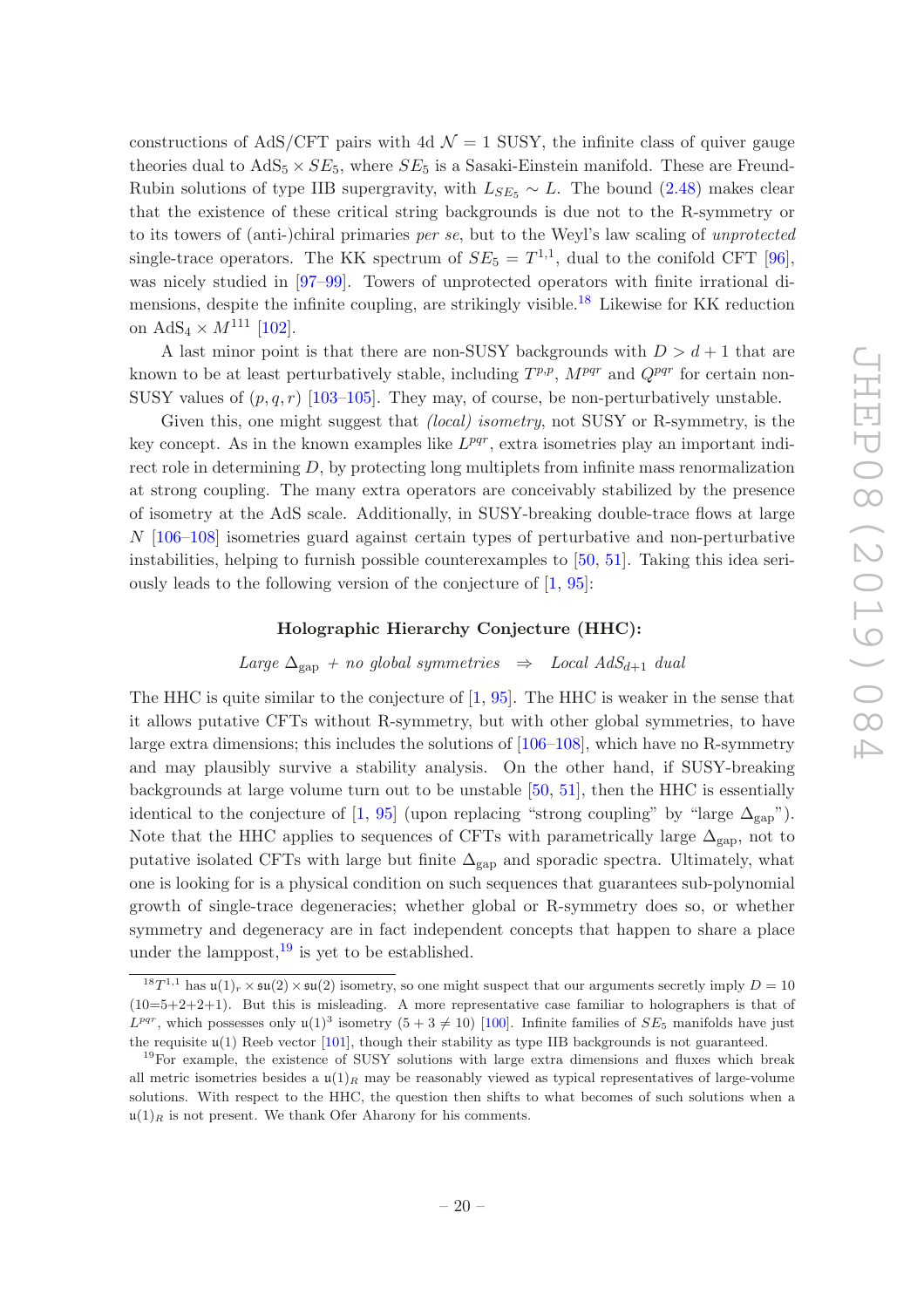The HHC has two corollaries which can be phrased purely in terms of CFT and gravity:

Corollary 1 (CFT): large  $\Delta_{\text{gap}}$  + no global symmetries  $\Rightarrow$  Sub-polynomial growth of  $\rho_{ST}(\Delta)$  for  $1 \ll \Delta \ll \Delta_{\rm gap}$ .

Corollary 2 (Gravity): in two-derivative gravity coupled to low-spin  $(\ell \leq 2)$ matter, there are no stable  $AdS \times M$  solutions where M is a positively curved, compact Einstein manifold without local isometries.

Corollary 1 follows from the HHC and our sum rule for dDisc( $\mathcal{A}^{\{1-\text{loop}\}}$ ), as discussed above. Corollary 2 follows from the HHC and the Freund-Rubin solution of (super)gravity. Intriguingly, Corollary 2 benefits from circumstantial evidence from differential geometry (e.g. [\[109](#page-35-12)[–111\]](#page-35-13)): positively curved, compact Einstein manifolds M with  $\dim(\mathcal{M}) > 3$  and no local isometries are not known to exist! If they do exist, the conjecture is that they are unstable solutions of the D-dimensional theory.

Does the arrow run the other way? Even for R-symmetries, we know of no solid argument that there must be infinite towers of operators that populate the BPS charge lattice, and hence that R-symmetries must be geometrized at the AdS scale.<sup>[20](#page-21-1)</sup> This is a compelling open question.

#### <span id="page-21-0"></span>6 Future directions

An obvious challenge for string/M-theorists and holographers is to construct bona fide vacua of small curvature. Even rigorous bounds on distributions of parametric hierarchies, as opposed to explicit solutions, would be quite welcome. We have not pursued that here, but we expect our 1-loop bootstrap perspective to be a useful tool in this endeavor.

As a starting point, can we at least identify certain candidate CFTs with large c and large  $\Delta_{\rm gap}$  that have  $D < 10$ ? Strategically speaking, focusing on  $d + 1 < D < 10$  seems simpler than requiring a hierarchy for all extra dimensions. One suggestion is the class of 4d Lagrangian SCFTs studied in [\[112\]](#page-35-14). These are superconfomal gauge theories with  $a = c$ to leading order in  $1/N$ . Their analysis included models that, unlike the Veneziano limit of  $\mathcal{N} = 2 \text{ su}(N)$  SQCD which possesses a large number of fundamental fields  $N_f = 2N$ , achieve conformality with a finite number of non-fundamental fields. The presence of an exactly marginal gauge coupling raises the question of whether, at strong coupling, any of these theories has large  $\Delta_{\rm gap}$  and  $D < 10$ . Entry (d) of the table on p.19 of [\[112](#page-35-14)] is particularly appealing:<sup>[21](#page-21-2)</sup> it has  $\mathcal{N} = 2$  SUSY, and  $a - c \sim \mathcal{O}(1)$  instead of  $\mathcal{O}(N)$  (or, worse

<span id="page-21-1"></span> $20$ This does not follow from the "Completeness Conjecture" or its modern avatar, "Conjecture 2" of  $[52, 53]$  $[52, 53]$ . These conjectures only require that, for some global symmetry G (suitably defined), the CFT contains local operators which realize all finite-dimensional irreps of G; but the conformal dimensions of these operators are not fixed, so they can be heavy. One might ponder some form of a "Superconformal Completeness Conjecture" — that there exist local operators which realize all finite-dimensional irreps of superconformal symmetry. But even accounting for the continuum of ∆ allowed in long multiplets, the most literal form of this is incorrect, as many protected conformal multiplets are not realized in actual SCFTs. Perhaps the idea can be salvaged under certain conditions.

<span id="page-21-2"></span><sup>&</sup>lt;sup>21</sup>This is the theory in the fifth bullet point of section 3.5.5 of [\[113\]](#page-35-15).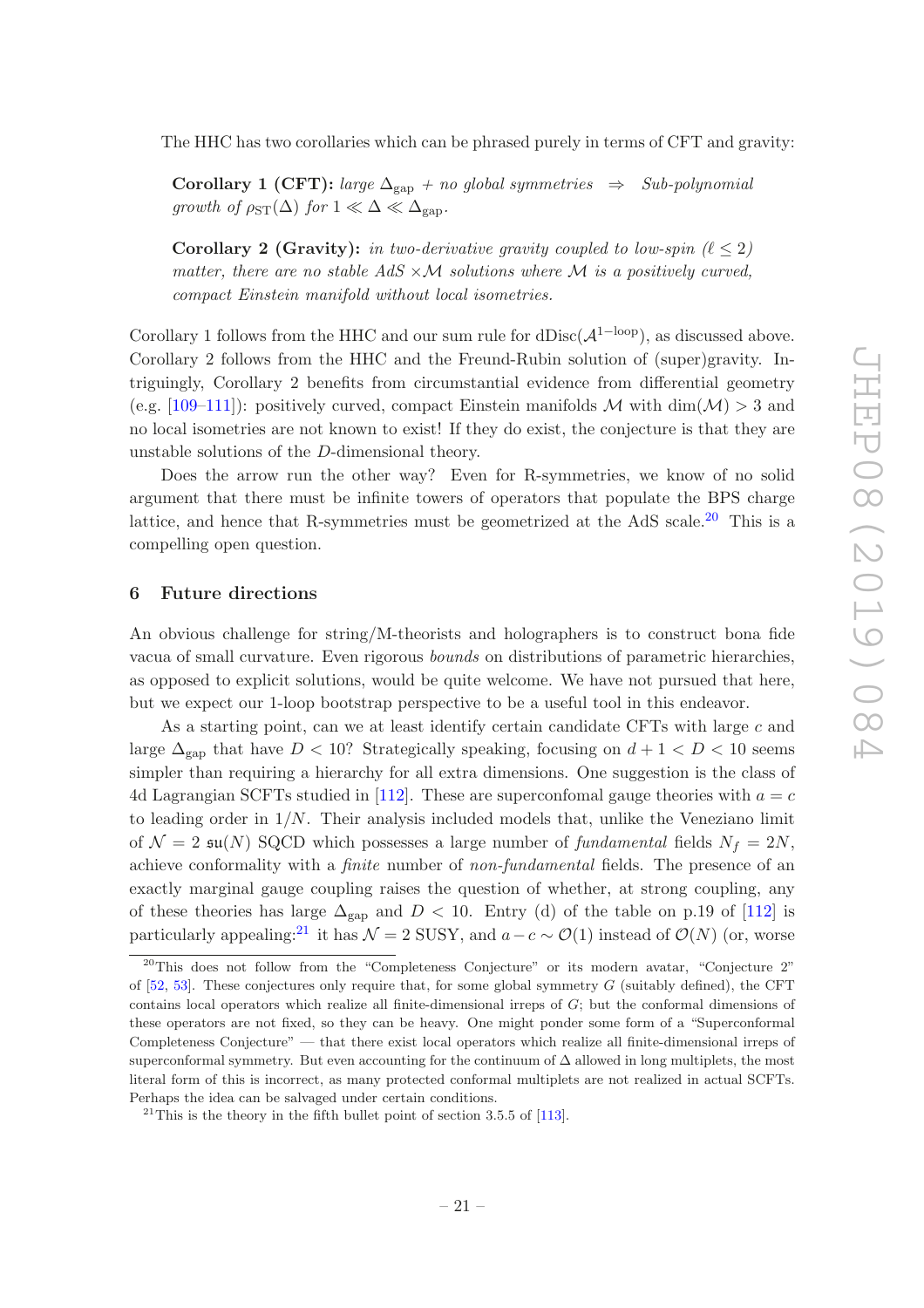yet,  $\mathcal{O}(N^2)$ , as in the Veneziano limit). The latter property suggests a closed-string dual. Thus, we have a possible candidate for a large N CFT with  $\mathcal{N} = 2$  SUSY, large  $\Delta_{\text{can}}$ , and  $a D < 10$  closed-string dual. It would be interesting to look into this more closely; a good starting point would be to study the BPS spectrum of this and other related models.

Going beyond probing only *large* extra dimensions would obviously be worthwhile. Our formula already contains some hints of small extra dimensions. The function  $f^{1-loop}(\ell)$ in  $(2.21)$  contains the angular structure of the D-dimensional S-matrix. This indirectly encodes the structure of small internal dimensions in the bulk (if any), because the Smatrix depends on the internal manifold on which string/M-theory is compactified. For instance, loop-level amplitudes of type IIB strings compactified on  $K3$  vs.  $T<sup>4</sup>$  will depend on the number of 6d tensor multiplets. What can bootstrap techniques say about what type of functions  $f^{1-loop}(\ell)$  are allowed to appear?

Finally, having found a dictionary for determining D from planar OPE data, we only scratched the surface of actually bootstrapping the landscape. We have not, for instance, addressed the question of whether, in the presence of R-symmetry, infinite towers of light BPS operators are required for UV consistency.

## Acknowledgments

We thank Ofer Aharony, Chris Beem, David Berenstein, Agnese Bissi, Scott Collier, Frank Coronado, Xi Dong, Sergei Gukov, Ben Heidenreich, Ying Hsuan-Lin, Shamit Kachru, Shota Komatsu, Dalimil Mazáč, David Meltzer, Yi Pang, Leonardo Rastelli and David Simmons-Duffin for helpful discussions. This project has received funding from the European Research Council (ERC) under the European Union's Horizon 2020 research and innovation programme (grant agreement No 787185). We thank CERN during the workshop "Advances in Quantum Field Theory," and the International Institute of Physics, Natal during the workshop "Nonperturbative Methods for Conformal Theories," for stimulating environments. EP thanks the University of Michigan and KITP for hospitality during the course of this work. EP is supported by Simons Foundation grant 488657 and the U.S. Department of Energy, Office of Science, Office of High Energy Physics, under Award Number DE-SC0011632.

### <span id="page-22-1"></span><span id="page-22-0"></span>A Supplementary details at 1-loop

# A.1  $C_{\phi\phi[O O]_{n,\ell}}$  at large  $\Delta_{\text{gap}}$

Our goal is to show that [\(2.23\)](#page-7-5) holds. This can be extracted from the four-point function  $\langle \phi \phi \mathcal{O} \mathcal{O} \rangle$  at  $\mathcal{O}(1/c)$  in the s-channel,  $\phi \phi \to \mathcal{O} \mathcal{O}$ , which contains  $[\mathcal{O} \mathcal{O}]_{n,\ell}$  exchange:

$$
\langle \phi(0)\phi(z,\bar{z})\mathcal{O}(1)\mathcal{O}(\infty)\rangle \supset (z\bar{z})^{-\frac{\Delta_{\phi}+\Delta_{\mathcal{O}}}{2}} \sum_{n,\ell} C_{\phi\phi[\mathcal{O}\mathcal{O}]_{n,\ell}} \sqrt{a_{[\mathcal{O}\mathcal{O}]_{n,\ell}}}^{(0)} G_{[\mathcal{O}\mathcal{O}]_{n,\ell}}(z,\bar{z}) \tag{A.1}
$$

where  $a_{\text{LO}}^{(0)}$  $\int_{[O\mathcal{O}]_{n,\ell}}^{(O)}$  is the squared OPE coefficient of the MFT for  $\mathcal{O}$ . Universality at large  $\Delta_{\text{gap}}$ in the 1/c expansion implies that the  $n \gg 1$  scaling of  $C_{\phi\phi[O O]_{n,\ell}}\sqrt{a_{[O\ell]}^{(0)}}$  $\big[\mathcal{O}\mathcal{O}]_{n,\ell}$  is the same as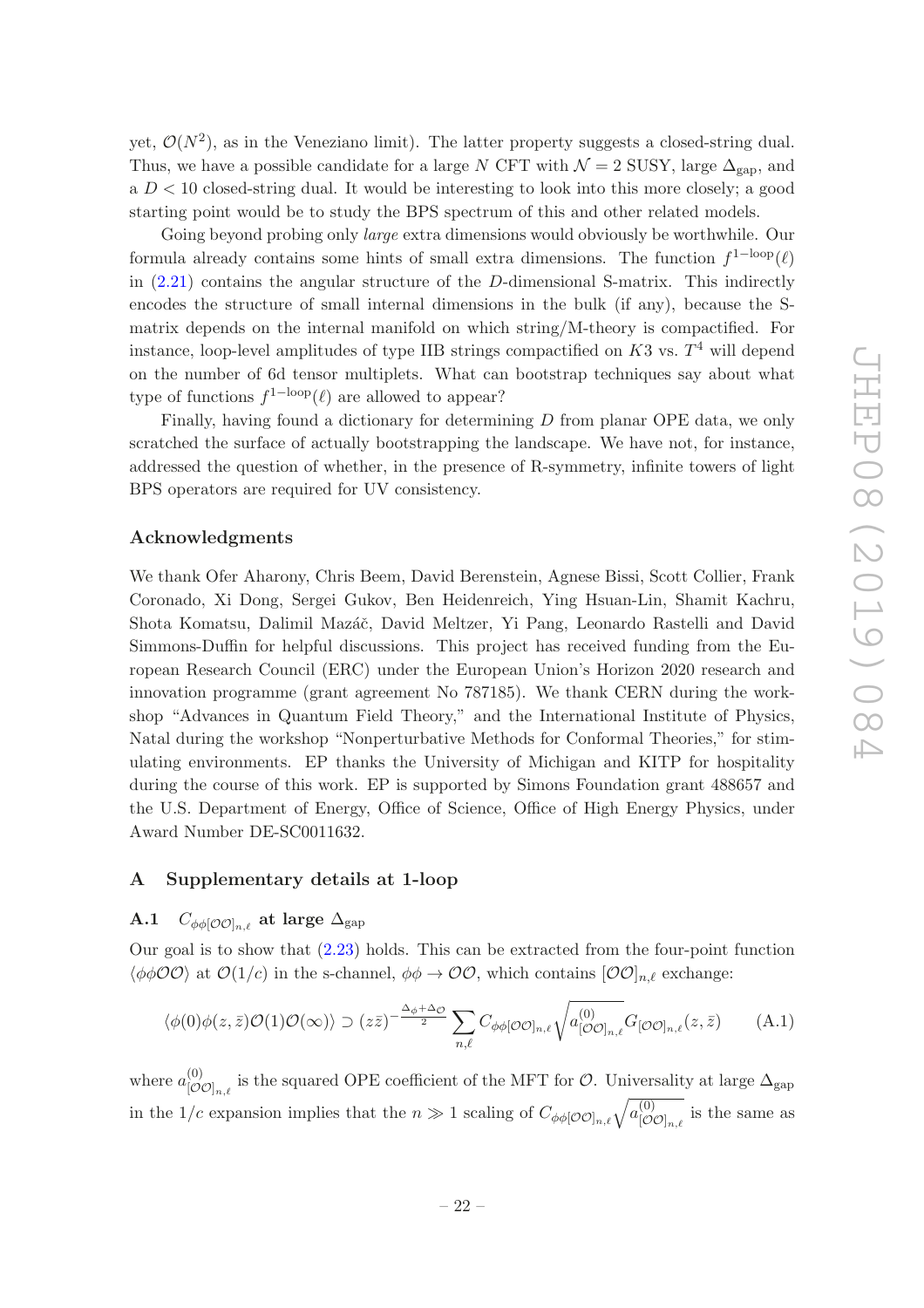that of  $a_{\text{tot}}^{(1)}$  $\mathcal{O}(1/c)$  correction to  $a_{[\mathcal{O}(\mathcal{O})]_{n,\ell}}^{(0)}$ ,  $\big[\mathcal{O}\mathcal{O}]_{n,\ell}$ . This obeys

$$
a_{[O O]_{n,\ell}}^{(1)} = \frac{1}{2} \partial_n (a_{[O O]_{n,\ell}}^{(0)} \gamma_{[O O]_{n,\ell}}^{(1)}) + a_{[O O]_{n,\ell}}^{(0)} \hat{a}_{[O O]_{n,\ell}}^{(1)} \tag{A.2}
$$

where, as argued in [\[24\]](#page-31-7).

$$
\hat{a}_{\left[\mathcal{O}\mathcal{O}\right]_{n,\ell}}^{(1)}\Big|_{n\gg 1} \sim n^{-2\tau_*} \tag{A.3}
$$

where  $\tau_*$  is the twist of the lowest-twist operator in the  $\mathcal{O} \times \mathcal{O}$  OPE. Hence  $\hat{a}_{[\mathcal{O} \mathcal{O}]_{n,\ell}}$ is negligible. Since  $a_{\lbrack\sigma\rbrack}^{(0)}$  $\frac{1}{[\mathcal{O}\mathcal{O}]_{n,\ell}} \sim 4^{-2n} \times \text{(power law)},$  we have  $a_{[\mathcal{O}\mathcal{O}]}^{(1)}$  $\overset{(1)}{[\mathcal{O}\mathcal{O}]_{n,\ell}} \sim a_{[\mathcal{O}\mathcal{O}]}^{(0)}$  $\lbrack \mathcal{O}\mathcal{O}]_{n,\ell}\gamma^{(1)}_{\lbrack\mathcal{O}\mathcal{O}\rbrack}$  $[\mathcal{O} \mathcal{O}]_{n,\ell}$ at  $n \gg 1$ . [\(2.23\)](#page-7-5) follows.

# <span id="page-23-0"></span>**A.2** Computing  $\langle \gamma_{n,\ell}(p) \rangle$

Consider a CFT with a protected single trace scalar operator  $\phi$  together with a tower of protected scalar operators  $\mathcal{O}_p$ , such that  $\Delta_p = \Delta_{\phi} + \mathbb{Z}_{>0}$ . Let us take for definiteness  $\Delta_{\phi} = 2$ and  $\Delta_p = p > 2$ . In this case, to order 1/c, the following double-trace operators mix:

 $[\phi \phi]_n, [\mathcal{O}_3 \mathcal{O}_3]_{n-1}, \cdots, [\mathcal{O}_{n+2} \mathcal{O}_{n+2}]_0$  (A.4)

where we have suppressed the spin index. The conformal partial wave decomposition at (approximate) twist  $2\Delta_{\phi} + 2n$  will then have a sum over  $n+1$  species. The mixing problem can be solved by considering the correlators  $\langle \phi \phi \phi \phi \rangle$ ,  $\cdots \langle \phi \phi \mathcal{O}_{n+2}\mathcal{O}_{n+2}\rangle$  (see e.g. [\[37,](#page-32-12) [38\]](#page-32-13)). It can be shown that the average squared anomalous dimensions appearing in the 1-loop correlator  $\langle \phi \phi \phi \phi \rangle$  are given by

$$
\langle \left(\gamma_{n,\ell}^{(1)}\right)^2 \rangle = \sum_{p=2}^{n+2} \langle \gamma_{n,\ell}^{(1)}(p) \rangle^2
$$
 (A.5)

where  $\langle \gamma_{n,\ell}^{(1)}(p) \rangle$  is the average anomalous dimension arising from the correlator  $\langle \phi \phi \mathcal{O}_p \mathcal{O}_p \rangle$ . Our strategy to compute  $\langle \gamma_{n,\ell}^{(1)}(p) \rangle$  is as follows. Consider the correlator  $\langle \phi \phi \mathcal{O}_p \mathcal{O}_p \rangle$ . In the t-channel the operator  $\mathcal{O}_p$  itself is exchanged:  $\phi \times \mathcal{O}_p \to \mathcal{O}_p \to \phi \times \mathcal{O}_p$ . This leads to the following contribution:

$$
\mathcal{A}_{\phi\phi pp}(z,\bar{z}) \supset C_{\phi pp}^2 \frac{(z\bar{z})^{\Delta_{\phi}}}{((1-z)(1-\bar{z}))^{\Delta_{\phi}/2}} g_{\Delta_p}(1-\bar{z},1-z) \tag{A.6}
$$

where the conformal block  $g_{\Delta_p}(1-\bar{z},1-z)$  has been defined such that the small  $1-\bar{z}$ dependence is explicitly shown and  $C_{\phi pp}$  is the OPE coefficient  $\langle \phi \mathcal{O}_p \mathcal{O}_p \rangle$ . This contribution produces a singularity/double discontinuity around  $\bar{z} = 1$ , which for the case  $\Delta_{\phi} = 2$  is a single pole. The residue of this single pole contains a piece proportional to  $\log z$  which is independent of the number of spacetime dimensions,

$$
\mathcal{A}_{\phi\phi pp}(z,\bar{z}) \supset C_{\phi pp}^2 \frac{1}{1-\bar{z}} (1-p) \left(\frac{z}{z-1}\right)^p \log z + \cdots \tag{A.7}
$$

where we are disregarding pieces not proportional to  $\log z$  and which do not contribute to the double-discontinuity. This singularity can only be reproduced by the correct anomalous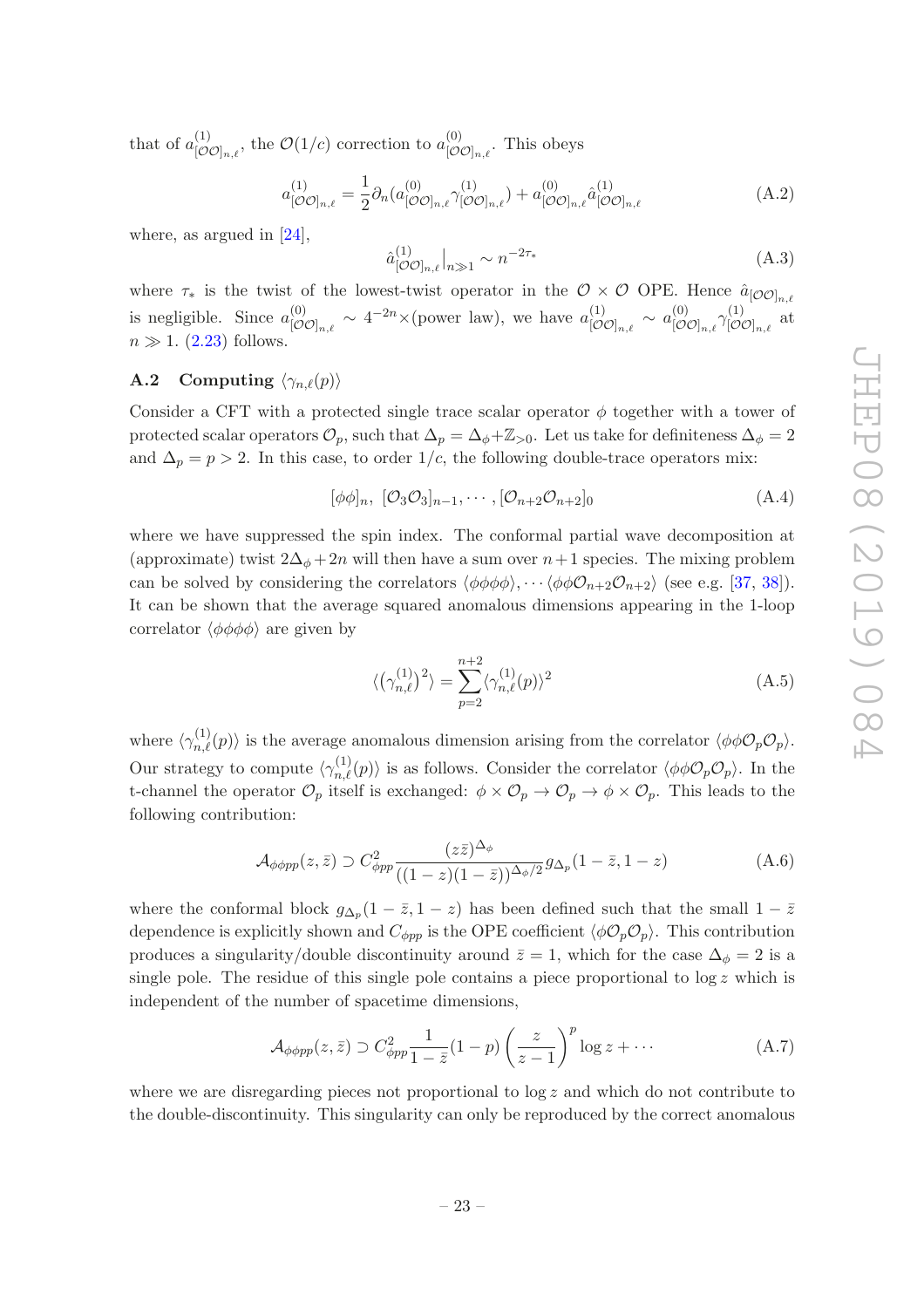dimensions for double-trace operators propagating in the s-channel, with twist  $2p + 2m$ , with  $m = 0, 1, 2, \cdots$ . This anomalous dimension can be computed either by large spin perturbation theory or by the Lorentzian inversion formula. For fixed  $m$  the computation can be done in general dimensions, but we were able to find a closed expression only for  $d = 2, 4$ . The final expressions are quite cumbersome, but they simplify in the large n, p limit with  $p/n = x$  fixed, where  $2p + 2m \approx 4 + 2n$  is the twist. In this limit we obtain

$$
\langle \gamma_{n,\ell}^{(1)}(p) \rangle^2 \Big|_{n \sim p \gg 1} \approx C_{\phi pp}^4 n^2 x^4 \frac{(1-x)^{\ell+1}}{(1+\ell)^2 (1+x)^{\ell+1}}, \quad d = 4 \tag{A.8}
$$

$$
\langle \gamma_{n,\ell}^{(1)}(p) \rangle^2 \Big|_{n \sim p \gg 1} \approx 4C_{\phi pp}^4 \frac{x^2}{n^2} \frac{(1-x)^{\ell}}{(1+x)^{\ell}}, \quad d = 2 \tag{A.9}
$$

where  $C_{\phi pp}$  is evaluated at  $p \gg 1$ . Note that the scaling with n is enhanced for the particular limit we are considering, with  $p \sim n$ , compared to the usual bulk-point limit  $n \gg 1$  with p fixed. For instance, for finite p and in  $d = 4$ , one has  $\gamma_{n \gg 1,\ell}^{(1)} \sim 1/n$  [\[24\]](#page-31-7). It is also possible to perform the computation in  $d = 6$ , since in this case the conformal blocks are also known. Since  $\Delta_{\phi} = 2$  is an integer dimension below the unitarity bound for  $d = 6$ , the result is actually divergent as  $\Delta_{\phi} \rightarrow 2$ , but this divergence does not affect the *n* scaling. It can be checked that  $\langle \gamma_{n,\ell}^{(1)}(p) \rangle^2 \bigg|_{n \sim p \gg 1} \approx C_{\phi pp}^4 n^6$  for  $d = 6$ . The above results for  $d = 2, 4, 6$  suggest the following scaling for general d:

$$
\langle \gamma_{n,\ell}^{(1)}(p) \rangle^2 \Big|_{n \sim p \gg 1} \approx C_{\phi pp}^4 \Big|_{p \gg 1} n^{2d - 6} \ . \tag{A.10}
$$

<span id="page-24-0"></span>This is the result quoted in the body of the paper.

#### <span id="page-24-1"></span>B OPE universality: further comments and computations

# B.1 Linearity of  $C_{\phi pp}$  from the worldsheet

The goal is to try to prove  $(4.3)$  from a bulk worldsheet computation.<sup>[22](#page-24-2)</sup> Here we give a suggestive argument. We assume a D-dimensional  $AdS \times \mathcal{M}$  solution of string theory dual to a large c, large  $\Delta_{\text{gap}}$  CFT. Consistent with the Holographic Hierarchy Conjecture of section [5,](#page-19-0) we assume that  $M$  has local isometries. On the worldsheet lives a conformal sigma model,  $\sigma_{AdS} \times \mathcal{M}$ , with coupling 1/ $\Delta_{\rm gap}$ . (We are treating  $\Delta_{\rm gap}$  as  $\sim \lambda^{1/4}$ .) We label the vertex operators dual to  $\phi$  and  $\mathcal{O}_p$  as

$$
V_L \leftrightarrow \phi, \quad V_H \leftrightarrow \mathcal{O}_p \tag{B.1}
$$

We sometimes use the shorthand L, H. The boundary dimension of  $\mathcal{O}_p$  is  $\Delta_H$ , which we take to be in the range  $1 \ll \Delta_H \ll c^{\#>0}$ .

At leading non-trivial order in large c and large  $\Delta_{\text{gap}}$ , the AdS and M sigma models factorize, i.e. " $\sigma_{AdS} \times \sigma_{AdS} \times \sigma_{M}$ ": in particular, vertex operator dimensions obey

$$
\Delta_V = \Delta_V^{\text{AdS}} + \Delta_V^{\mathcal{M}} \tag{B.2}
$$

<span id="page-24-2"></span><sup>22</sup>We thank Shota Komatsu for helpful conversations.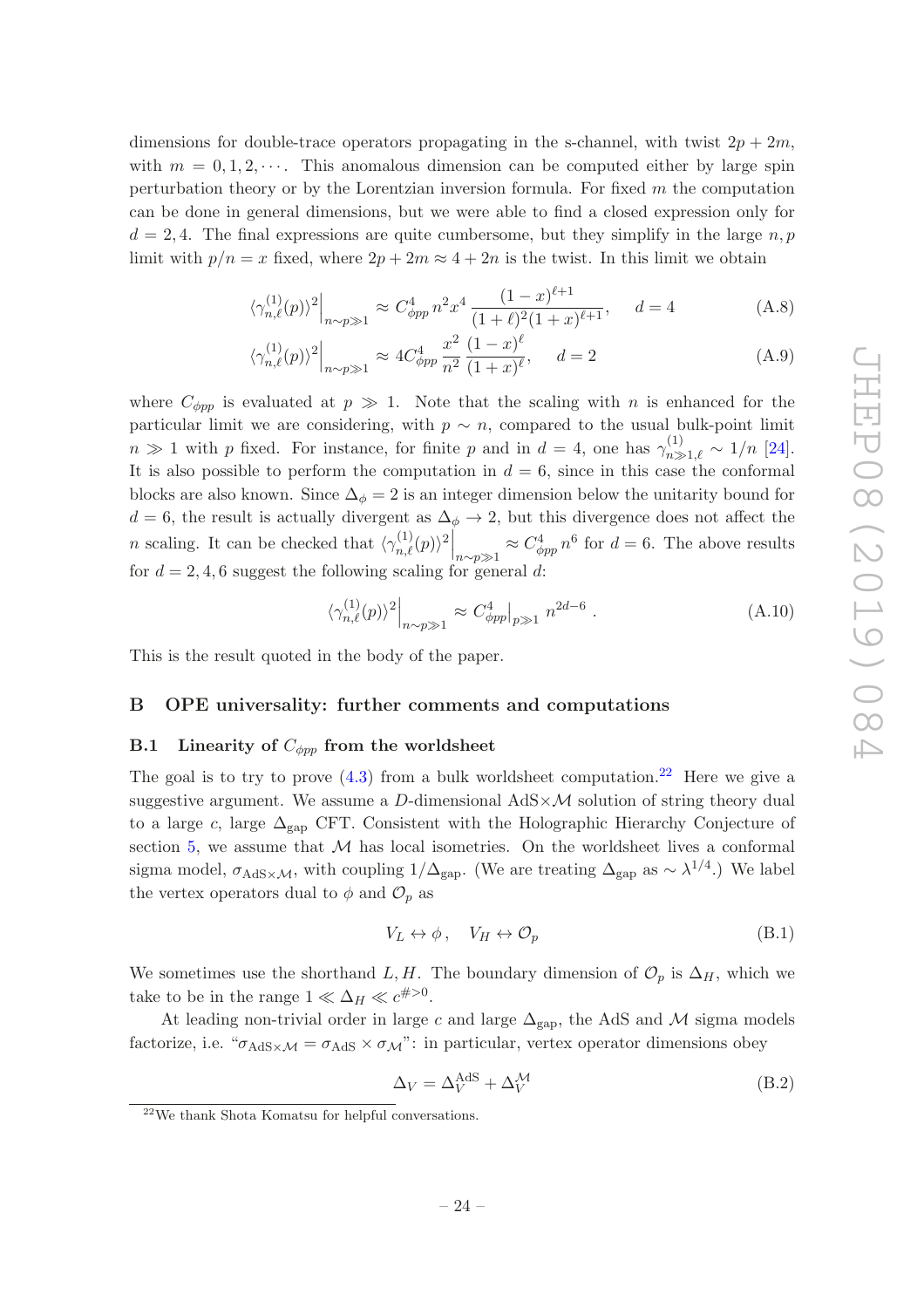and likewise, OPE coefficients factorize as

$$
C_{HHL} = C_{HHL}^{\text{AdS}} C_{HHL}^{\mathcal{M}} \tag{B.3}
$$

We define these to be norm-invariant,

$$
C_{HHL} \equiv \frac{\langle V_H V_H V_L \rangle}{\langle V_H V_H \rangle \sqrt{\langle V_L V_L \rangle}}
$$
(B.4)

Both  $V_L$  and  $V_H$  have total worldsheet dimension two,

$$
\Delta_i^{\text{AdS}} + \Delta_i^{\mathcal{M}} = 2, \text{ where } i = L, H.
$$
 (B.5)

Given an explicit ansatz for  $V_L$  and  $V_H$  in terms of worldsheet elementary fields, this in principle fixes the dimension of the boundary operator in the CFT  $[114]$ <sup>[23](#page-25-0)</sup>

Now, we take  $\Delta_H^{\mathcal{M}}$ , the dimension of  $V_H$  on  $\sigma_{\mathcal{M}}$ , to be proportional to  $\Delta_H$ , i.e.

$$
\Delta_H^{\mathcal{M}} \sim \Delta_H \gg 1 \; .
$$

This will be the case for heavy operators, namely, those with large classical dimension on M, or with boundary dimension  $\Delta \gg \Delta_{\rm gap}$  and hence large 1-loop dimension on M.<sup>[24](#page-25-1)</sup> Then the OPE coefficient  $C_{HHL}^{\mathcal{M}}$  is a heavy-heavy-light (HHL) three-point function in a 2d CFT at finite worldsheet central charge c. In 2d CFT, HHL leading asymptotics are fixed by modular covariance of torus one-point functions [\[81](#page-34-5)]. The original result of [\[81\]](#page-34-5) applied to operators uncharged under any global symmetry, but was subsequently extended to include an affine  $\mathfrak{u}(1)_k \times \overline{\mathfrak{u}(1)}_k$  current algebra [\[83\]](#page-34-8), whereby torus one-point functions become weak Jacobi forms.  $\sigma_{\mathcal{M}}$  has local currents due to the local isometries of  $\mathcal{M}$ . Taking  $\mathcal{O}_L$  to be uncharged and  $\mathcal{O}_H$  to be charged under an affine  $\mathfrak{u}(1)_k \times \overline{\mathfrak{u}(1)}_k$  subalgebra, then for  $\Delta_H \gg 1$ , the leading-order result is, up to an overall constant independent of heavy parameters,

<span id="page-25-2"></span>
$$
C_{HHL} \propto C_{\chi^{\dagger}\chi L} \Delta_{H}^{\Delta_{L}/2} \exp\left(-\pi\sqrt{\frac{4c}{3}}\sqrt{\Delta_{H}}\left(1-\sqrt{1-\frac{12}{c}\left(\Delta_{\chi}-\Delta_{\chi}^{\min}\right)}\right)\right) e^{-\frac{2\pi i}{k}(q_{\chi}Q-\bar{q}_{\chi}\bar{Q})}
$$
\n(B.6)

 $\chi$  is defined to be the lightest charged operator with  $C_{\chi^{\dagger}\chi L} \neq 0$ , and the unitarity bound is

$$
\Delta_{\mathcal{O}} \ge \Delta_{\mathcal{O}}^{\min} \equiv \frac{q_{\mathcal{O}}^2 + \bar{q}_{\mathcal{O}}^2}{2k} \tag{B.7}
$$

This is the OPE coefficient for an "average" individual heavy operator of dimension  $\Delta_H$ , which is what we want here. In writing the result of [\[83\]](#page-34-8) this way, we take  $\mathcal{O}_H$  to be well above the unitarity bound,  $\Delta_H - \Delta_H^{\min} \propto \Delta_H$ . We draw attention to the power-law factor.

<span id="page-25-0"></span> $^{23}$ See [\[115\]](#page-36-1) and references thereto for concrete implementation of this idea. It has been demonstrated to work for certain classes of operators, but more generally its status is somewhat unclear.

<span id="page-25-1"></span><sup>&</sup>lt;sup>24</sup>Since there is no general prescription for constructing explicit vertex operators on arbitrary  $\sigma_{\mathcal{M}}$  (nor even on  $\sigma_{AdS_5\times S^5}$ , we cannot be more explicit. In  $\mathcal{N}=4$  SYM, chiral operators or short string states with  $\Delta \sim \lambda_{-}^{1/4}$  do not map to worldsheet vertex operators  $V_H$  with  $\Delta_H^{S^5} \gg 1$ . But semiclassical states, with  $\Delta \sim \sqrt{\lambda} \sim \Delta_{\rm gap}^2$ , do.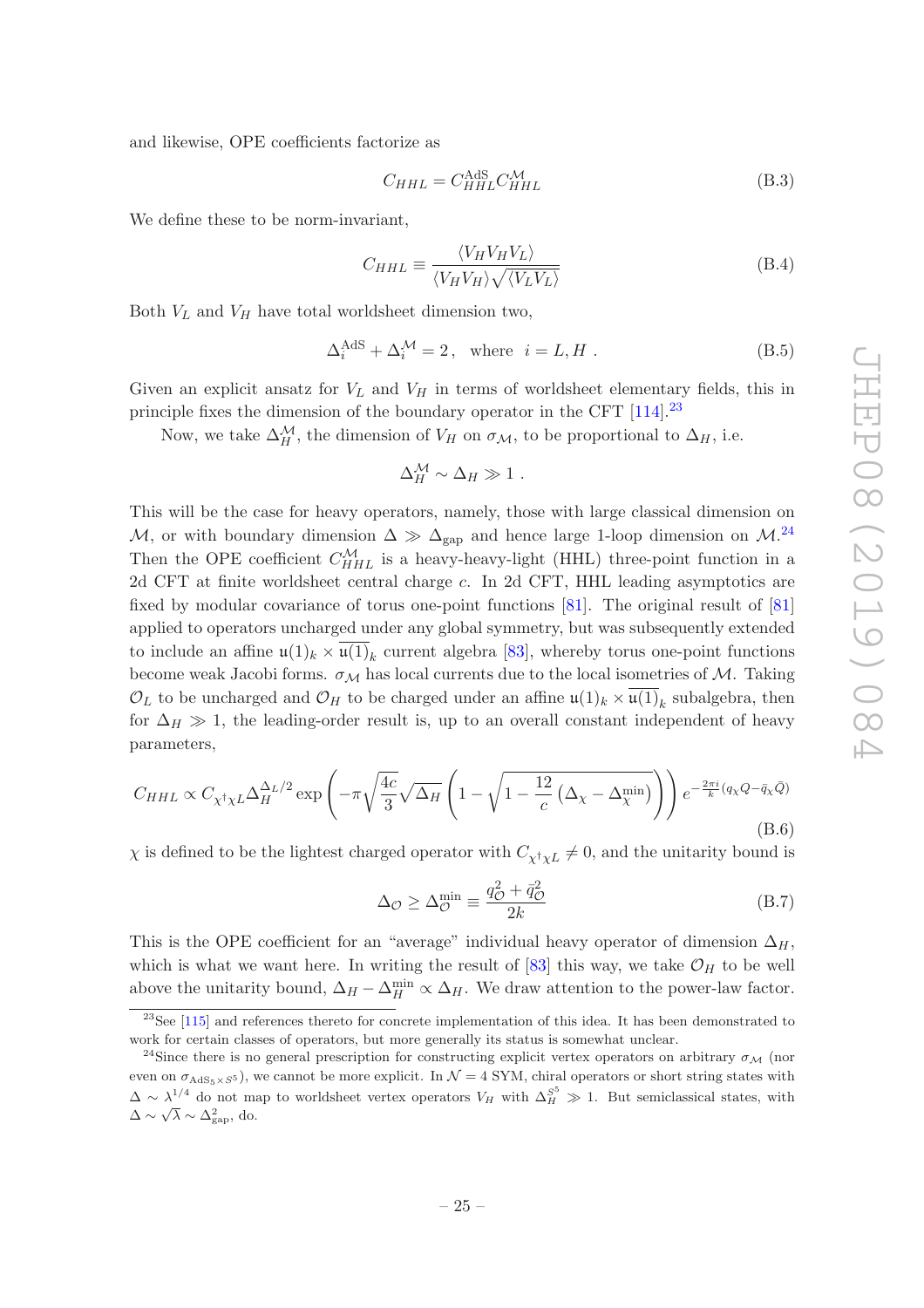Now we want to apply this to  $\sigma_{\mathcal{M}}$ . In the large-volume limit of large  $\Delta_{\text{gap}}$ ,  $\sigma_{\mathcal{M}}$  is noncompact, with a mass gap  $m \sim 1/\Delta_{\rm gap}$ . The formula [\(B.6\)](#page-25-2) makes sense in a noncompact CFT because the density of states is weighted by the three-point functions  $C_{\chi^{\dagger}\chi L}$ , which are nonzero by definition. In a noncompact CFT where, moreover, the charged continuum starts at the unitarity bound, [\(B.6\)](#page-25-2) reduces to (again dropping overall constants)

$$
C_{HHL} \sim C_{\chi_{\min}^{\dagger} \chi_{\min} L} \Delta_H^{\Delta_L/2}
$$
 (B.8)

Assuming this is the case for  $\sigma_{\mathcal{M}}$  in the free limit, we arrive at

<span id="page-26-1"></span>
$$
C_{HHL}^{\mathcal{M}} \sim (\Delta_H)^{\Delta_L^{\mathcal{M}}/2},\tag{B.9}
$$

which is valid to leading order in  $1/\Delta_{\text{gap}}$ .

In order to to get the full result, we must combine this with the AdS side. Upon imposing marginality,  $\Delta_H^{\text{AdS}}$  is large and negative. This reflects the negative curvature of  $\sigma_{\text{AdS}}$ . In the same spirit as other settings in which scaling dimensions are computed in  $\sigma_{AdS_{d+1}}$  by analytic continuation from  $\sigma_{S^{d+1}}$  [\[114\]](#page-36-0), we will treat [\(B.9\)](#page-26-1) as valid in  $\sigma_{AdS}$ . Then by marginality, the total OPE coefficient is

$$
C_{HHL} \sim (\Delta_H)^{\Delta_L^{\mathcal{M}}/2} (2 - \Delta_H)^{1 - \Delta_L^{\mathcal{M}}/2} \sim (-1)^{1 - \Delta_L^{\mathcal{M}}/2} \Delta_H .
$$
\n(B.10)

To summarize: for charged vertex operators  $V_H$  with large worldsheet dimension  $\Delta_H^{\mathcal{M}}$   $\sim$  $\Delta_H$ , dual to heavy boundary operators  $\mathcal{O}_H$ , the OPE coefficient  $C_{HHL}$  is linear. The result made some assumptions about the structure of the worldsheet theory, and has an undesirable phase factor for generic  $\Delta_L^{\mathcal{M}}$ , so its validity may be limited. It would be nice to find a classical worldsheet proof of this statement using sigma model methods or the techniques of [\[58](#page-33-1), [88,](#page-34-12) [116\]](#page-36-2).

#### <span id="page-26-0"></span>B.2 Chiral algebra corollary

By way of [\[63](#page-33-7), [117\]](#page-36-3), [\(4.3\)](#page-16-2) implies the following property of structure constants of 2d chiral algebras:

Chiral algebra corollary: consider a sequence of vertex operator algebras (VOAs) associated (in the sense of  $(63, 117)$ ) with a sequence of SCFTs admitting a large c, large  $\Delta_{\text{gap}}$  limit. Suppose the VOA contains strong generators of holomorphic weights h and H, where

$$
h \sim \mathcal{O}(1), \quad 1 \ll H \ll |c_{2d}|^{\#>0}.
$$
 (B.11)

where  $c_{2d}$  is the VOA central charge. Then the normalized "planar" structure  $constant$   $f_{hHH}$  has linear asymptotics,

<span id="page-26-2"></span>
$$
f_{hHH}\Big|_{H\gg 1} \sim \frac{H}{\sqrt{|c_{2d}|}} f(h) \tag{B.12}
$$

for some function  $f(h)$ .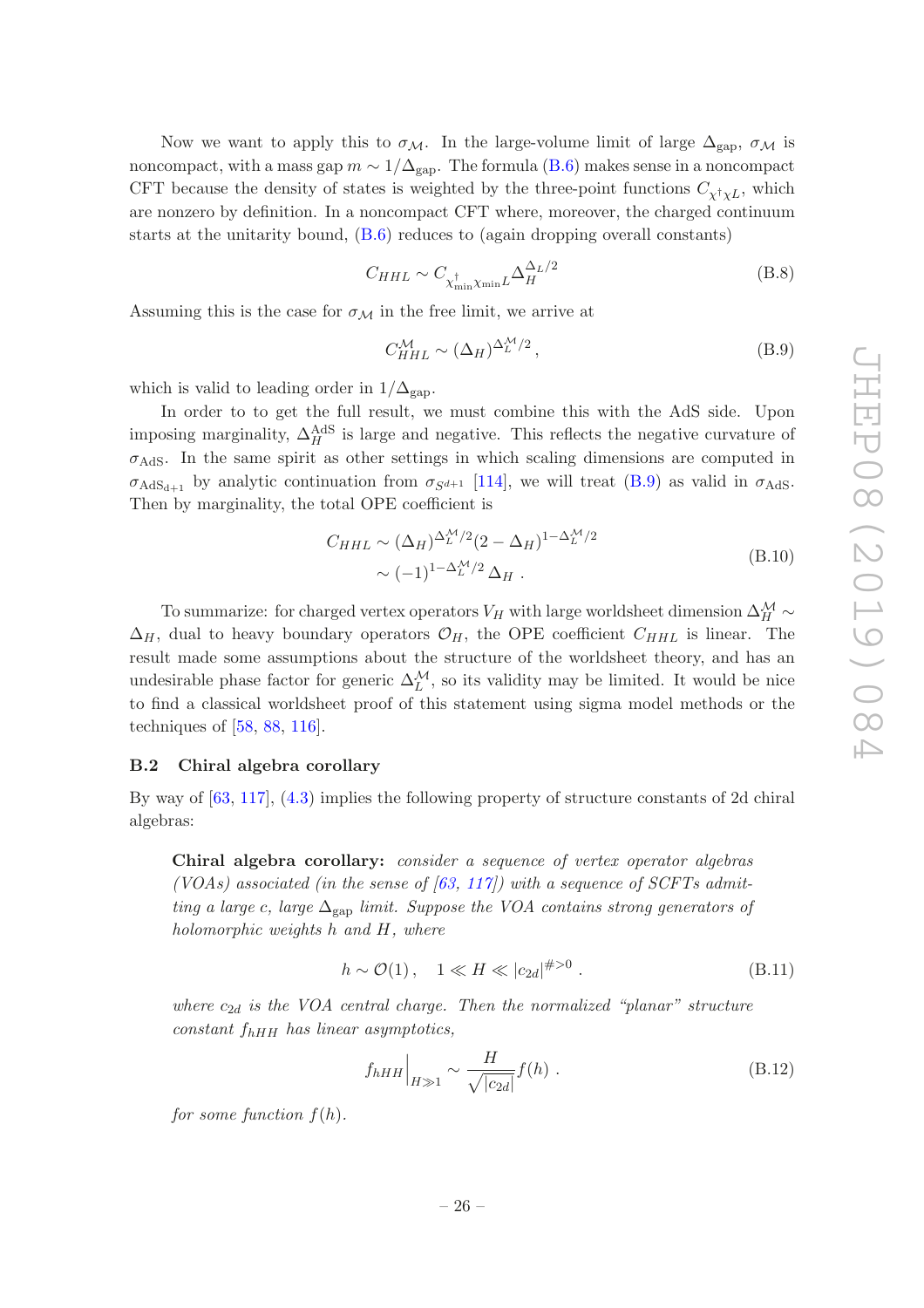Following the nomenclature of [\[118](#page-36-4)], a strong generator cannot be written as a composite of other generators. We have written the conjecture in terms of  $|c_{2d}|$  to allow for negative central charges (e.g. in the 4d–2d map,  $c_{2d} = -12c_{4d}$  [\[63](#page-33-7)]).

This statement was motivated by holographic considerations in  $CFT<sub>d</sub>$ , but should ultimately be viewed as a purely 2d property of certain VOAs. We would like to view this as a definite criterion for determining which VOAs may possibly capture protected operator data of SCFTs with large c, large  $\Delta_{\text{gap}}$  limits, for which such a classification is not yet established even at large  $c$  (much less at finite  $c$ ). For example, while VOA data does not depend on marginal couplings, it is not generally clear whether a large c limit of a sequence of SCFTs also has large  $\Delta_{\rm{gap}}$ .<sup>[25](#page-27-1)</sup> Therefore, checking whether [\(B.12\)](#page-26-2) is satisfied in an infinitely-strongly-generated VOA with  $|c_{2d}| \to \infty$  may be a useful practical tool for addressing that question, by suggesting that it should be associated to an SCFT.

#### <span id="page-27-0"></span>B.3 On a Sublattice Weak Gravity Conjecture for CFT

Our results give us some perspective on an AdS/CFT version of the Weak Gravity Conjecture (WGC) [\[121](#page-36-5)], in particular the Sublattice Weak Gravity Conjecture (sLWGC) [\[122\]](#page-36-6).

The sLWGC states that in any gauge theory coupled to gravity, a finite index sublattice of the full charge lattice should contain a superextremal particle, where extremality is defined by the charge-to-mass ratio of an extremal black hole carrying the relevant charge. The sLWGC has, to our knowledge, survived all tests in flat space theories of gravity. Following earlier work  $[123]$ , a translation of the usual WGC bound to  $AdS_5$ , with mass simply replaced by  $\Delta$ , was checked for  $\mathcal{N} = 4$  SYM at strong coupling in [\[122\]](#page-36-6), which was shown to satisfy the sLWGC. That inequality is

$$
\left(\frac{q_{\mathcal{O}}}{\Delta_{\mathcal{O}}}\right)^2 \ge \frac{c_J}{12c_T},\tag{B.13}
$$

where  $c_J \sim \langle J|J\rangle$  is the "current central charge",  $c_T \sim \langle T|T\rangle$  is the ordinary central charge, and  $q_{\mathcal{O}}$  is a  $\mathfrak{u}(1)$  charge.

Let us add some comments to this. In order to ponder a CFT version of the WGC at all, one should restrict attention to families of CFTs with limits of large c and large  $\Delta_{\text{gap}}$ , since WGC arguments apply when the gravitational theory contains an Einstein subsector at low-energy. In such CFTs,  $c_J \sim c_T$  (up to constants), so the ratio is parametrically bounded simply by a constant. There is no widely accepted generalization of the WGC or sLWGC to AdS quantum gravity which includes  $\mathcal{O}(1)$  constants in the charge-to-mass bound and applies to every case.<sup>[26](#page-27-2)</sup> To make a connection to extra dimensions, we need

<span id="page-27-1"></span><sup>&</sup>lt;sup>25</sup>An interesting and peculiar class of theories for which this is true is the  $(A_1, A_{2n})$  Argyres-Douglas series, whose associated VOA is the Virasoro algebra of the  $(2, 2n + 3)$  minimal model [\[118](#page-36-4)]. At  $n \to \infty$ , one has  $a = c = \frac{n}{2}$ . Since  $a = c$  is a necessary but not sufficient condition for large  $\Delta_{\text{gap}}$ , one needs more refined information about the single-trace spectrum, which is lacking at present. The linearity of the central charge in the rank of the gauge group evokes vector model constructions [\[119](#page-36-8), [120\]](#page-36-9) which contain light higher-spin operators. It would be worth identifying the gravity dual of these theories in the  $n \to \infty$ limit. We thank Leonardo Rastelli for bringing this example to our attention.

<span id="page-27-2"></span> $^{26}$ In [\[124,](#page-36-10) [125\]](#page-36-11), there is evidence that cosmic censorship suggests the correctness of the literal translation of certain non-lattice forms of WGC to AdS4, though this suggestion is weaker in the presence of dilatonic scalar couplings to Maxwell fields.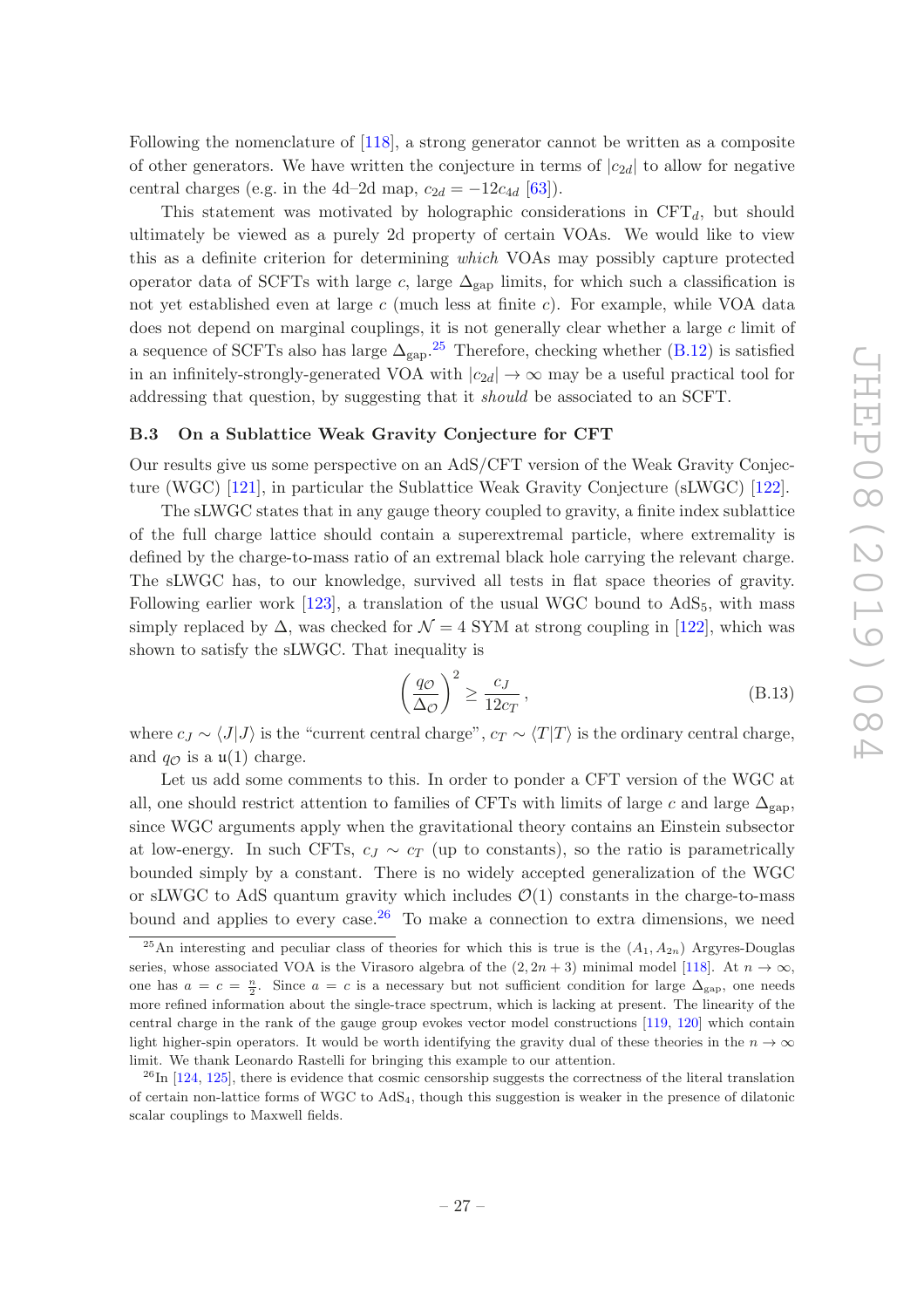only study asymptotic versions of the WGC or sLWGC. Thus, we consider the following parametric formulation:

<span id="page-28-1"></span>
$$
\text{Parametric sLWGC}: \quad \frac{C_2(\mathcal{R}_p)}{\Delta_p^2}\Big|_{p\gg 1} \gtrsim \text{constant} > 0 \tag{B.14}
$$

where  $C_2(\mathcal{R}_p)$  is the quadratic Casimir of an irrep  $\mathcal{R}_p$  of some global symmetry, furnished by a local operator  $\mathcal{O}_p$ .  $C_2(\mathcal{R}_p)$  becomes large along any direction in the Cartan. This is an sLWGC because the condition is being satisfied asymptotically. It is a coarse condition, not only by way of being parametric, but also because in the presence of multiple  $\mu(1)$ 's it is weaker than the convex hull condition [\[126](#page-36-12)].

What is the connection between [\(B.14\)](#page-28-1) and extra dimensions? First, in any  $AdS \times \mathcal{M}$ compactification where  $L_{\mathcal{M}} \sim L$ , [\(B.14\)](#page-28-1) will be satisfied for the symmetries dual to local isometries of M. This is true on account of the asymptotic proportionality  $C_2(\mathcal{R}_p) \propto \Delta_p$ for KK modes  $\mathcal{O}_n$ , as discussed around [\(3.3\)](#page-15-0). We would like to understand this from the CFT side. But this follows precisely from linearity of  $C_{\phi pp}$  at  $\Delta_p \gg 1$  in cases where  $C_{\phi pp}$  can be identified with charge, e.g. when  $\phi$  lives in a supermultiplet of a  $\mathfrak{u}(1)$  current. In such cases,  $q_p/\Delta_p$  approaches a constant asymptotically. This proves the parametric sLWGC for all SCFTs with current multiplets containing scalars, and infinite towers of operators of increasing charge.

On the other hand, even this coarse version of the sLWGC is not always satisfied. First, putative CFTs with local  $AdS_{d+1}$  duals may not satisfy [\(B.14\)](#page-28-1) because they lack light charge-carrying operators. Another exception is a CFT with baryonic symmetry  $\mathfrak{u}(1)^{b_2(\mathcal{M})}$ arising from topological cycles of manifolds M with second Betti number  $b_2(\mathcal{M})$ : this symmetry also has no light charge carriers, since  $\Delta_{\text{baryon}}$  scales as N, the rank of the gauge group.<sup>[27](#page-28-2)</sup> Finally, an exception that *does* include light charge-carriers is when the tower  $\mathcal{O}_p$ doesn't have charge growing with p. This occurs for some flavor symmetries in SCFTs, for which the half-BPS superconformal primaries  $\mathcal{O}_p$  are in the adjoint for all p, as discussed earlier. The discussion in [\[127\]](#page-36-13) is consistent with these comments.

#### <span id="page-28-0"></span>B.4 Linearity of chiral primary three-point functions in D1-D5 CFT

We follow [\[86](#page-34-10)]. They compute three-point functions of chiral primary operators in the  $\mathcal{N}=4$  symmetric orbifolds  $\text{Sym}_N(M)$  at large N, where M is  $T^4$  or K3. The operators are gauge-invariant chiral twist fields  $\mathcal{O}_n^{1_n, \bar{1}_n}$ , where

$$
(h_n, \bar{h}_n) = \left(\frac{n+1_n}{2}, \frac{n+\bar{1}_n}{2}\right), \quad 1_n, \bar{1}_n = \pm. \tag{B.15}
$$

For details, see [\[86](#page-34-10)] and [\[128](#page-36-14)].

<span id="page-28-2"></span> $27$ In making this statement, we are understanding the sLWGC as applicable to single-trace towers only, whereas baryonic operators are dual to determinant-type operators (and can undergo multi-trace mixing).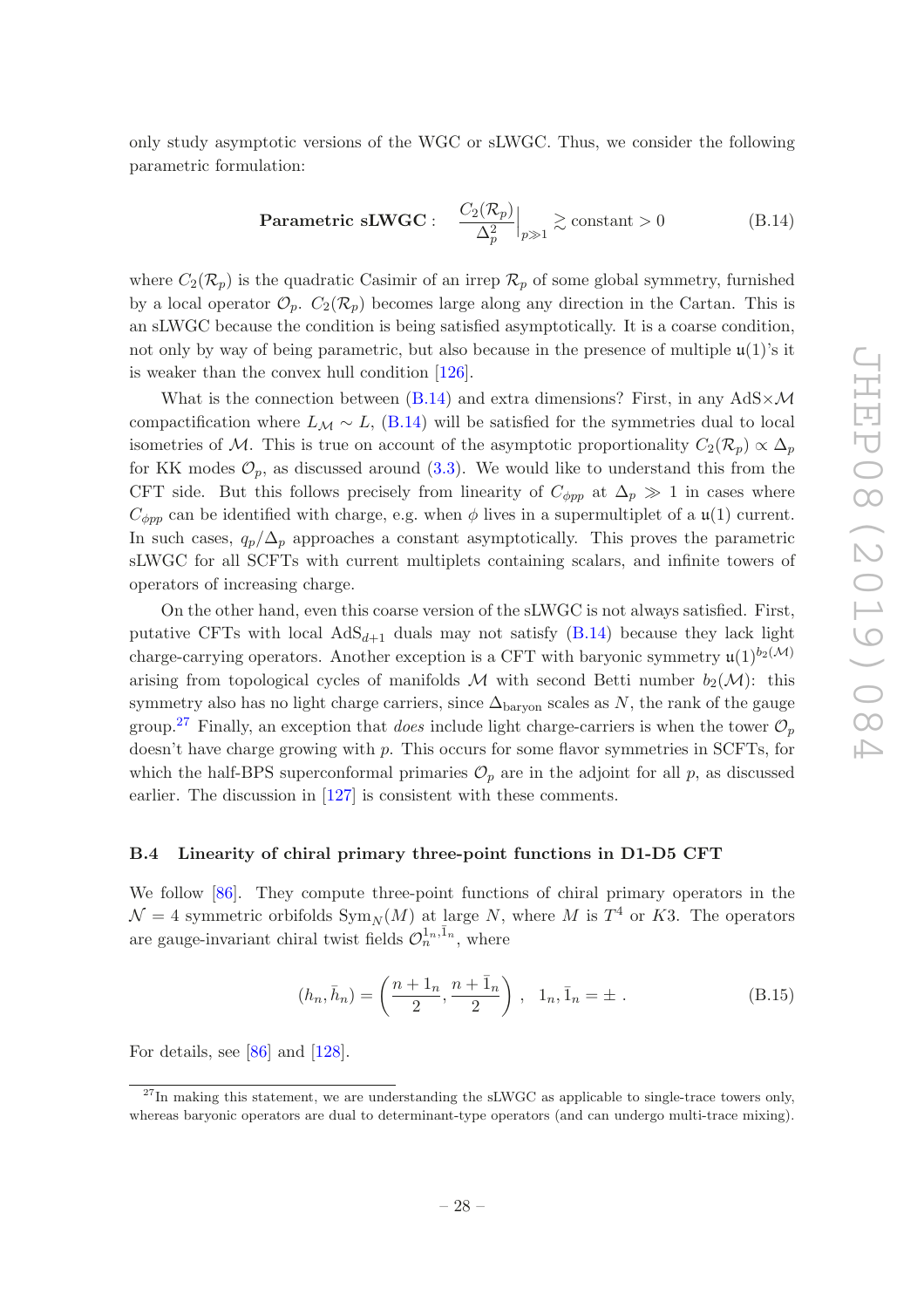At leading order in large  $N \sim c$ , the general normalized three-point coefficient for these operators is  $28$ 

<span id="page-29-1"></span>
$$
C_{nmq}^{1_n\bar{1}_n;1_m\bar{1}_m;1_q\bar{1}_q} = \frac{\sqrt{mnq}}{\sqrt{N}} \times |\hat{C}_{nmq}^{1_n;1_m;1_q}|^2 \times \left| \left( \frac{\frac{n+1_n}{2}}{\frac{q-m+1+n}{2}} \frac{\frac{m+1_m}{2}}{\frac{m+1_m}{2}} - \left( \frac{\frac{q+1_q}{2}}{\frac{q+1+1_n+1_m}{2}} \right) \right) \right|^2 \tag{B.16}
$$

where  $\hat{C}_{nmq}^{1_n;1_m;1_q}$  is the "reduced" OPE coefficient,

$$
\hat{C}_{nmq}^{1_n;1_m;1_q} = \left(\frac{(1_n + n + 1_m + m + 1_q + q)^2}{4mnq} \frac{\Sigma! \alpha_n! \alpha_m! \alpha_q!}{(n + 1_n)!(m + 1_m)!(q + 1_q)!}\right)^{1/2}
$$
(B.17)

with

$$
\Sigma = \frac{1}{2}(n + m + q + 1_n + 1_m + 1_q) + 1
$$
  
\n
$$
\alpha_n = \Sigma - 1_n - 1,
$$
\n(B.18)

and the factor in parenthesis in  $(B.16)$  is an  $\mathfrak{su}(2)$  3j symbol.  $|\cdot|^2$  denotes multiplication of holomorphic and anti-holomorphic pieces, where, in particular,  $1_n$  and  $\overline{1}_n$  may be chosen independently. We want to take  $m = q$  large for fixed n. When  $m = q$  the 3j symbol<sup>[29](#page-29-2)</sup> vanishes unless  $1_n = -1$ , and takes the form

$$
\begin{pmatrix}\n\frac{n-1}{2} & \frac{q+1_q}{2} & \frac{q+1_q}{2} \\
0 & \frac{q+1_q}{2} & -\left(\frac{q+1_q}{2}\right)\n\end{pmatrix} = \frac{\Gamma(q+1_q+1)}{\sqrt{\Gamma(q+1_q+\frac{3-n}{2})\Gamma(q+1_q+\frac{3+n}{2})}}
$$
\n(B.19)

At  $q \gg 1$ ,

$$
\frac{\Gamma(q+1_q+1)}{\sqrt{\Gamma(q+1_q+\frac{3-n}{2})\Gamma(q+1_q+\frac{3+n}{2})}}\bigg|_{q\gg 1} = \frac{1}{\sqrt{q}} + \mathcal{O}(q^{-3/2})
$$
(B.20)

The reduced OPE coefficient scales as

$$
\hat{C}_{nqq}^{-1;1_{q};1_{q}}\Big|_{q\gg 1} = \frac{\Gamma\left(\frac{1+n}{2}\right)}{\sqrt{\Gamma(1+n)}}\sqrt{q} + \mathcal{O}(q^{-1/2})\tag{B.21}
$$

Putting it all together,

$$
C_{nqq}^{1_n\bar{1}_n;1_m\bar{1}_m;1_q\bar{1}_q}\Big|_{q\gg 1} \sim \frac{q}{\sqrt{N}} \frac{\Gamma\left(\frac{1+n}{2}\right)^2}{\sqrt{n}\,\Gamma(n)}\tag{B.22}
$$

This linearity in  $q$  is consistent with our claim, because this OPE coefficient is not renormalized along moduli space.

Compared to the result of [\[128\]](#page-36-14) where they perform the computation for N free bosons without SUSY, the OPE data given above is much simpler. However, one can analyze the bosonic result as above, and we find linearity again. The computation is significantly more involved. The bosonic result has no clear relation to our conjecture, which requires large  $\Delta_{\text{can}}$  and hence an interpolation in moduli space from an orbifold point, but it would be worthwhile to understand this better.

 $^{28}$ See eqs. 6.39-6.41 and 6.47 of [\[86\]](#page-34-10). We determined the 3j symbol by charge conservation. Specific examples are given in [\[86](#page-34-10)].

<span id="page-29-2"></span><span id="page-29-0"></span> $^{29}$ The 3j symbols are easily computed using the Mathematica command ThreeJSymbol.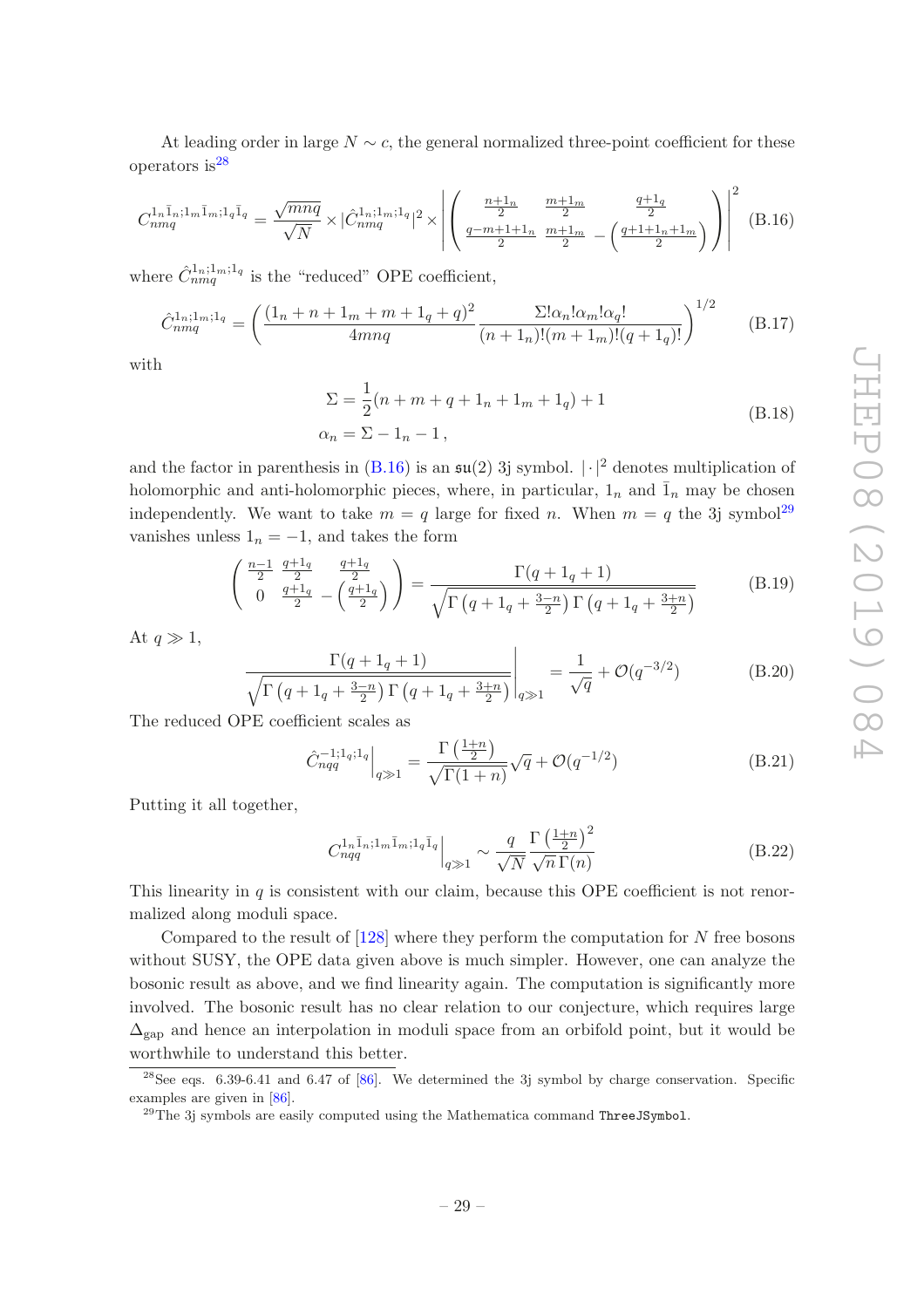Open Access. This article is distributed under the terms of the Creative Commons Attribution License [\(CC-BY 4.0\)](https://creativecommons.org/licenses/by/4.0/), which permits any use, distribution and reproduction in any medium, provided the original author(s) and source are credited.

#### References

- <span id="page-30-0"></span>[1] J. Polchinski and E. Silverstein, Dual Purpose Landscaping Tools: Small Extra Dimensions in AdS/CFT, in Strings, gauge fields and the geometry behind: The legacy of Maximilian Kreuzer, A. Rebhan, L. Katzarkov, J. Knapp, R. Rashkov and E. Scheidegger eds., World Scientific, Singapore  $(2009)$ , pg. 365  $\left[$ [arXiv:0908.0756](https://arxiv.org/abs/0908.0756) $\right]$   $\left[$ IN[SPIRE](https://inspirehep.net/search?p=find+EPRINT+arXiv:0908.0756) $\right]$ .
- <span id="page-30-2"></span>[2] I. Heemskerk, J. Penedones, J. Polchinski and J. Sully, Holography from Conformal Field Theory, JHEP 10 [\(2009\) 079](https://doi.org/10.1088/1126-6708/2009/10/079) [[arXiv:0907.0151](https://arxiv.org/abs/0907.0151)] [IN[SPIRE](https://inspirehep.net/search?p=find+EPRINT+arXiv:0907.0151)].
- [3] S. El-Showk and K. Papadodimas, Emergent Spacetime and Holographic CFTs, JHEP 10 [\(2012\) 106](https://doi.org/10.1007/JHEP10(2012)106) [[arXiv:1101.4163](https://arxiv.org/abs/1101.4163)] [IN[SPIRE](https://inspirehep.net/search?p=find+EPRINT+arXiv:1101.4163)].
- [4] T. Banks, TASI Lectures on Holographic Space-Time, SUSY and Gravitational Effective Field Theory, in Proceedings of Theoretical Advanced Study Institute in Elementary Particle Physics (TASI 2010). String Theory and Its Applications: From meV to the Planck Scale, Boulder U.S.A. (2010) [[arXiv:1007.4001](https://arxiv.org/abs/1007.4001)] [IN[SPIRE](https://inspirehep.net/search?p=find+EPRINT+arXiv:1007.4001)].
- <span id="page-30-1"></span>[5] A.L. Fitzpatrick and J. Kaplan, AdS Field Theory from Conformal Field Theory, JHEP 02 [\(2013\) 054](https://doi.org/10.1007/JHEP02(2013)054) [[arXiv:1208.0337](https://arxiv.org/abs/1208.0337)] [IN[SPIRE](https://inspirehep.net/search?p=find+EPRINT+arXiv:1208.0337)].
- <span id="page-30-3"></span>[6] X.O. Camanho, J.D. Edelstein, J. Maldacena and A. Zhiboedov, Causality Constraints on Corrections to the Graviton Three-Point Coupling, JHEP 02 [\(2016\) 020](https://doi.org/10.1007/JHEP02(2016)020) [[arXiv:1407.5597](https://arxiv.org/abs/1407.5597)] [IN[SPIRE](https://inspirehep.net/search?p=find+EPRINT+arXiv:1407.5597)].
- <span id="page-30-4"></span>[7] A.M. Polyakov, *Conformal fixed points of unidentified gauge theories*, [Mod. Phys. Lett.](https://doi.org/10.1142/S0217732304015129) A 19 (2004) 1649 [[hep-th/0405106](https://arxiv.org/abs/hep-th/0405106)] [IN[SPIRE](https://inspirehep.net/search?p=find+EPRINT+hep-th/0405106)].
- [8] I.R. Klebanov and J.M. Maldacena, Superconformal gauge theories and non-critical superstrings, [Int. J. Mod. Phys.](https://doi.org/10.1142/S0217751X04020865)  $\bf{A}$  19 (2004) 5003 [[hep-th/0409133](https://arxiv.org/abs/hep-th/0409133)] [IN[SPIRE](https://inspirehep.net/search?p=find+EPRINT+hep-th/0409133)].
- [9] S. Kuperstein and J. Sonnenschein, *Noncritical supergravity*  $(d > 1)$  *and holography*, JHEP 07 [\(2004\) 049](https://doi.org/10.1088/1126-6708/2004/07/049) [[hep-th/0403254](https://arxiv.org/abs/hep-th/0403254)] [IN[SPIRE](https://inspirehep.net/search?p=find+EPRINT+hep-th/0403254)].
- [10] A. Gadde, E. Pomoni and L. Rastelli, *The Veneziano Limit of*  $N = 2$  *Superconformal OCD*: Towards the String Dual of  $N = 2$  SU(N(c)) SYM with  $N(f) = 2N(c)$ , [arXiv:0912.4918](https://arxiv.org/abs/0912.4918) [IN[SPIRE](https://inspirehep.net/search?p=find+EPRINT+arXiv:0912.4918)].
- <span id="page-30-5"></span>[11] M.R. Douglas, Spaces of Quantum Field Theories, [J. Phys. Conf. Ser.](https://doi.org/10.1088/1742-6596/462/1/012011) 462 (2013) 012011 [[arXiv:1005.2779](https://arxiv.org/abs/1005.2779)] [IN[SPIRE](https://inspirehep.net/search?p=find+EPRINT+arXiv:1005.2779)].
- <span id="page-30-6"></span>[12] S. Kachru, R. Kallosh, A.D. Linde and S.P. Trivedi, de Sitter vacua in string theory, Phys. Rev. **D 68** [\(2003\) 046005](https://doi.org/10.1103/PhysRevD.68.046005) [[hep-th/0301240](https://arxiv.org/abs/hep-th/0301240)] [IN[SPIRE](https://inspirehep.net/search?p=find+EPRINT+hep-th/0301240)].
- [13] V. Balasubramanian, P. Berglund, J.P. Conlon and F. Quevedo, Systematics of moduli stabilisation in Calabi-Yau flux compactifications, JHEP 03 [\(2005\) 007](https://doi.org/10.1088/1126-6708/2005/03/007) [[hep-th/0502058](https://arxiv.org/abs/hep-th/0502058)] [IN[SPIRE](https://inspirehep.net/search?p=find+EPRINT+hep-th/0502058)].
- [14] O. DeWolfe, A. Giryavets, S. Kachru and W. Taylor, Type IIA moduli stabilization, JHEP 07 [\(2005\) 066](https://doi.org/10.1088/1126-6708/2005/07/066) [[hep-th/0505160](https://arxiv.org/abs/hep-th/0505160)] [IN[SPIRE](https://inspirehep.net/search?p=find+EPRINT+hep-th/0505160)].
- [15] B.S. Acharya and M.R. Douglas, A Finite landscape?, [hep-th/0606212](https://arxiv.org/abs/hep-th/0606212) [IN[SPIRE](https://inspirehep.net/search?p=find+EPRINT+hep-th/0606212)].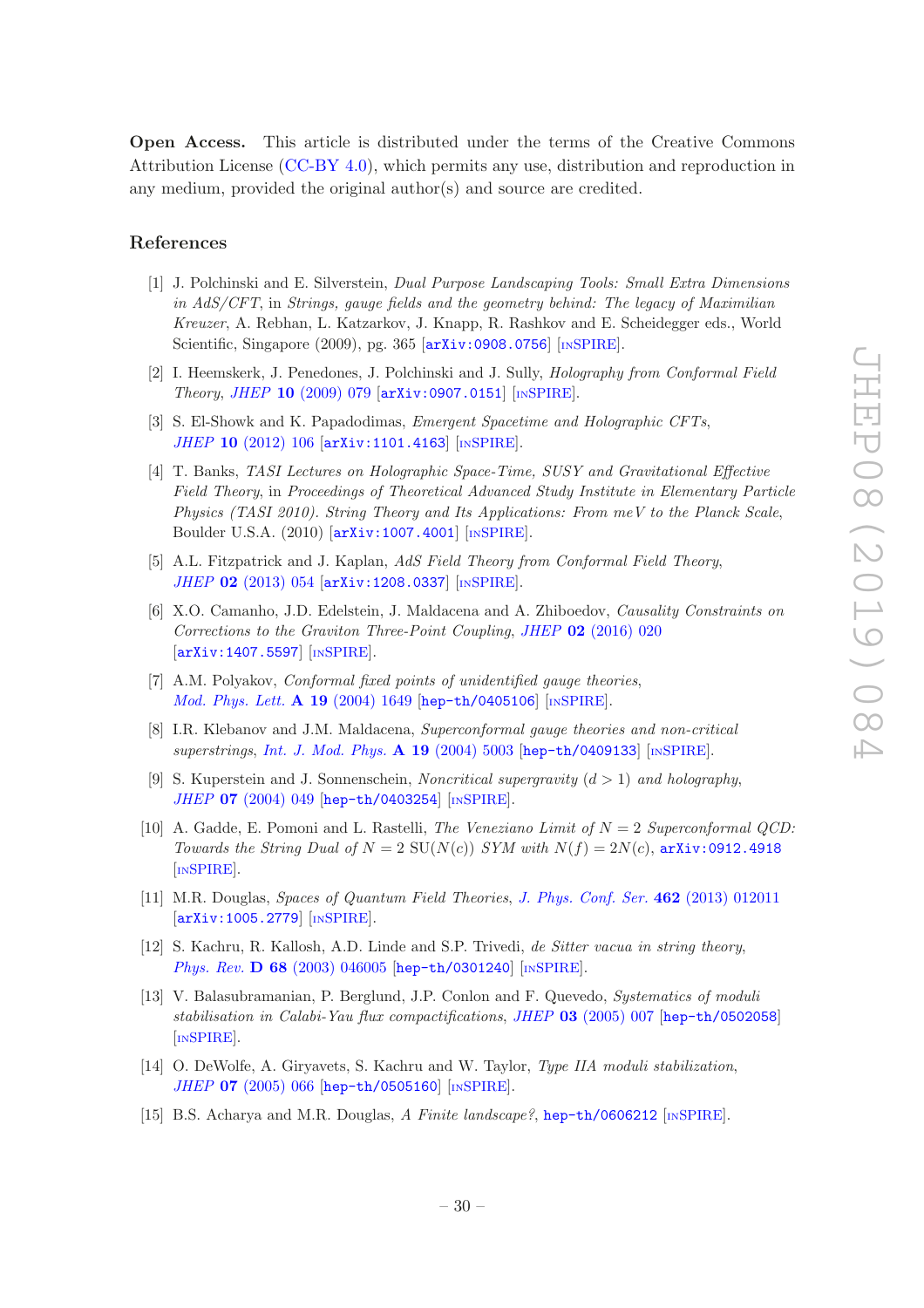- [16] J. McOrist and S. Sethi, *M-theory and Type IIA Flux Compactifications*, JHEP 12 [\(2012\) 122](https://doi.org/10.1007/JHEP12(2012)122) [[arXiv:1208.0261](https://arxiv.org/abs/1208.0261)] [IN[SPIRE](https://inspirehep.net/search?p=find+EPRINT+arXiv:1208.0261)].
- [17] M. Petrini, G. Solard and T. Van Riet, AdS vacua with scale separation from IIB  $supergravity, JHEP$  11 [\(2013\) 010](https://doi.org/10.1007/JHEP11(2013)010)  $[\text{arXiv:1308.1265}]$  $[\text{arXiv:1308.1265}]$  $[\text{arXiv:1308.1265}]$   $[\text{nsPIRE}]$ .
- [18] F.F. Gautason, M. Schillo, T. Van Riet and M. Williams, Remarks on scale separation in  $flux\ vacua,\ JHEP$  03 [\(2016\) 061](https://doi.org/10.1007/JHEP03(2016)061)  $[\text{arXiv:1512.00457}]$  $[\text{arXiv:1512.00457}]$  $[\text{arXiv:1512.00457}]$   $[\text{nSPIRE}]$  $[\text{nSPIRE}]$  $[\text{nSPIRE}]$ .
- <span id="page-31-6"></span>[19] S. Sethi, Supersymmetry Breaking by Fluxes, JHEP 10 [\(2018\) 022](https://doi.org/10.1007/JHEP10(2018)022) [[arXiv:1709.03554](https://arxiv.org/abs/1709.03554)] [IN[SPIRE](https://inspirehep.net/search?p=find+EPRINT+arXiv:1709.03554)].
- <span id="page-31-0"></span>[20] L.F. Alday, A. Bissi and T. Lukowski, Lessons from crossing symmetry at large N, JHEP 06 [\(2015\) 074](https://doi.org/10.1007/JHEP06(2015)074) [[arXiv:1410.4717](https://arxiv.org/abs/1410.4717)] [IN[SPIRE](https://inspirehep.net/search?p=find+EPRINT+arXiv:1410.4717)].
- [21] L.F. Alday and A. Bissi, Unitarity and positivity constraints for CFT at large central  $charge, JHEP$  07 [\(2017\) 044](https://doi.org/10.1007/JHEP07(2017)044)  $[$ [arXiv:1606.09593](https://arxiv.org/abs/1606.09593) $]$  [IN[SPIRE](https://inspirehep.net/search?p=find+EPRINT+arXiv:1606.09593)].
- <span id="page-31-5"></span>[22] O. Aharony, L.F. Alday, A. Bissi and E. Perlmutter, Loops in AdS from Conformal Field Theory, JHEP 07 [\(2017\) 036](https://doi.org/10.1007/JHEP07(2017)036) [[arXiv:1612.03891](https://arxiv.org/abs/1612.03891)] [IN[SPIRE](https://inspirehep.net/search?p=find+EPRINT+arXiv:1612.03891)].
- [23] D. Li, D. Meltzer and D. Poland, Conformal Bootstrap in the Regge Limit, JHEP 12 [\(2017\) 013](https://doi.org/10.1007/JHEP12(2017)013) [[arXiv:1705.03453](https://arxiv.org/abs/1705.03453)] [IN[SPIRE](https://inspirehep.net/search?p=find+EPRINT+arXiv:1705.03453)].
- <span id="page-31-7"></span>[24] L.F. Alday, A. Bissi and E. Perlmutter, Holographic Reconstruction of AdS Exchanges from Crossing Symmetry, JHEP 08 [\(2017\) 147](https://doi.org/10.1007/JHEP08(2017)147) [[arXiv:1705.02318](https://arxiv.org/abs/1705.02318)] [IN[SPIRE](https://inspirehep.net/search?p=find+EPRINT+arXiv:1705.02318)].
- <span id="page-31-1"></span>[25] S. Giombi, V. Kirilin and E. Perlmutter, Double-Trace Deformations of Conformal Correlations, JHEP 02 [\(2018\) 175](https://doi.org/10.1007/JHEP02(2018)175) [[arXiv:1801.01477](https://arxiv.org/abs/1801.01477)] [IN[SPIRE](https://inspirehep.net/search?p=find+EPRINT+arXiv:1801.01477)].
- <span id="page-31-2"></span>[26] L. Rastelli and X. Zhou, *Mellin amplitudes for AdS*<sub>5</sub>  $\times$   $S^5$ , [Phys. Rev. Lett.](https://doi.org/10.1103/PhysRevLett.118.091602) 118 (2017) 091602 [[arXiv:1608.06624](https://arxiv.org/abs/1608.06624)] [IN[SPIRE](https://inspirehep.net/search?p=find+EPRINT+arXiv:1608.06624)].
- [27] L. Rastelli and X. Zhou, How to Succeed at Holographic Correlators Without Really Trying, JHEP 04 [\(2018\) 014](https://doi.org/10.1007/JHEP04(2018)014) [[arXiv:1710.05923](https://arxiv.org/abs/1710.05923)] [IN[SPIRE](https://inspirehep.net/search?p=find+EPRINT+arXiv:1710.05923)].
- [28] L. Rastelli and X. Zhou, Holographic Four-Point Functions in the (2, 0) Theory, JHEP 06 [\(2018\) 087](https://doi.org/10.1007/JHEP06(2018)087) [[arXiv:1712.02788](https://arxiv.org/abs/1712.02788)] [IN[SPIRE](https://inspirehep.net/search?p=find+EPRINT+arXiv:1712.02788)].
- [29] S.M. Chester, S.S. Pufu and X. Yin, The M-theory S-matrix From ABJM: Beyond 11D Supergravity, JHEP 08 [\(2018\) 115](https://doi.org/10.1007/JHEP08(2018)115) [[arXiv:1804.00949](https://arxiv.org/abs/1804.00949)] [IN[SPIRE](https://inspirehep.net/search?p=find+EPRINT+arXiv:1804.00949)].
- [30] S.M. Chester and E. Perlmutter, M-Theory Reconstruction from (2, 0) CFT and the Chiral Algebra Conjecture, JHEP 08 [\(2018\) 116](https://doi.org/10.1007/JHEP08(2018)116) [[arXiv:1805.00892](https://arxiv.org/abs/1805.00892)] [IN[SPIRE](https://inspirehep.net/search?p=find+EPRINT+arXiv:1805.00892)].
- [31] D.J. Binder, S.M. Chester and S.S. Pufu, *Absence of*  $D^4R^4$  in *M*-theory From *ABJM*, [arXiv:1808.10554](https://arxiv.org/abs/1808.10554) [IN[SPIRE](https://inspirehep.net/search?p=find+EPRINT+arXiv:1808.10554)].
- [32] S. Caron-Huot and A.-K. Trinh, All tree-level correlators in  $AdS_5 \times S_5$  supergravity: hidden ten-dimensional conformal symmetry, JHEP 01 [\(2019\) 196](https://doi.org/10.1007/JHEP01(2019)196) [[arXiv:1809.09173](https://arxiv.org/abs/1809.09173)] [IN[SPIRE](https://inspirehep.net/search?p=find+EPRINT+arXiv:1809.09173)].
- [33] D.J. Binder, S.M. Chester, S.S. Pufu and Y. Wang,  $\mathcal{N}=4$  Super-Yang-Mills Correlators at Strong Coupling from String Theory and Localization, [arXiv:1902.06263](https://arxiv.org/abs/1902.06263) [IN[SPIRE](https://inspirehep.net/search?p=find+EPRINT+arXiv:1902.06263)].
- <span id="page-31-3"></span>[34] L. Rastelli, K. Roumpedakis and X. Zhou,  $AdS_3 \times S^3$  Tree-Level Correlators: Hidden Six-Dimensional Conformal Symmetry,  $arXiv:1905.11983$  [IN[SPIRE](https://inspirehep.net/search?p=find+EPRINT+arXiv:1905.11983)].
- <span id="page-31-4"></span>[35] L.F. Alday and S. Caron-Huot, Gravitational S-matrix from CFT dispersion relations, JHEP 12 [\(2018\) 017](https://doi.org/10.1007/JHEP12(2018)017) [[arXiv:1711.02031](https://arxiv.org/abs/1711.02031)] [IN[SPIRE](https://inspirehep.net/search?p=find+EPRINT+arXiv:1711.02031)].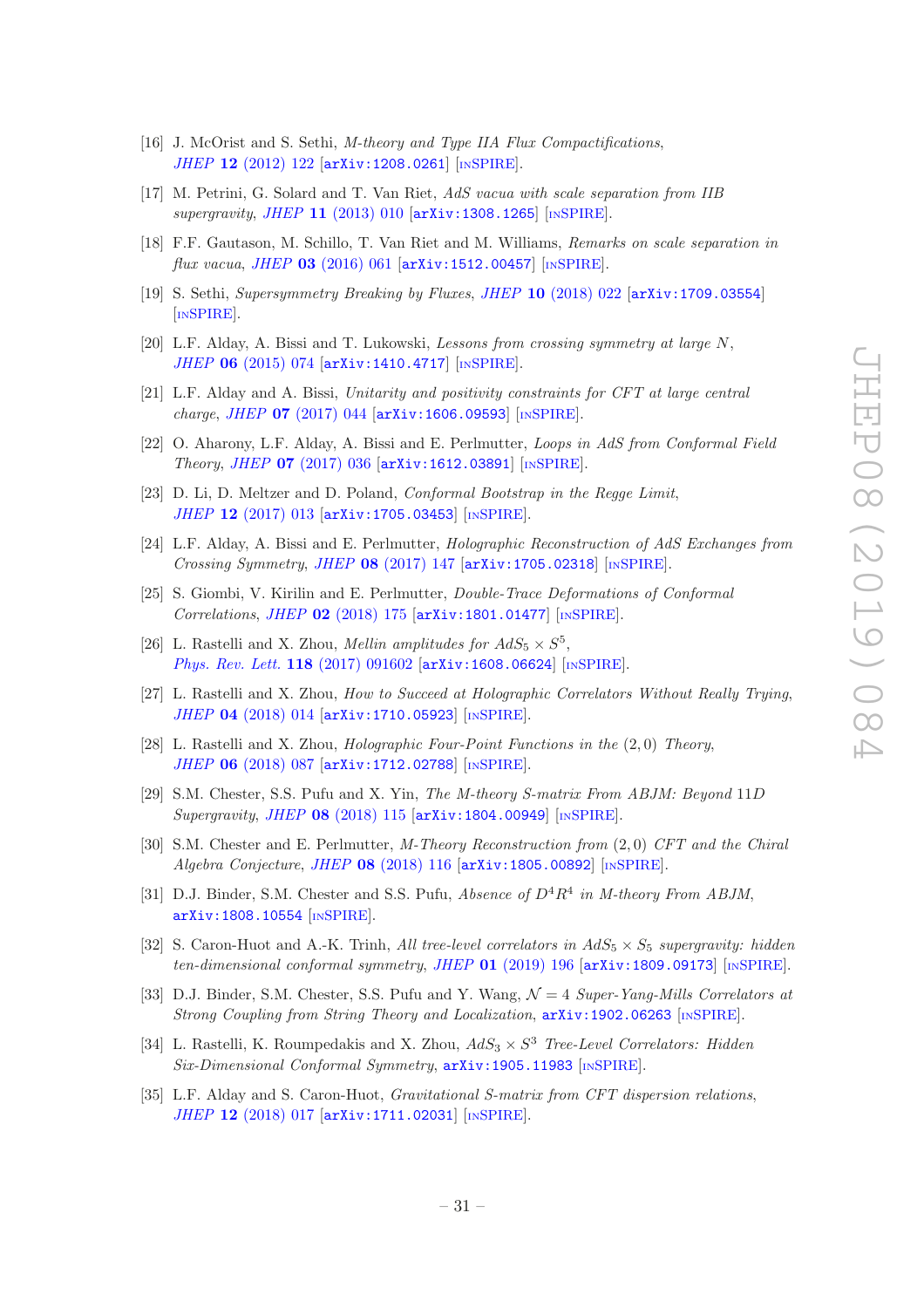- [36] F. Aprile, J.M. Drummond, P. Heslop and H. Paul, Quantum Gravity from Conformal Field Theory, JHEP 01 [\(2018\) 035](https://doi.org/10.1007/JHEP01(2018)035) [[arXiv:1706.02822](https://arxiv.org/abs/1706.02822)] [IN[SPIRE](https://inspirehep.net/search?p=find+EPRINT+arXiv:1706.02822)].
- <span id="page-32-12"></span>[37] L.F. Alday and A. Bissi, *Loop Corrections to Supergravity on AdS*<sub>5</sub>  $\times$   $S^5$ , [Phys. Rev. Lett.](https://doi.org/10.1103/PhysRevLett.119.171601) 119 (2017) 171601 [[arXiv:1706.02388](https://arxiv.org/abs/1706.02388)] [IN[SPIRE](https://inspirehep.net/search?p=find+EPRINT+arXiv:1706.02388)].
- <span id="page-32-13"></span>[38] F. Aprile, J.M. Drummond, P. Heslop and H. Paul, Unmixing Supergravity, JHEP 02 [\(2018\) 133](https://doi.org/10.1007/JHEP02(2018)133) [[arXiv:1706.08456](https://arxiv.org/abs/1706.08456)] [IN[SPIRE](https://inspirehep.net/search?p=find+EPRINT+arXiv:1706.08456)].
- [39] F. Aprile, J.M. Drummond, P. Heslop and H. Paul, Loop corrections for Kaluza-Klein AdS amplitudes, JHEP 05 [\(2018\) 056](https://doi.org/10.1007/JHEP05(2018)056) [[arXiv:1711.03903](https://arxiv.org/abs/1711.03903)] [IN[SPIRE](https://inspirehep.net/search?p=find+EPRINT+arXiv:1711.03903)].
- [40] F. Aprile, J. Drummond, P. Heslop and H. Paul, *Double-trace spectrum of*  $N = 4$ supersymmetric Yang-Mills theory at strong coupling, Phys. Rev. D 98 [\(2018\) 126008](https://doi.org/10.1103/PhysRevD.98.126008) [[arXiv:1802.06889](https://arxiv.org/abs/1802.06889)] [IN[SPIRE](https://inspirehep.net/search?p=find+EPRINT+arXiv:1802.06889)].
- [41] L.F. Alday, A. Bissi and E. Perlmutter, Genus-One String Amplitudes from Conformal Field Theory, JHEP 06 [\(2019\) 010](https://doi.org/10.1007/JHEP06(2019)010) [[arXiv:1809.10670](https://arxiv.org/abs/1809.10670)] [IN[SPIRE](https://inspirehep.net/search?p=find+EPRINT+arXiv:1809.10670)].
- [42] L.F. Alday, On Genus-one String Amplitudes on  $AdS_5 \times S^5$ , [arXiv:1812.11783](https://arxiv.org/abs/1812.11783) [IN[SPIRE](https://inspirehep.net/search?p=find+EPRINT+arXiv:1812.11783)].
- <span id="page-32-0"></span>[43] D. Ponomarev, E. Sezgin and E. Skvortsov, On one loop corrections in higher spin gravity, [arXiv:1904.01042](https://arxiv.org/abs/1904.01042) [IN[SPIRE](https://inspirehep.net/search?p=find+EPRINT+arXiv:1904.01042)].
- <span id="page-32-1"></span>[44] L.F. Alday, *Large Spin Perturbation Theory for Conformal Field Theories*, [Phys. Rev. Lett.](https://doi.org/10.1103/PhysRevLett.119.111601) 119 (2017) 111601 [[arXiv:1611.01500](https://arxiv.org/abs/1611.01500)] [IN[SPIRE](https://inspirehep.net/search?p=find+EPRINT+arXiv:1611.01500)].
- <span id="page-32-2"></span>[45] S. Caron-Huot, Analyticity in Spin in Conformal Theories, JHEP 09 [\(2017\) 078](https://doi.org/10.1007/JHEP09(2017)078) [[arXiv:1703.00278](https://arxiv.org/abs/1703.00278)] [IN[SPIRE](https://inspirehep.net/search?p=find+EPRINT+arXiv:1703.00278)].
- <span id="page-32-3"></span>[46] M. Gary, S.B. Giddings and J. Penedones, Local bulk S-matrix elements and CFT singularities, Phys. Rev.  $\bf{D} 80$  [\(2009\) 085005](https://doi.org/10.1103/PhysRevD.80.085005) [[arXiv:0903.4437](https://arxiv.org/abs/0903.4437)] [IN[SPIRE](https://inspirehep.net/search?p=find+EPRINT+arXiv:0903.4437)].
- [47] J. Penedones, Writing CFT correlation functions as AdS scattering amplitudes, JHEP 03 [\(2011\) 025](https://doi.org/10.1007/JHEP03(2011)025) [[arXiv:1011.1485](https://arxiv.org/abs/1011.1485)] [IN[SPIRE](https://inspirehep.net/search?p=find+EPRINT+arXiv:1011.1485)].
- <span id="page-32-7"></span>[48] J. Maldacena, D. Simmons-Duffin and A. Zhiboedov, Looking for a bulk point, JHEP 01 [\(2017\) 013](https://doi.org/10.1007/JHEP01(2017)013) [[arXiv:1509.03612](https://arxiv.org/abs/1509.03612)] [IN[SPIRE](https://inspirehep.net/search?p=find+EPRINT+arXiv:1509.03612)].
- <span id="page-32-4"></span>[49] E. Hijano, *Flat space physics from AdS/CFT*, *JHEP* 07 [\(2019\) 132](https://doi.org/10.1007/JHEP07(2019)132) [[arXiv:1905.02729](https://arxiv.org/abs/1905.02729)] [IN[SPIRE](https://inspirehep.net/search?p=find+EPRINT+arXiv:1905.02729)].
- <span id="page-32-5"></span>[50] H. Ooguri and C. Vafa, Non-supersymmetric AdS and the Swampland, [Adv. Theor. Math. Phys.](https://doi.org/10.4310/ATMP.2017.v21.n7.a8) 21 (2017) 1787 [[arXiv:1610.01533](https://arxiv.org/abs/1610.01533)] [IN[SPIRE](https://inspirehep.net/search?p=find+EPRINT+arXiv:1610.01533)].
- <span id="page-32-10"></span>[51] B. Freivogel and M. Kleban, Vacua Morghulis, [arXiv:1610.04564](https://arxiv.org/abs/1610.04564) [IN[SPIRE](https://inspirehep.net/search?p=find+EPRINT+arXiv:1610.04564)].
- <span id="page-32-11"></span>[52] D. Harlow and H. Ooguri, Constraints on Symmetries from Holography, [Phys. Rev. Lett.](https://doi.org/10.1103/PhysRevLett.122.191601) 122 (2019) 191601 [[arXiv:1810.05337](https://arxiv.org/abs/1810.05337)] [IN[SPIRE](https://inspirehep.net/search?p=find+EPRINT+arXiv:1810.05337)].
- <span id="page-32-6"></span>[53] D. Harlow and H. Ooguri, Symmetries in quantum field theory and quantum gravity, [arXiv:1810.05338](https://arxiv.org/abs/1810.05338) [IN[SPIRE](https://inspirehep.net/search?p=find+EPRINT+arXiv:1810.05338)].
- <span id="page-32-8"></span>[54] L. Cornalba, M.S. Costa and J. Penedones, Eikonal approximation in AdS/CFT: Resumming the gravitational loop expansion, JHEP 09 [\(2007\) 037](https://doi.org/10.1088/1126-6708/2007/09/037) [[arXiv:0707.0120](https://arxiv.org/abs/0707.0120)] [IN[SPIRE](https://inspirehep.net/search?p=find+EPRINT+arXiv:0707.0120)].
- <span id="page-32-9"></span>[55] C. Sleight and M. Taronna, Spinning Mellin Bootstrap: Conformal Partial Waves, Crossing Kernels and Applications, Fortsch. Phys. 66 [\(2018\) 1800038](https://doi.org/10.1002/prop.201800038) [[arXiv:1804.09334](https://arxiv.org/abs/1804.09334)] [IN[SPIRE](https://inspirehep.net/search?p=find+EPRINT+arXiv:1804.09334)].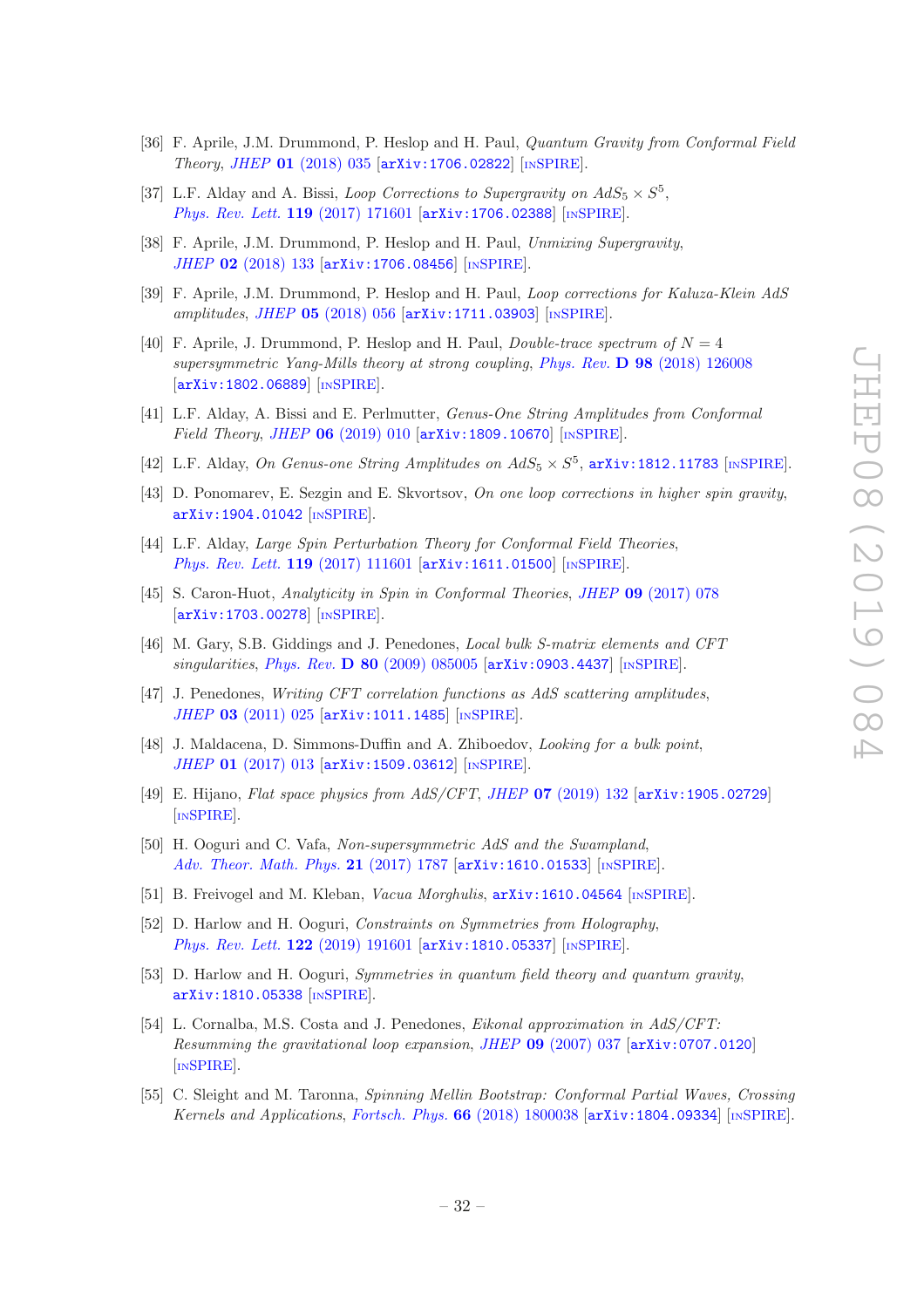- <span id="page-33-0"></span>[56] C. Sleight and M. Taronna, Anomalous Dimensions from Crossing Kernels, JHEP 11 [\(2018\) 089](https://doi.org/10.1007/JHEP11(2018)089) [[arXiv:1807.05941](https://arxiv.org/abs/1807.05941)] [IN[SPIRE](https://inspirehep.net/search?p=find+EPRINT+arXiv:1807.05941)].
- <span id="page-33-2"></span>[57] M.S. Costa, J. Penedones, D. Poland and S. Rychkov, Spinning Conformal Correlators, JHEP 11 [\(2011\) 071](https://doi.org/10.1007/JHEP11(2011)071) [[arXiv:1107.3554](https://arxiv.org/abs/1107.3554)] [IN[SPIRE](https://inspirehep.net/search?p=find+EPRINT+arXiv:1107.3554)].
- <span id="page-33-1"></span>[58] M.S. Costa, R. Monteiro, J.E. Santos and D. Zoakos, On three-point correlation functions in the gauge/gravity duality, JHEP  $11$  [\(2010\) 141](https://doi.org/10.1007/JHEP11(2010)141)  $[arXiv:1008.1070]$  $[arXiv:1008.1070]$  $[arXiv:1008.1070]$  [IN[SPIRE](https://inspirehep.net/search?p=find+EPRINT+arXiv:1008.1070)].
- <span id="page-33-3"></span>[59] O. Aharony, O. Bergman, D.L. Jafferis and J. Maldacena,  $N = 6$  superconformal Chern-Simons-matter theories, M2-branes and their gravity duals, JHEP 10 [\(2008\) 091](https://doi.org/10.1088/1126-6708/2008/10/091) [[arXiv:0806.1218](https://arxiv.org/abs/0806.1218)] [IN[SPIRE](https://inspirehep.net/search?p=find+EPRINT+arXiv:0806.1218)].
- <span id="page-33-4"></span>[60] H. Shimizu, Y. Tachikawa and G. Zafrir, Anomaly matching on the Higgs branch, JHEP 12 [\(2017\) 127](https://doi.org/10.1007/JHEP12(2017)127) [[arXiv:1703.01013](https://arxiv.org/abs/1703.01013)] [IN[SPIRE](https://inspirehep.net/search?p=find+EPRINT+arXiv:1703.01013)].
- <span id="page-33-5"></span>[61] C. Cordova, T.T. Dumitrescu and K. Intriligator, Multiplets of Superconformal Symmetry in Diverse Dimensions, JHEP 03 [\(2019\) 163](https://doi.org/10.1007/JHEP03(2019)163) [[arXiv:1612.00809](https://arxiv.org/abs/1612.00809)] [IN[SPIRE](https://inspirehep.net/search?p=find+EPRINT+arXiv:1612.00809)].
- <span id="page-33-6"></span>[62] M. Baggio, J. de Boer and K. Papadodimas, A non-renormalization theorem for chiral primary 3-point functions, JHEP  $07$  [\(2012\) 137](https://doi.org/10.1007/JHEP07(2012)137)  $\text{arXiv:1203.1036}$  $\text{arXiv:1203.1036}$  $\text{arXiv:1203.1036}$  [IN[SPIRE](https://inspirehep.net/search?p=find+EPRINT+arXiv:1203.1036)].
- <span id="page-33-7"></span>[63] C. Beem, M. Lemos, P. Liendo, W. Peelaers, L. Rastelli and B.C. van Rees, Infinite Chiral Symmetry in Four Dimensions, [Commun. Math. Phys.](https://doi.org/10.1007/s00220-014-2272-x) 336 (2015) 1359 [[arXiv:1312.5344](https://arxiv.org/abs/1312.5344)] [IN[SPIRE](https://inspirehep.net/search?p=find+EPRINT+arXiv:1312.5344)].
- <span id="page-33-8"></span>[64] A.L. Fitzpatrick, E. Katz, D. Poland and D. Simmons-Duffin, Effective Conformal Theory and the Flat-Space Limit of AdS, JHEP  $07$  [\(2011\) 023](https://doi.org/10.1007/JHEP07(2011)023) [[arXiv:1007.2412](https://arxiv.org/abs/1007.2412)] [IN[SPIRE](https://inspirehep.net/search?p=find+EPRINT+arXiv:1007.2412)].
- <span id="page-33-9"></span>[65] E. D'Hoker, D.Z. Freedman, S.D. Mathur, A. Matusis and L. Rastelli, Graviton exchange and complete four point functions in the AdS/CFT correspondence, [Nucl. Phys.](https://doi.org/10.1016/S0550-3213(99)00525-8) **B 562** (1999) 353 [[hep-th/9903196](https://arxiv.org/abs/hep-th/9903196)] [IN[SPIRE](https://inspirehep.net/search?p=find+EPRINT+hep-th/9903196)].
- <span id="page-33-12"></span>[66] E. Silverstein,  $(A)dS$  backgrounds from asymmetric orientifolds, Clay Mat. Proc. 1 (2002) 179 [[hep-th/0106209](https://arxiv.org/abs/hep-th/0106209)] [IN[SPIRE](https://inspirehep.net/search?p=find+EPRINT+hep-th/0106209)].
- [67] O. Aharony and E. Silverstein, Supercritical stability, transitions and (pseudo)tachyons, Phys. Rev. **D 75** [\(2007\) 046003](https://doi.org/10.1103/PhysRevD.75.046003) [[hep-th/0612031](https://arxiv.org/abs/hep-th/0612031)] [IN[SPIRE](https://inspirehep.net/search?p=find+EPRINT+hep-th/0612031)].
- [68] S. Hellerman and I. Swanson, Cosmological solutions of supercritical string theory, Phys. Rev. **D 77** [\(2008\) 126011](https://doi.org/10.1103/PhysRevD.77.126011) [[hep-th/0611317](https://arxiv.org/abs/hep-th/0611317)] [IN[SPIRE](https://inspirehep.net/search?p=find+EPRINT+hep-th/0611317)].
- <span id="page-33-13"></span>[69] D.R. Green, A. Lawrence, J. McGreevy, D.R. Morrison and E. Silverstein, Dimensional duality, Phys. Rev. D 76 [\(2007\) 066004](https://doi.org/10.1103/PhysRevD.76.066004)  $[$ [arXiv:0705.0550](https://arxiv.org/abs/0705.0550) $]$   $[$ IN[SPIRE](https://inspirehep.net/search?p=find+EPRINT+arXiv:0705.0550)].
- <span id="page-33-10"></span>[70] T. Hartman, C.A. Keller and B. Stoica, Universal Spectrum of 2d Conformal Field Theory in the Large c Limit, JHEP  $09$  [\(2014\) 118](https://doi.org/10.1007/JHEP09(2014)118)  $\text{arXiv:1405.5137}$  $\text{arXiv:1405.5137}$  $\text{arXiv:1405.5137}$  [IN[SPIRE](https://inspirehep.net/search?p=find+EPRINT+arXiv:1405.5137)].
- <span id="page-33-11"></span>[71] S. Hellerman, A Universal Inequality for CFT and Quantum Gravity, JHEP 08 [\(2011\) 130](https://doi.org/10.1007/JHEP08(2011)130) [[arXiv:0902.2790](https://arxiv.org/abs/0902.2790)] [IN[SPIRE](https://inspirehep.net/search?p=find+EPRINT+arXiv:0902.2790)].
- [72] D. Friedan and C.A. Keller, Constraints on 2d CFT partition functions, JHEP 10 [\(2013\) 180](https://doi.org/10.1007/JHEP10(2013)180) [[arXiv:1307.6562](https://arxiv.org/abs/1307.6562)] [IN[SPIRE](https://inspirehep.net/search?p=find+EPRINT+arXiv:1307.6562)].
- [73] S. Collier, Y.-H. Lin and X. Yin, Modular Bootstrap Revisited, JHEP 09 [\(2018\) 061](https://doi.org/10.1007/JHEP09(2018)061) [[arXiv:1608.06241](https://arxiv.org/abs/1608.06241)] [IN[SPIRE](https://inspirehep.net/search?p=find+EPRINT+arXiv:1608.06241)].
- [74] N. Afkhami-Jeddi, T. Hartman and A. Tajdini, Fast Conformal Bootstrap and Constraints on 3d Gravity, JHEP 05 [\(2019\) 087](https://doi.org/10.1007/JHEP05(2019)087) [[arXiv:1903.06272](https://arxiv.org/abs/1903.06272)] [IN[SPIRE](https://inspirehep.net/search?p=find+EPRINT+arXiv:1903.06272)].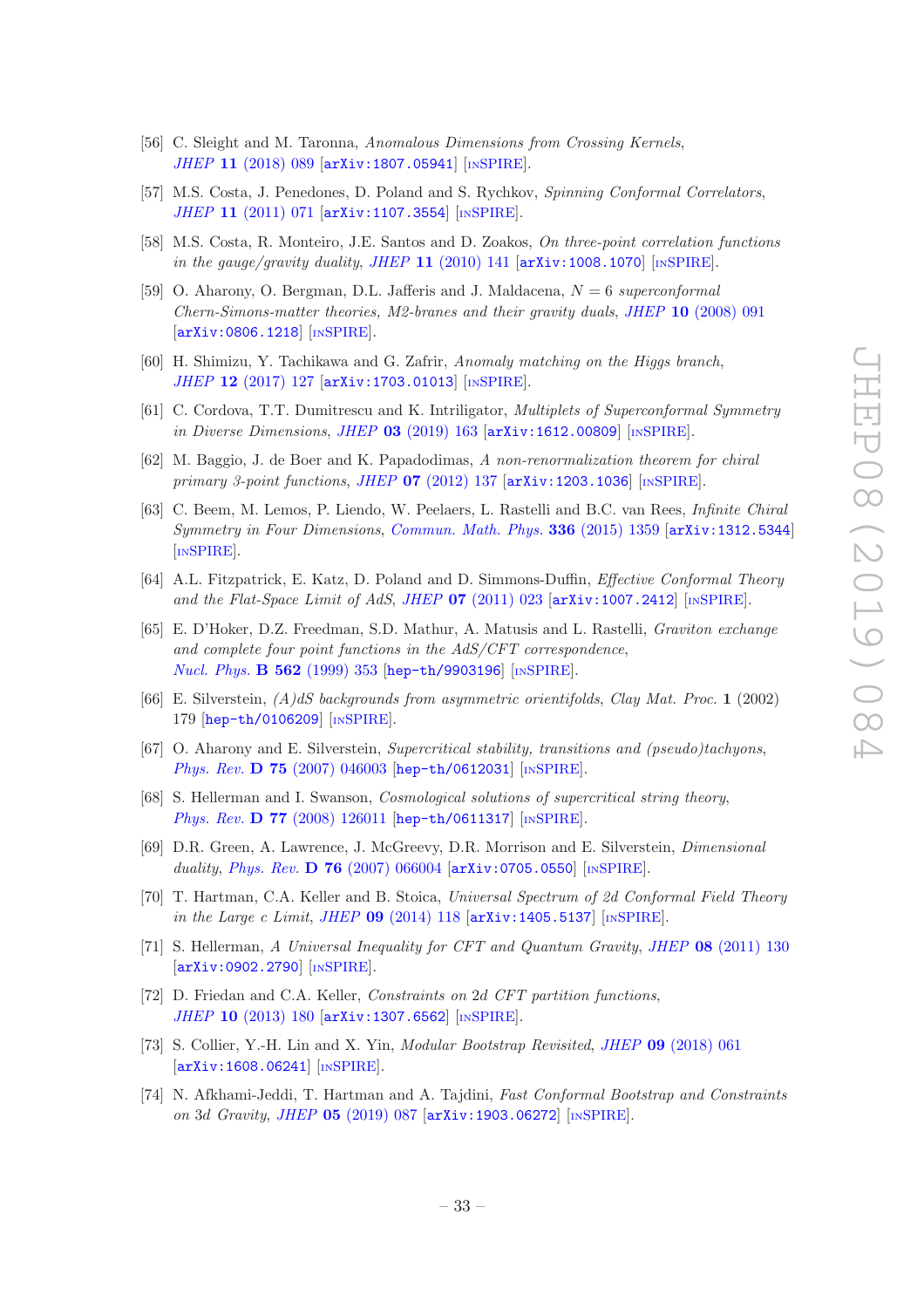- <span id="page-34-0"></span>[75] T. Hartman, D. Mazáč and L. Rastelli, Sphere Packing and Quantum Gravity, [arXiv:1905.01319](https://arxiv.org/abs/1905.01319) [IN[SPIRE](https://inspirehep.net/search?p=find+EPRINT+arXiv:1905.01319)].
- <span id="page-34-1"></span>[76] F.M. Haehl and M. Rangamani, *Permutation orbifolds and holography*, JHEP 03 [\(2015\) 163](https://doi.org/10.1007/JHEP03(2015)163) [[arXiv:1412.2759](https://arxiv.org/abs/1412.2759)] [IN[SPIRE](https://inspirehep.net/search?p=find+EPRINT+arXiv:1412.2759)].
- <span id="page-34-2"></span>[77] A. Belin, C.A. Keller and A. Maloney, String Universality for Permutation Orbifolds, Phys. Rev. **D 91** [\(2015\) 106005](https://doi.org/10.1103/PhysRevD.91.106005) [[arXiv:1412.7159](https://arxiv.org/abs/1412.7159)] [IN[SPIRE](https://inspirehep.net/search?p=find+EPRINT+arXiv:1412.7159)].
- <span id="page-34-3"></span>[78] M. Henningson and K. Skenderis, The Holographic Weyl anomaly, JHEP 07 [\(1998\) 023](https://doi.org/10.1088/1126-6708/1998/07/023) [[hep-th/9806087](https://arxiv.org/abs/hep-th/9806087)] [IN[SPIRE](https://inspirehep.net/search?p=find+EPRINT+hep-th/9806087)].
- <span id="page-34-7"></span>[79] E. Dyer, unpublished.
- <span id="page-34-4"></span>[80] N. Lashkari, A. Dymarsky and H. Liu, Eigenstate Thermalization Hypothesis in Conformal Field Theory, [J. Stat. Mech.](https://doi.org/10.1088/1742-5468/aab020) 1803 (2018) 033101  $\left[$ [arXiv:1610.00302](https://arxiv.org/abs/1610.00302) $\right]$  [IN[SPIRE](https://inspirehep.net/search?p=find+EPRINT+arXiv:1610.00302)].
- <span id="page-34-5"></span>[81] P. Kraus and A. Maloney, A cardy formula for three-point coefficients or how the black hole got its spots, JHEP 05 [\(2017\) 160](https://doi.org/10.1007/JHEP05(2017)160) [[arXiv:1608.03284](https://arxiv.org/abs/1608.03284)] [IN[SPIRE](https://inspirehep.net/search?p=find+EPRINT+arXiv:1608.03284)].
- <span id="page-34-6"></span>[82] S. Hellerman, D. Orlando, S. Reffert and M. Watanabe, On the CFT Operator Spectrum at Large Global Charge, JHEP 12 [\(2015\) 071](https://doi.org/10.1007/JHEP12(2015)071) [[arXiv:1505.01537](https://arxiv.org/abs/1505.01537)] [IN[SPIRE](https://inspirehep.net/search?p=find+EPRINT+arXiv:1505.01537)].
- <span id="page-34-8"></span>[83] D. Das, S. Datta and S. Pal, Charged structure constants from modularity, JHEP 11 [\(2017\) 183](https://doi.org/10.1007/JHEP11(2017)183) [[arXiv:1706.04612](https://arxiv.org/abs/1706.04612)] [IN[SPIRE](https://inspirehep.net/search?p=find+EPRINT+arXiv:1706.04612)].
- <span id="page-34-9"></span>[84] S. Lee, S. Minwalla, M. Rangamani and N. Seiberg, Three point functions of chiral operators in  $D = 4$ ,  $N = 4$  SYM at large N, [Adv. Theor. Math. Phys.](https://doi.org/10.4310/ATMP.1998.v2.n4.a1) 2 (1998) 697 [[hep-th/9806074](https://arxiv.org/abs/hep-th/9806074)] [IN[SPIRE](https://inspirehep.net/search?p=find+EPRINT+hep-th/9806074)].
- [85] F. Bastianelli and R. Zucchini, *Three point functions of chiral primary operators in d = 3*,  $N = 8$  and  $d = 6$ ,  $N = (2, 0)$  SCFT at large N, [Phys. Lett.](https://doi.org/10.1016/S0370-2693(99)01179-X) **B 467** (1999) 61 [[hep-th/9907047](https://arxiv.org/abs/hep-th/9907047)] [IN[SPIRE](https://inspirehep.net/search?p=find+EPRINT+hep-th/9907047)].
- <span id="page-34-10"></span>[86] O. Lunin and S.D. Mathur, Three point functions for  $M(N)/S(N)$  orbifolds with  $N=4$ supersymmetry, [Commun. Math. Phys.](https://doi.org/10.1007/s002200200638) 227 (2002) 385 [[hep-th/0103169](https://arxiv.org/abs/hep-th/0103169)] [IN[SPIRE](https://inspirehep.net/search?p=find+EPRINT+hep-th/0103169)].
- <span id="page-34-11"></span>[87] S. Hirano, C. Kristjansen and D. Young, *Giant Gravitons on AdS*<sub>4</sub>  $\times CP^3$  and their Holographic Three-point Functions, JHEP  $07$  [\(2012\) 006](https://doi.org/10.1007/JHEP07(2012)006)  $\left[$ [arXiv:1205.1959](https://arxiv.org/abs/1205.1959) $\right]$   $\left[$ IN[SPIRE](https://inspirehep.net/search?p=find+EPRINT+arXiv:1205.1959) $\right]$ .
- <span id="page-34-12"></span>[88] K. Zarembo, Holographic three-point functions of semiclassical states, JHEP 09 [\(2010\) 030](https://doi.org/10.1007/JHEP09(2010)030) [[arXiv:1008.1059](https://arxiv.org/abs/1008.1059)] [IN[SPIRE](https://inspirehep.net/search?p=find+EPRINT+arXiv:1008.1059)].
- <span id="page-34-15"></span>[89] J.A. Minahan and R. Pereira, Three-point correlators from string amplitudes: Mixing and Regge spins, JHEP  $04$  [\(2015\) 134](https://doi.org/10.1007/JHEP04(2015)134)  $\text{arXiv:1410.4746}$  $\text{arXiv:1410.4746}$  $\text{arXiv:1410.4746}$  [IN[SPIRE](https://inspirehep.net/search?p=find+EPRINT+arXiv:1410.4746)].
- <span id="page-34-13"></span>[90] R. Roiban and A.A. Tseytlin, On semiclassical computation of 3-point functions of closed string vertex operators in  $AdS_5\times S^5$ , Phys. Rev. **D 82** [\(2010\) 106011](https://doi.org/10.1103/PhysRevD.82.106011) [[arXiv:1008.4921](https://arxiv.org/abs/1008.4921)] [IN[SPIRE](https://inspirehep.net/search?p=find+EPRINT+arXiv:1008.4921)].
- <span id="page-34-14"></span>[91] T. Bargheer, J.A. Minahan and R. Pereira, Computing Three-Point Functions for Short Operators, JHEP 03 [\(2014\) 096](https://doi.org/10.1007/JHEP03(2014)096) [[arXiv:1311.7461](https://arxiv.org/abs/1311.7461)] [IN[SPIRE](https://inspirehep.net/search?p=find+EPRINT+arXiv:1311.7461)].
- <span id="page-34-16"></span>[92] M. Baggio, V. Niarchos, K. Papadodimas and G. Vos, Large-N correlation functions in  $\mathcal{N}=2$  superconformal QCD, JHEP 01 [\(2017\) 101](https://doi.org/10.1007/JHEP01(2017)101)  $\left[$ [arXiv:1610.07612](https://arxiv.org/abs/1610.07612) $\right]$   $\left[$ IN[SPIRE](https://inspirehep.net/search?p=find+EPRINT+arXiv:1610.07612) $\right]$ .
- <span id="page-34-17"></span>[93] D.E. Berenstein, J.M. Maldacena and H.S. Nastase, Strings in flat space and pp waves from  $N = 4$  super Yang-Mills, JHEP 04 [\(2002\) 013](https://doi.org/10.1088/1126-6708/2002/04/013) [[hep-th/0202021](https://arxiv.org/abs/hep-th/0202021)] [IN[SPIRE](https://inspirehep.net/search?p=find+EPRINT+hep-th/0202021)].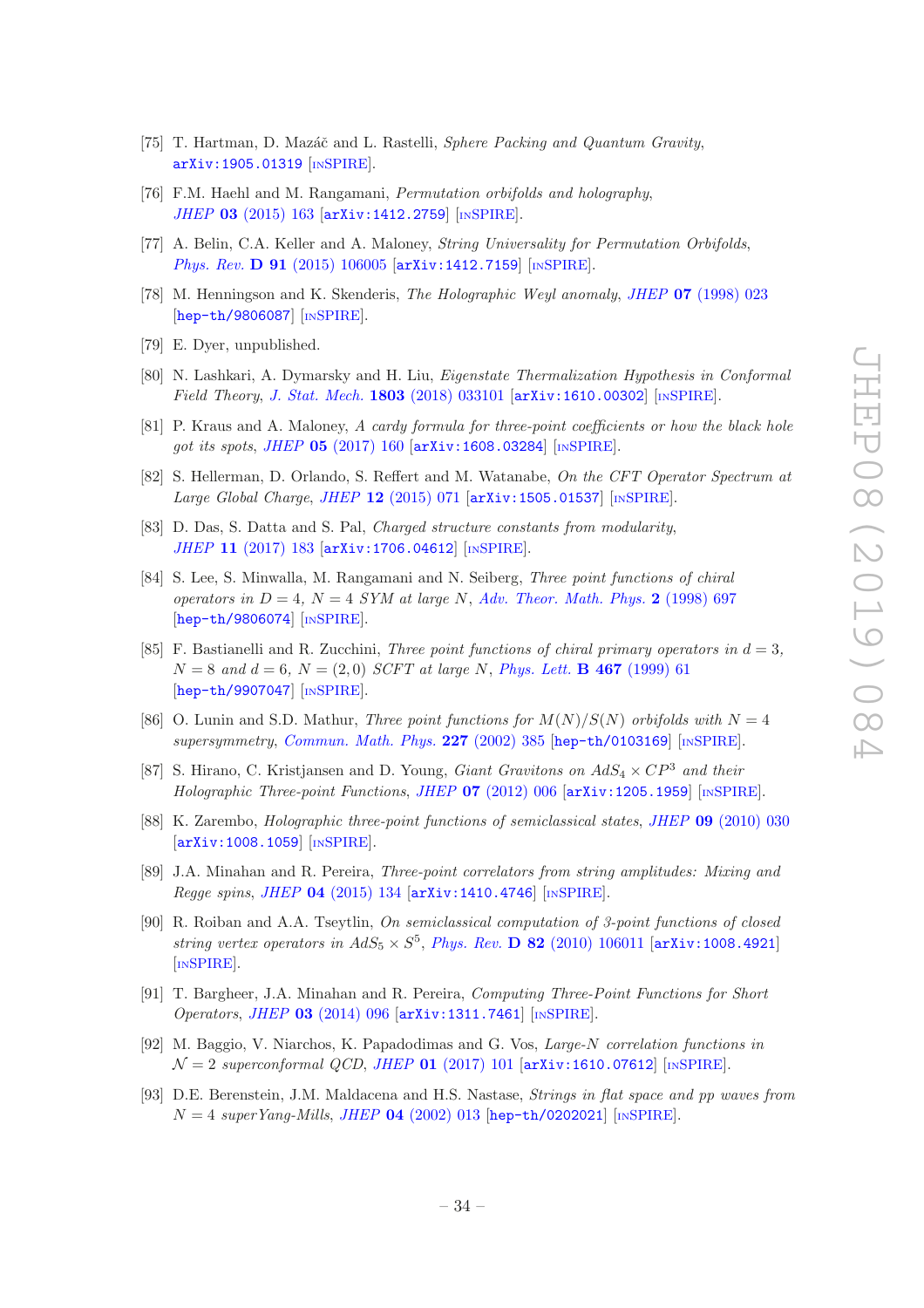- <span id="page-35-1"></span>[94] S. Hellerman, S. Maeda and M. Watanabe, Operator Dimensions from Moduli, JHEP 10 [\(2017\) 089](https://doi.org/10.1007/JHEP10(2017)089) [[arXiv:1706.05743](https://arxiv.org/abs/1706.05743)] [IN[SPIRE](https://inspirehep.net/search?p=find+EPRINT+arXiv:1706.05743)].
- <span id="page-35-0"></span>[95] J. Polchinski, Landscape/CFT Duality?, KITP seminar, Santa Barbara U.S.A., 11 December 2008, [http://online.kitp.ucsb.edu/online/joint98/polchinski4/rm/jwvideo.html.](http://online.kitp.ucsb.edu/online/joint98/polchinski4/rm/jwvideo.html)
- <span id="page-35-2"></span>[96] I.R. Klebanov and E. Witten, Superconformal field theory on three-branes at a Calabi-Yau singularity, [Nucl. Phys.](https://doi.org/10.1016/S0550-3213(98)00654-3) **B 536** (1998) 199 [[hep-th/9807080](https://arxiv.org/abs/hep-th/9807080)] [IN[SPIRE](https://inspirehep.net/search?p=find+EPRINT+hep-th/9807080)].
- <span id="page-35-3"></span>[97] S.S. Gubser, *Einstein manifolds and conformal field theories*, Phys. Rev. **D 59** [\(1999\) 025006](https://doi.org/10.1103/PhysRevD.59.025006) [[hep-th/9807164](https://arxiv.org/abs/hep-th/9807164)] [IN[SPIRE](https://inspirehep.net/search?p=find+EPRINT+hep-th/9807164)].
- [98] A. Ceresole, G. Dall'Agata, R. D'Auria and S. Ferrara, Superconformal field theories from IIB spectroscopy on  $AdS_5 \times T^{11}$ , [Class. Quant. Grav.](https://doi.org/10.1088/0264-9381/17/5/311) 17 (2000) 1017 [[hep-th/9910066](https://arxiv.org/abs/hep-th/9910066)] [IN[SPIRE](https://inspirehep.net/search?p=find+EPRINT+hep-th/9910066)].
- <span id="page-35-4"></span>[99] A. Ceresole, G. Dall'Agata, R. D'Auria and S. Ferrara, Spectrum of type IIB supergravity on  $AdS_5 \times T^{11}$ : Predictions on  $N = 1$  SCFT's, Phys. Rev. **D 61** [\(2000\) 066001](https://doi.org/10.1103/PhysRevD.61.066001) [[hep-th/9905226](https://arxiv.org/abs/hep-th/9905226)] [IN[SPIRE](https://inspirehep.net/search?p=find+EPRINT+hep-th/9905226)].
- <span id="page-35-10"></span>[100] M. Cvetič, H. Lü, D.N. Page and C.N. Pope, New Einstein-Sasaki spaces in five and higher dimensions, [Phys. Rev. Lett.](https://doi.org/10.1103/PhysRevLett.95.071101) **95** (2005) 071101 [[hep-th/0504225](https://arxiv.org/abs/hep-th/0504225)] [IN[SPIRE](https://inspirehep.net/search?p=find+EPRINT+hep-th/0504225)].
- <span id="page-35-11"></span>[101] J. Sparks, Sasaki-Einstein Manifolds, [Surveys Diff. Geom.](https://doi.org/10.4310/SDG.2011.v16.n1.a6) 16 (2011) 265 [[arXiv:1004.2461](https://arxiv.org/abs/1004.2461)] [IN[SPIRE](https://inspirehep.net/search?p=find+EPRINT+arXiv:1004.2461)].
- <span id="page-35-5"></span>[102] D. Fabbri, P. Fré, L. Gualtieri and P. Termonia, M theory on  $AdS_4 \times M^{111}$ : The Complete  $Osp(2-\frac{1}{4})$  x SU(3) × SU(2) spectrum from harmonic analysis, [Nucl. Phys.](https://doi.org/10.1016/S0550-3213(99)00363-6) B 560 (1999) 617 [[hep-th/9903036](https://arxiv.org/abs/hep-th/9903036)] [IN[SPIRE](https://inspirehep.net/search?p=find+EPRINT+hep-th/9903036)].
- <span id="page-35-6"></span>[103] D.N. Page and C.N. Pope, Which Compactifications of  $D = 11$  Supergravity Are Stable?, [Phys. Lett.](http://dx.doi.org/10.1016/0370-2693(84)91275-9) B 144 (1984) 346.
- [104] D.N. Page and C.N. Pope, *Stability Analysis of Compactifications of*  $D = 11$  *Supergravity* With  $SU(3) \times SU(2) \times U(1)$  Symmetry, [Phys. Lett.](http://dx.doi.org/10.1016/0370-2693(84)90056-X) **B 145** (1984) 337.
- <span id="page-35-7"></span>[105] O. Yasuda, Classical stability of  $M<sup>pqr</sup>$ ,  $Q<sup>pqr</sup>$ , and  $N<sup>pqr</sup>$  in  $d = 11$  supergravity, [Phys. Rev. Lett.](http://dx.doi.org/10.1103/PhysRevLett.53.1207) 53 (1984) 1207.
- <span id="page-35-8"></span>[106] X. Dong, D.Z. Freedman and Y. Zhao, AdS/CFT and the Little Hierarchy Problem, [arXiv:1510.01741](https://arxiv.org/abs/1510.01741) [IN[SPIRE](https://inspirehep.net/search?p=find+EPRINT+arXiv:1510.01741)].
- [107] T. Banks, Note on a Paper by Ooguri and Vafa,  $arXiv:1611.08953$  [IN[SPIRE](https://inspirehep.net/search?p=find+EPRINT+arXiv:1611.08953)].
- <span id="page-35-9"></span>[108] S. Giombi and E. Perlmutter, *Double-Trace Flows and the Swampland*, JHEP 03 [\(2018\) 026](https://doi.org/10.1007/JHEP03(2018)026) [[arXiv:1709.09159](https://arxiv.org/abs/1709.09159)] [IN[SPIRE](https://inspirehep.net/search?p=find+EPRINT+arXiv:1709.09159)].
- <span id="page-35-12"></span>[109] A. Besse, Einstein Manifolds, Classics in mathematics, Springer, Heidelberg Germany (1987), [https://books.google.com/books?id=6I](https://books.google.com/books?id=6I_XgRJaBL0C) XgRJaBL0C.
- [110] M.T. Anderson, A survey of Einstein metrics on  $\mu$ -manifolds,  $arXiv:0810.4830$ .
- <span id="page-35-13"></span>[111] D. Yang, Rigidity of Einstein 4-manifolds with positive curvature, [Invent. Math.](http://dx.doi.org/10.1007/PL00005792) 142 (2000) 435.
- <span id="page-35-14"></span>[112] A. Buchel, R.C. Myers and A. Sinha,  $Beyond \eta/s = 1/4\pi$ , JHEP 03 [\(2009\) 084](https://doi.org/10.1088/1126-6708/2009/03/084) [[arXiv:0812.2521](https://arxiv.org/abs/0812.2521)] [IN[SPIRE](https://inspirehep.net/search?p=find+EPRINT+arXiv:0812.2521)].
- <span id="page-35-15"></span>[113] L. Bhardwaj and Y. Tachikawa, *Classification of 4d N = 2 gauge theories*, JHEP 12 [\(2013\) 100](https://doi.org/10.1007/JHEP12(2013)100) [[arXiv:1309.5160](https://arxiv.org/abs/1309.5160)] [IN[SPIRE](https://inspirehep.net/search?p=find+EPRINT+arXiv:1309.5160)].